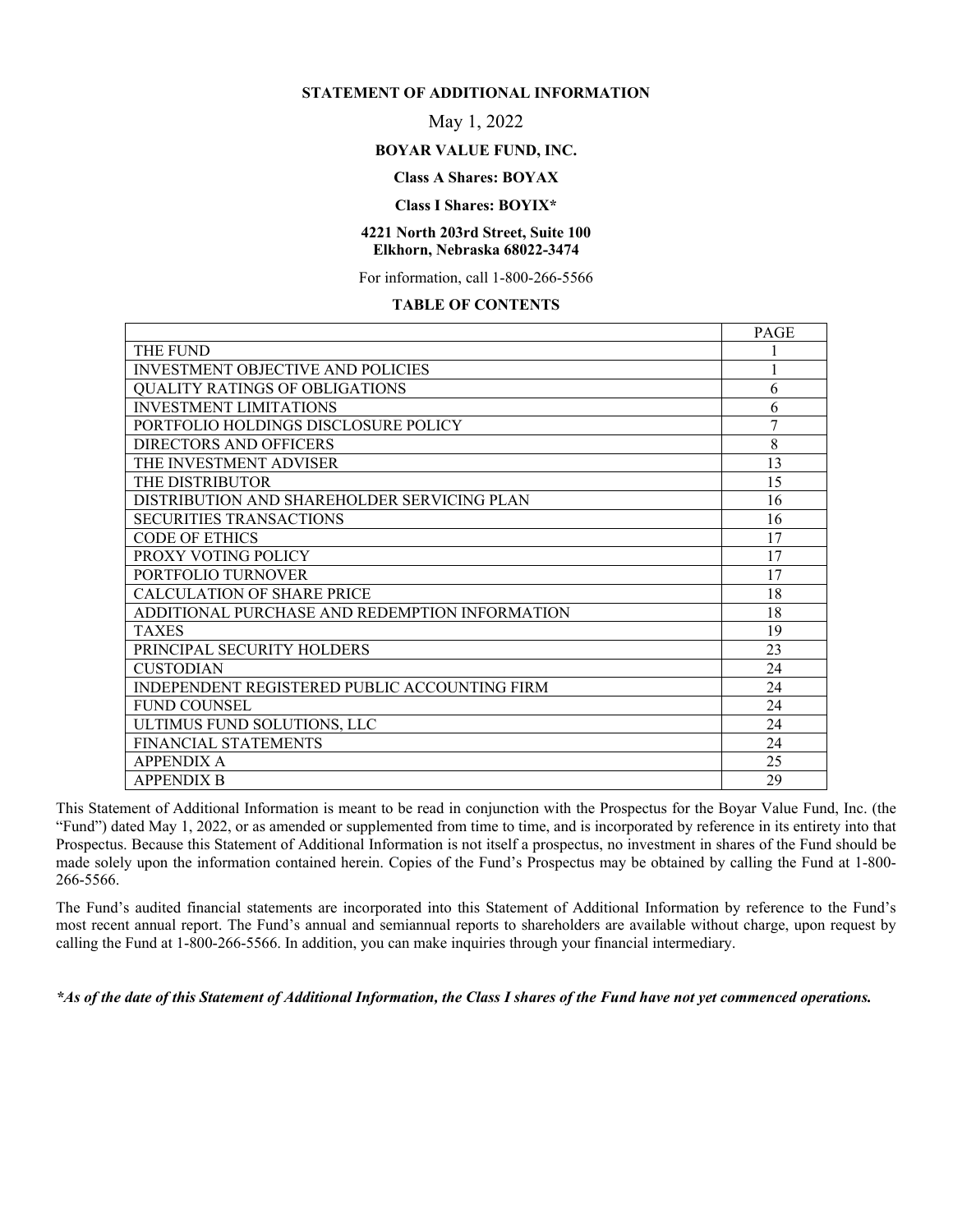#### **THE FUND**

The Fund is a diversified, open-end management investment company incorporated on February 28, 1997, under the laws of the State of Maryland under the name "Boyar Value Fund, Inc." The Fund's charter authorizes the Board to issue one billion (1,000,000,000) shares of common stock, \$.001 par value per share (the "Shares").

All shareholders of the Fund, upon liquidation, will participate ratably in the Fund's net assets. Shares do not have cumulative voting rights, which means that holders of more than 50% of the Shares voting for the election of Directors can elect all Directors. Shares are transferable, but have no preemptive, conversion or subscription rights.

The Fund offers two share classes: Class A and Class I shares. Class I shares are not currently available for sale.

#### **INVESTMENT OBJECTIVE AND POLICIES**

The investment objective of the Fund is long-term capital appreciation.

The following policies supplement the descriptions of the Fund's investment objective and policies in the Prospectus.

#### **STOCK OPTIONS**

When the Adviser believes that individual portfolio securities are approaching the top of the Adviser's growth and price expectations, the Fund may write covered call options against such securities. The Fund may also purchase put options. The value of the underlying securities on which covered call and put options will be written or purchased, respectively, at any one time by the Fund is not anticipated to exceed 5% of the Fund's total assets. The Fund writes and purchases options only for hedging purposes and not for speculation.

The Fund realizes fees (referred to as "premiums") for granting the rights evidenced by the options it has written. A call option embodies the right of its purchaser to compel the writer of the option to sell to the option holder an underlying security at a specified price for a specified time period or at a specified time. A put option embodies the right of its purchaser to compel the writer of the option to purchase from the option holder an underlying security at a specified price for a specified period or at a specified time.

The principal reason for writing covered call options on a security is to attempt to realize, through the receipt of premiums, a greater return than would be realized on the securities alone. In return for a premium, the Fund as the writer of a covered call option forfeits the right to any appreciation in the value of the underlying security above the strike price for the life of the option (or until a closing purchase transaction can be effected). Nevertheless, the Fund as a call writer retains the risk of a decline in the price of the underlying security. The size of the premiums that the Fund may receive may be adversely affected as new or existing institutions, including other investment companies, engage in or increase their option-writing activities.

In the case of options written by the Fund that are deemed covered by virtue of the Fund's holding convertible or exchangeable preferred stock or debt securities, the time required to convert or exchange and obtain physical delivery of the underlying common stock with respect to which the Fund has written options may exceed the time within which the Fund must make delivery in accordance with an exercise notice. In these instances, the Fund may purchase or temporarily borrow the underlying securities for purposes of physical delivery. By so doing, the Fund will not bear any market risk, since the Fund will have the absolute right to receive from the issuer of the underlying security an equal number of shares to replace the borrowed securities, but the Fund may incur additional transaction costs or interest expenses in connection with any such purchase or borrowing.

Options written by the Fund will normally have expiration dates between one and nine months from the date written. The exercise price of the options may be below, equal to or above the market values of the underlying securities at the times the options are written. In the case of call options, these exercise prices are referred to as "in-the-money," "at-the-money" and "out-of-the-money," respectively. The Fund may write (i) in-the-money call options when the Adviser expects that the price of the underlying security will remain flat or decline moderately during the option period, (ii) at-the-money call options when the Adviser expects that the price of the underlying security will remain flat or advance moderately during the option period and (iii) out-of-the-money call options when the Adviser expects that the premiums received from writing the call option plus the appreciation in market price of the underlying security up to the exercise price will be greater than the appreciation in the price of the underlying security alone. In any of the preceding situations, if the market price of the underlying security declines and the security is sold at this lower price, the amount of any realized loss will be offset wholly or in part by the premium received.

To secure its obligation to deliver the underlying security when it writes a call option, the Fund will be required to deposit in escrow the underlying security or other assets in accordance with the rules of the Options Clearing Corporation (the "Clearing Corporation") and of the securities exchange on which the option is written.

Prior to their expirations, call options may be sold in closing sale or purchase transactions (sales or purchases by the Fund prior to the exercise of options that it has purchased or written, respectively, of options of the same series) in which the Fund may realize a profit or loss from the sale. An option position may be closed out only where there exists a secondary market for an option of the same series on a recognized securities exchange or in the over-the-counter market.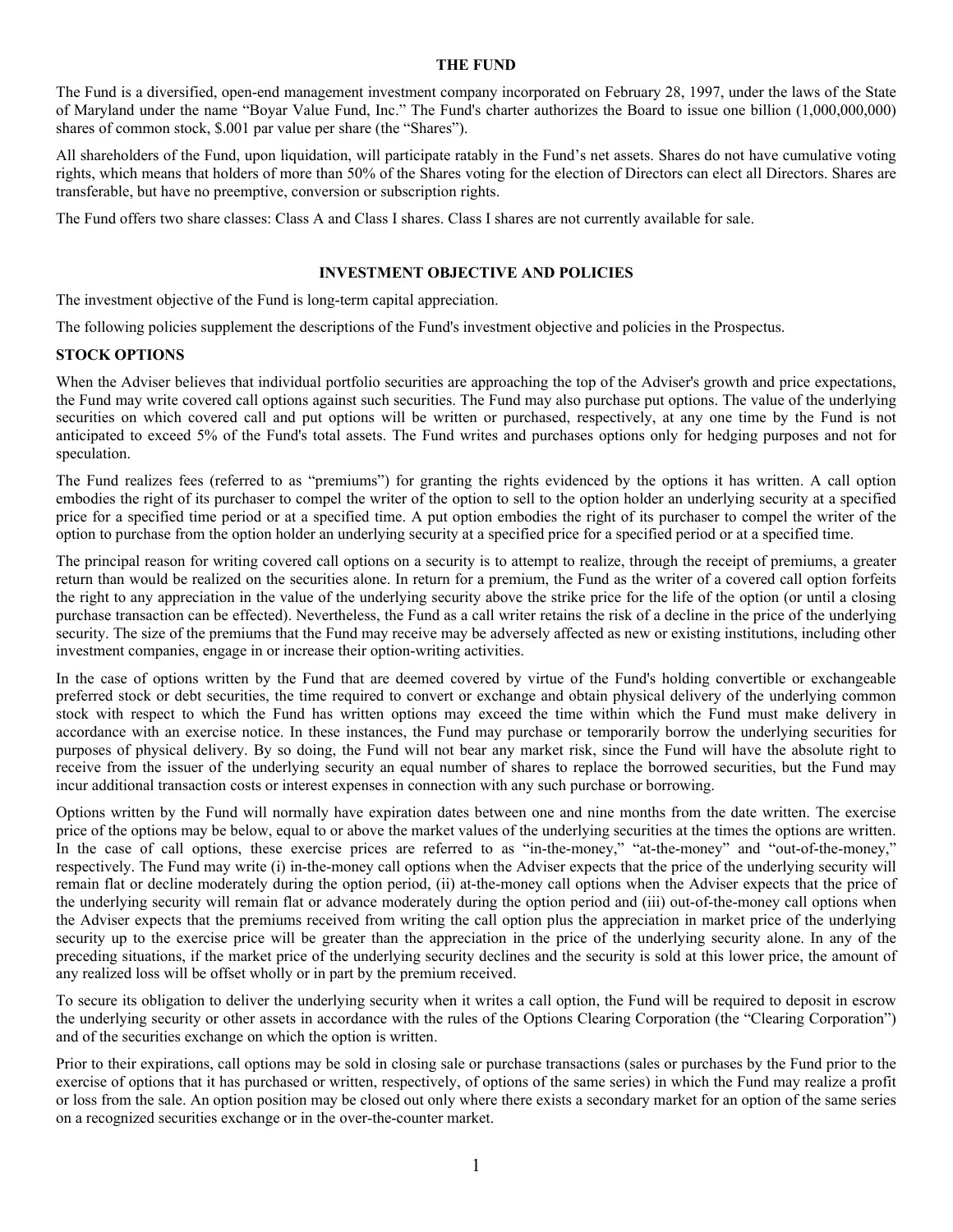When the Fund has purchased a put option and engages in a closing sale transaction, whether the Fund realizes a profit or loss will depend upon whether the amount received in the closing sale transaction is more or less than the premium the Fund initially paid for the original option plus the related transaction costs. Similarly, in cases where the Fund has written a call option, it will realize a profit if the cost of the closing purchase transaction is less than the premium received upon writing the original option and will incur a loss if the cost of the closing purchase transaction exceeds the premium received upon writing the original option. The Fund may engage in a closing purchase transaction to realize a profit, to prevent an underlying security with respect to which it has written an option from being called or, in the case of a call option, to unfreeze an underlying security (thereby permitting its sale or the writing of a new option on the security prior to the outstanding option's expiration). The obligation of the Fund under an option it has written would be terminated by a closing purchase transaction, but the Fund would not be deemed to own an option as a result of the transaction. So long as the obligation of the Fund as the writer of an option continues, the Fund may be assigned an exercise notice by the brokerdealer through which the option was sold, requiring the Fund to deliver the underlying security against payment of the exercise price. This obligation terminates when the option expires or the Fund effects a closing purchase transaction. The Fund can no longer effect a closing purchase transaction with respect to an option once it has been assigned an exercise notice.

There is no assurance that sufficient trading interest will exist to create a liquid secondary market on a securities exchange for any particular option or at any particular time, and for some options no such secondary market may exist. A liquid secondary market in an option may cease to exist for a variety of reasons. In the past, for example, higher than anticipated trading activity or order flow or other unforeseen events have at times rendered certain of the facilities of the Clearing Corporation and various securities exchanges inadequate and resulted in the institution of special procedures, such as trading rotations, restrictions on certain types of orders or trading halts or suspensions in one or more options. There can be no assurance that similar events, or events that may otherwise interfere with the timely execution of customers' orders, will not recur. In such event, it might not be possible to effect closing transactions in particular options. Moreover, the Fund's ability to terminate options positions established in the over-the-counter market may be more limited than for exchange-traded options and may also involve the risk that securities dealers participating in over-the-counter transactions would fail to meet their obligations to the Fund. The Fund, however, intends to purchase over-thecounter options only from dealers whose debt securities, as determined by the Adviser, are considered to be investment grade. If, as a covered call option writer, the Fund is unable to effect a closing purchase transaction in a secondary market, it will not be able to sell the underlying security until the option expires or it delivers the underlying security upon exercise. In either case, the Fund would continue to be at market risk on the security and could face higher transaction costs, including brokerage commissions.

Securities exchanges generally have established limitations governing the maximum number of calls of each class which may be held or written, or exercised within certain time periods by an investor or group of investors acting in concert (regardless of whether the options are written on the same or different securities exchanges or are held, written or exercised in one or more accounts or through one or more brokers). It is possible that the Fund and other clients of the Adviser may be considered to be such a group. A securities exchange may order the liquidation of positions found to be in violation of these limits and it may impose certain other sanctions. These limits may restrict the number of options the Fund will be able to purchase on a particular security.

## **CURRENCY EXCHANGE TRANSACTIONS**

The value in U.S. dollars of the assets of the Fund that are invested in foreign securities may be affected favorably or unfavorably by changes in exchange control regulations, and the Fund may incur costs in connection with conversion between various currencies. Currency exchange transactions may be from any non-U.S. currency into U.S. dollars or into other appropriate currencies. The Fund will conduct its currency exchange transactions (i) on a spot (i.e., cash) basis at the rate prevailing in the currency exchange market, (ii) through entering into forward contracts to purchase or sell currency or (iii) by purchasing exchange-traded currency options.

## **FOREIGN INVESTMENTS**

Investors should recognize that investing in foreign companies involves certain risks, including those discussed below, which are not typically associated with investing in U.S. issuers. Since the Fund may invest in securities denominated in currencies other than the U.S. dollar, and since the Fund may temporarily hold funds in bank deposits or other money market investments denominated in foreign currencies, the Fund may be affected favorably or unfavorably by exchange control regulations or changes in the exchange rate between such currencies and the dollar. A change in the value of a foreign currency relative to the U.S. dollar will result in a corresponding change in the dollar value of the Fund's assets denominated in that foreign currency. Changes in foreign currency exchange rates may also affect the value of dividends and interest earned, gains and losses realized on the sale of securities and net investment income and gains, if any, to be distributed to shareholders by the Fund. The rate of exchange between the U.S. dollar and other currencies is determined by the forces of supply and demand in the foreign exchange markets. Changes in the exchange rate may result over time from the interaction of many factors directly or indirectly affecting economic and political conditions in the United States and a particular foreign country, including economic and political developments in other countries.

Of particular importance are rates of inflation, interest rate levels, the balance of payments and the extent of government surpluses or deficits in the United States and the particular foreign country, all of which are in turn sensitive to the monetary, fiscal and trade policies pursued by the governments of the United States and foreign countries important to international trade and finance. Governmental intervention may also play a significant role. National governments rarely voluntarily allow their currencies to float freely in response to economic forces. Sovereign governments use a variety of techniques, such as intervention by a country's central bank or imposition of regulatory controls or taxes, to affect the exchange rates of their currencies.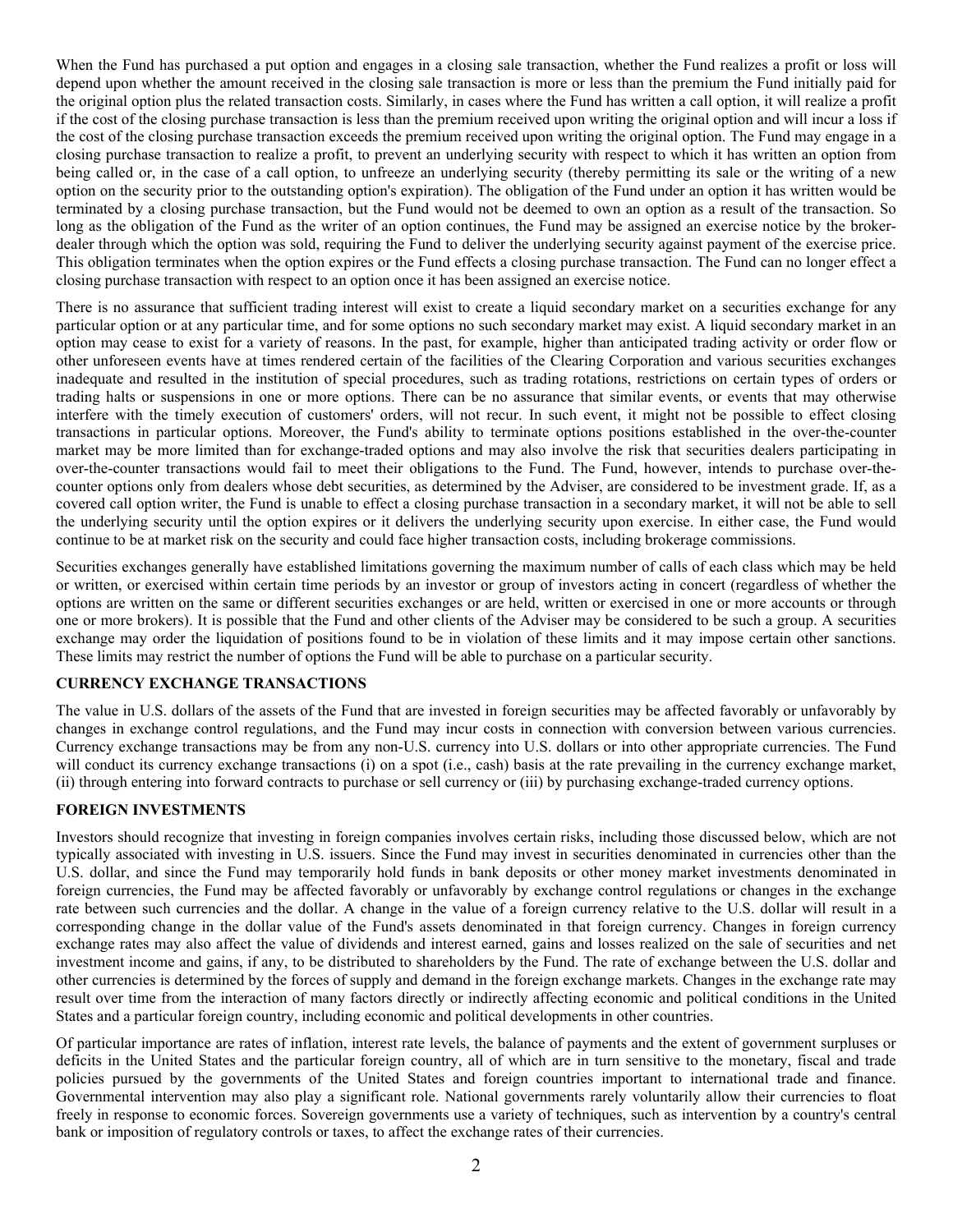Individual foreign economies may differ favorably or unfavorably from the U.S. economy in such respects as growth of gross national product, rate of inflation, capital reinvestment, resource self-sufficiency, and balance of payments positions. The Fund may invest in securities of foreign governments (or agencies or instrumentalities thereof), and many, if not all, of the foregoing considerations apply to such investments as well.

Securities of some foreign companies are less liquid and their prices are more volatile than securities of comparable U.S. companies. Certain foreign countries are known to experience long delays between the trade and settlement dates of securities purchased or sold. Due to the increased exposure of the Fund to market and foreign exchange fluctuations brought about by such delays, and due to the corresponding negative impact on Fund liquidity, the Fund will avoid investing in countries which are known to experience settlement delays which may expose the Fund to unreasonable risk of loss.

# **U.S. GOVERNMENT SECURITIES**

The Fund may invest in debt obligations of varying maturities issued or guaranteed by the United States government, its agencies or instrumentalities ("U.S. Government securities"). Direct obligations of the U.S. Treasury include a variety of securities that differ in their interest rates, maturities and dates of issuance. U.S. Government securities also include securities issued or guaranteed by the Federal Housing Administration, Farmers Home Loan Administration, Export-Import Bank of the United States, Small Business Administration, Government National Mortgage Association, General Services Administration, Central Bank for Cooperatives, Federal Farm Credit Banks, Federal Home Loan Banks, Federal Home Loan Mortgage Corporation, Federal Intermediate Credit Banks, Federal Land Banks, Federal National Mortgage Association, Maritime Administration, Tennessee Valley Authority, and District of Columbia Armory Board and Student Loan Marketing Association. The Fund may also invest in instruments that are supported by the right of the issuer to borrow from the U.S. Treasury and instruments that are supported by the credit of the instrumentality. No assurance can be given that the U.S. Government will provide financial support to foregoing U.S. Government agencies, authorities, instrumentalities or sponsored enterprises that are not supported by the full faith and credit of the United States, therefore, the Fund will invest in obligations issued by such an instrumentality only if the Adviser determines that the credit risk with respect to the instrumentality does not make its securities unsuitable for investment by the Fund.

# **LENDING OF PORTFOLIO SECURITIES**

The Fund may lend portfolio securities to brokers, dealers and other financial organizations that meet capital and other credit requirements or other criteria established by the Fund's Board of Directors (the "Board"). These loans, if and when made, may not exceed 33 1/3% of the Fund's total assets taken at current value. The Fund will not lend portfolio securities to affiliates of the Adviser unless it has applied for and received specific authority to do so from the Securities and Exchange Commission (the "SEC"). Loans of portfolio securities will be collateralized by cash, letters of credit or U.S. Government securities, which are maintained at all times in an amount equal to at least 100% of the current market value of the loaned securities. Any gain or loss in the market price of the securities loaned that might occur during the term of the loan would be for the account of the Fund. From time to time, the Fund may return a part of the interest earned from the investment of collateral received for securities loaned to the borrower and/or a third party that is unaffiliated with the Fund and that is acting as a "finder."

By lending its securities, the Fund can increase its income by continuing to receive interest and any dividends on the loaned securities as well as by either investing the collateral received for securities loaned in short-term instruments or obtaining yield in the form of interest paid by the borrower when U.S. Government securities are used as collateral. Although the generation of income is not an investment objective of the Fund, income received could be used to pay the Fund's expenses and would increase an investor's total return. The Fund will adhere to the following conditions whenever its portfolio securities are loaned: (i) the Fund must receive at least 100% cash collateral or equivalent securities of the type discussed in the preceding paragraph from the borrower; (ii) the borrower must increase such collateral whenever the market value of the securities rises above the level of such collateral; (iii) the Fund must be able to terminate the loan at any time; (iv) the Fund must receive reasonable interest on the loan, as well as any dividends, interest or other distributions on the loaned securities and any increase in market value; (v) the Fund may pay only reasonable custodian fees in connection with the loan; and (vi) voting rights on the loaned securities may pass to the borrower, provided, however, that if a material event adversely affecting the investment occurs, the Board must terminate the loan and regain the right to vote the securities. Loan agreements involve certain risks in the event of default or insolvency of the other party including possible delays or restrictions upon the Fund's ability to recover the loaned securities or dispose of the collateral for the loan. The Fund did not engage in securities lending activities in the most recently completed fiscal year ended December 31, 2021.

# **AMERICAN, EUROPEAN AND CONTINENTAL DEPOSITARY RECEIPTS**

The assets of the Fund may be invested in the securities of foreign issuers in the form of American Depositary Receipts ("ADRs") and European Depositary Receipts ("EDRs"). These securities may not necessarily be denominated in the same currency as the securities into which they may be converted. ADRs are receipts typically issued by a U.S. bank or trust company which evidence ownership of underlying securities issued by a foreign corporation. EDRs, which are sometimes referred to as Continental Depositary Receipts ("CDRs"), are receipts issued in Europe typically by non-U.S. banks and trust companies that evidence ownership of either foreign or domestic securities. Generally, ADRs in registered form are designed for use in U.S. securities markets and EDRs and CDRs in bearer form are designed for use in European securities markets.

In a "sponsored" ADR, the foreign issuer typically bears certain expenses of maintaining the ADR facility. While "unsponsored"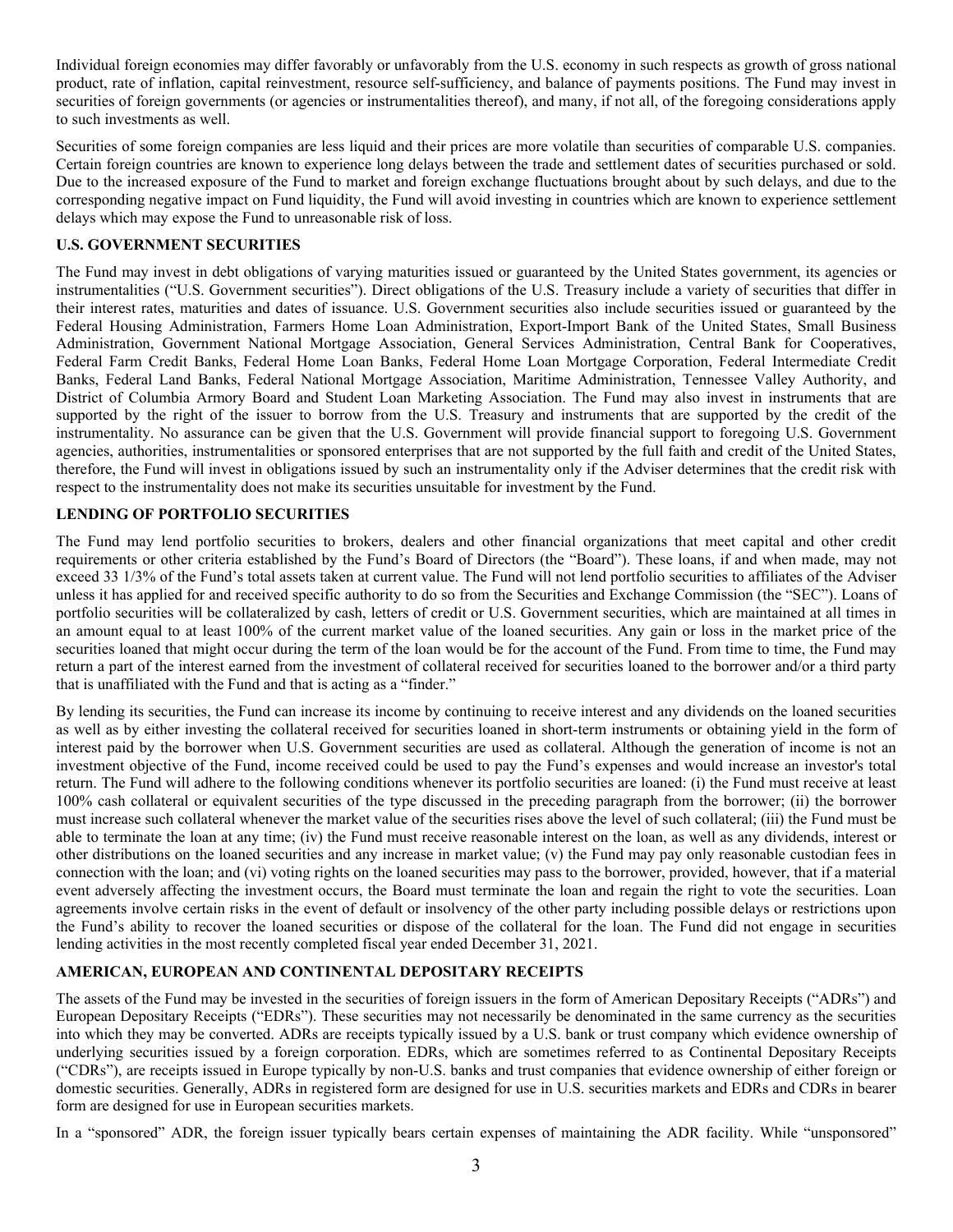ADRs may be created without the participation of the foreign issuer. Holders of unsponsored ADRs generally bear all costs of the ADR facility. The bank or trust company depository of an unsponsored ADR may be under no obligation to distribute shareholder communications received from the foreign issuer or to pass through voting rights.

# **CONVERTIBLE SECURITIES**

Convertible securities are fixed income securities that may be converted at either a stated price or stated rate into underlying shares of common stock. As a result of this conversion feature, convertible securities enable an investor to benefit from increases in the market price of the underlying common stock while permitting the investor to obtain a yield that is generally greater than that obtainable from the underlying common stock. In addition, convertible securities generally offer greater stability of price than the underlying common stock during declining market periods. The value of convertible securities fluctuates in relation to changes in interest rates and, in addition, also fluctuates in relation to the underlying common stock. The Adviser may make modifications of its investment strategy for the Fund as it deems advisable in light of its experience in managing the Fund or in response to changing market or economic conditions.

#### **WARRANTS**

The Fund may purchase warrants issued by domestic and foreign companies to purchase newly created equity securities consisting of common and preferred stock. The equity security underlying a warrant is outstanding at the time the warrant is issued or is issued together with the warrant.

Investing in warrants can provide a greater potential for profit or loss than an equivalent investment in the underlying security, and, thus, can be a speculative investment. The value of a warrant may decline because of a decline in the value of the underlying security, the passage of time, changes in interest rates or in the dividend or other policies of the company whose equity underlies the warrant or a change in the perception as to the future price of the underlying security, or any combination thereof. Warrants generally pay no dividends and confer no voting or other rights other than to purchase the underlying security.

## **COMMERCIAL PAPER**

Commercial paper consists of short-term (usually from one to two hundred seventy days) unsecured promissory notes issued by corporations in order to finance their current operations. The Fund will only invest in commercial paper rated at least A-2 by S&P Global Ratings ("Standard & Poor's") or Prime-2 by Moody's Investors Service, Inc. ("Moody's") or unrated paper of issuers who have outstanding unsecured debt rated AA or better by Standard & Poor's or Aa or better by Moody's. Certain notes may have floating or variable rates. Variable and floating rate notes with a demand notice period exceeding seven days will be subject to the Fund's policy with respect to illiquid investments (see "Investment Limitations") unless, in the judgment of the Adviser, such note is liquid.

The rating of Prime-1 is the highest commercial paper rating assigned by Moody's. Among the factors considered by Moody's in assigning ratings are the following: valuation of the management of the issuer; economic evaluation of the issuer's industry or industries and an appraisal of speculative-type risks which may be inherent in certain areas; evaluation of the issuer's products in relation to competition and customer acceptance; liquidity; amount and quality of long-term debt; trend of earnings over a period of 10 years; financial strength of the parent company and the relationships which exist with the issuer; and recognition by the management of obligations which may be present or may arise as a result of public interest questions and preparations to meet such obligations. These factors are all considered in determining whether the commercial paper is rated Prime-1 or Prime-2. Commercial paper rated A-1 (highest quality) by Standard & Poor's has the following characteristics:

- liquidity ratios are adequate to meet cash requirements;
- long-term senior debt is rated "A" or better, although in some cases "BBB" credits may be allowed; the issuer has access to at least two additional channels of borrowing; basic earnings and cash flow have an upward trend with allowance made for unusual circumstances; typically, the issuer's industry is well established and the issuer has a strong position within the industry; and the reliability and quality of management are unquestioned.

The relative strength or weakness of the above factors determines whether the issuer's commercial paper is rated A-1 or A-2.

## **BANK DEBT INSTRUMENTS**

Bank debt instruments in which the Fund may invest consist of certificates of deposit, bankers' acceptances and time deposits issued by national banks and state banks, trust companies and mutual savings banks, or by banks or institutions the accounts of which are insured by the Federal Deposit Insurance Corporation (the "FDIC") or the Federal Savings and Loan Insurance Corporation. These instruments are insured by the FDIC only to the extent of \$250,000 per depositor per bank (on January 1, 2010, the standard coverage limit will return, unless extended by the FDIC, to \$100,000 for all deposit categories except IRAs and Certain Retirement Accounts, which will continue to be insured up to \$250,000 per owner). Certificates of deposit are negotiable certificates evidencing the indebtedness of a commercial bank to repay funds deposited with it for a definite period of time (usually from fourteen days to one year) at a stated or variable interest rate.

Bankers' acceptances are credit instruments evidencing the obligation of a bank to pay a draft which has been drawn on it by a customer, which instruments reflect the obligation both of the bank and of the drawer to pay the face amount of the instrument upon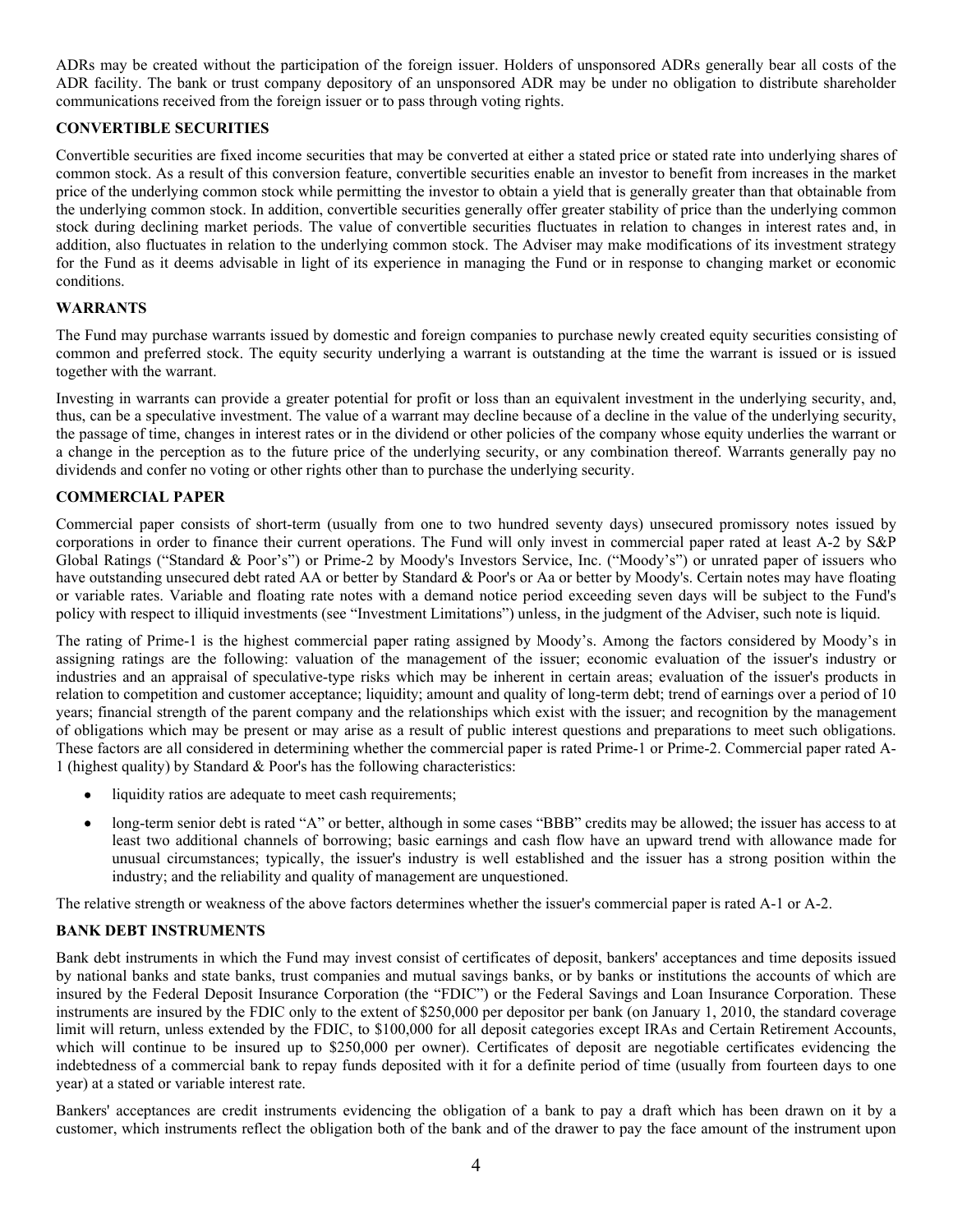maturity. Time deposits are non-negotiable deposits maintained in a banking institution for a specified period of time at a stated interest rate. The Fund will not invest in time deposits maturing in more than seven days if, as a result thereof, more than 15% of the value of its net assets would be invested in such securities and other illiquid securities.

# **OTHER INVESTMENT COMPANIES**

The Fund from time to time invests in securities issued by other investment companies. In particular, the Fund from time to time invests in cash pending investment in accordance with the Fund's investment program in money market mutual funds. When the Fund invests in another investment company, the Fund will indirectly bear its proportionate share of any fees and expenses payable directly by the investment company. These fees and expenses are in addition to, and may be duplicative of, the Fund's direct fees and expenses. The Fund has no control over the investment decisions made by other investment companies. If the investment company is buying (or selling) a security of the same issuer whose securities are being sold (or bought) by the Fund, the result of this would be an indirect expense to the Fund without accomplishing any investment purpose. Certain of the investment companies in which the Fund may invest may follow "passive strategies" by holding securities included in, or representative of, an underlying index. Although the Fund may invest in such funds to gain exposure to the index, the performance of a passively-managed fund may not track its index because the fund charges additional fees and expenses and may hold additional or different securities from the index. The Fund may invest in "non-diversified" funds, which invest most of their assets in a small number of companies, or in funds that concentrate their investments in an industry or group of industries. Such funds may be more susceptible to the economic, political or other risks associated with investing in those particular companies or industries, respectively. The Fund's investments in other investment companies are subject to limitations prescribed by the Investment Company Act of 1940, as amended (the "1940 Act"), unless an exemption is applicable or as may be permitted by rules under the 1940 Act or interpretations thereof by the staff of the SEC.

#### **REPURCHASE AGREEMENTS**

Repurchase agreements are transactions by which the Fund purchases a security and simultaneously commits to resell that security to the seller at an agreed upon time and price, thereby determining the yield during the term of the agreement. In the event of a bankruptcy or other default by the seller of a repurchase agreement, the Fund could experience both delays in liquidating the underlying security and losses. To minimize these possibilities, the Fund intends to enter into repurchase agreements only with its Custodian, with banks having assets in excess of \$10 billion and with broker-dealers who are recognized as primary dealers in U.S. Government obligations by the Federal Reserve Bank of New York. At the time the Fund enters into a repurchase agreement, the value of the collateral, including accrued interest, will equal at least 102% of the value of the repurchase agreement and, in the case of a repurchase agreement exceeding one day, the seller agrees to maintain sufficient collateral so that the value of the collateral, including accrued interest, will at all times equal at least 102% of the value of the repurchase agreement. Collateral for repurchase agreements is held in safekeeping in the customer-only account of the Fund's Custodian at the Federal Reserve Bank. The Fund will not enter into a repurchase agreement not terminable within seven days if, as a result thereof, more than 15% of the value of its net assets would be invested in such securities and other illiquid securities.

Although the securities subject to a repurchase agreement might bear maturities exceeding one year, settlement for the repurchase would never be more than one year after the Fund's acquisition of the securities and normally would be within a shorter period of time. The resale price will be in excess of the purchase price, reflecting an agreed upon market rate effective for the period of time the Fund's money will be invested in the securities, and will not be related to the coupon rate of the purchased security. At the time the Fund enters into a repurchase agreement, the value of the underlying security, including accrued interest, will equal or exceed the value of the repurchase agreement, and, in the case of a repurchase agreement exceeding one day, the seller will agree that the value of the underlying security, including accrued interest, will at all times equal or exceed the value of the repurchase agreement. The collateral securing the seller's obligation must be of a credit quality at least equal to the Fund's investment criteria for portfolio securities and will be held by the Custodian or in the Federal Reserve Book Entry System.

For purposes of the 1940 Act, a repurchase agreement is deemed to be a loan from the Fund to the seller subject to the repurchase agreement and is therefore subject to the Fund's investment restriction applicable to loans. It is not clear whether a court would consider the securities purchased by the Fund subject to a repurchase agreement as being owned by the Fund or as being collateral for a loan by the Fund to the seller. In the event of the commencement of bankruptcy or insolvency proceedings with respect to the seller of the securities before repurchase of the security under a repurchase agreement, the Fund may encounter delay and incur costs before being able to sell the security. Delays may involve loss of interest or decline in price of the security. If a court characterized the transaction as a loan and the Fund has not perfected a security interest in the security, the Fund may be required to return the security to the seller's estate and be treated as an unsecured creditor of the seller. As an unsecured creditor, the Fund would be at the risk of losing some or all of the principal and income involved in the transaction. As with any unsecured debt obligation purchased for the Fund, the Adviser seeks to minimize the risk of loss through repurchase agreements by analyzing the creditworthiness of the obligor, in this case, the seller. Apart from the risk of bankruptcy or insolvency proceedings, there is also the risk that the seller may fail to repurchase the security, in which case the Fund may incur a loss if the proceeds to the Fund of the sale of the security to a third party are less than the repurchase price.

However, if the market value of the securities subject to the repurchase agreement becomes less than the repurchase price (including interest), the Fund will direct the seller of the security to deliver additional securities so that the market value of all securities subject to the repurchase agreement will equal or exceed the repurchase price. It is possible that the Fund will be unsuccessful in seeking to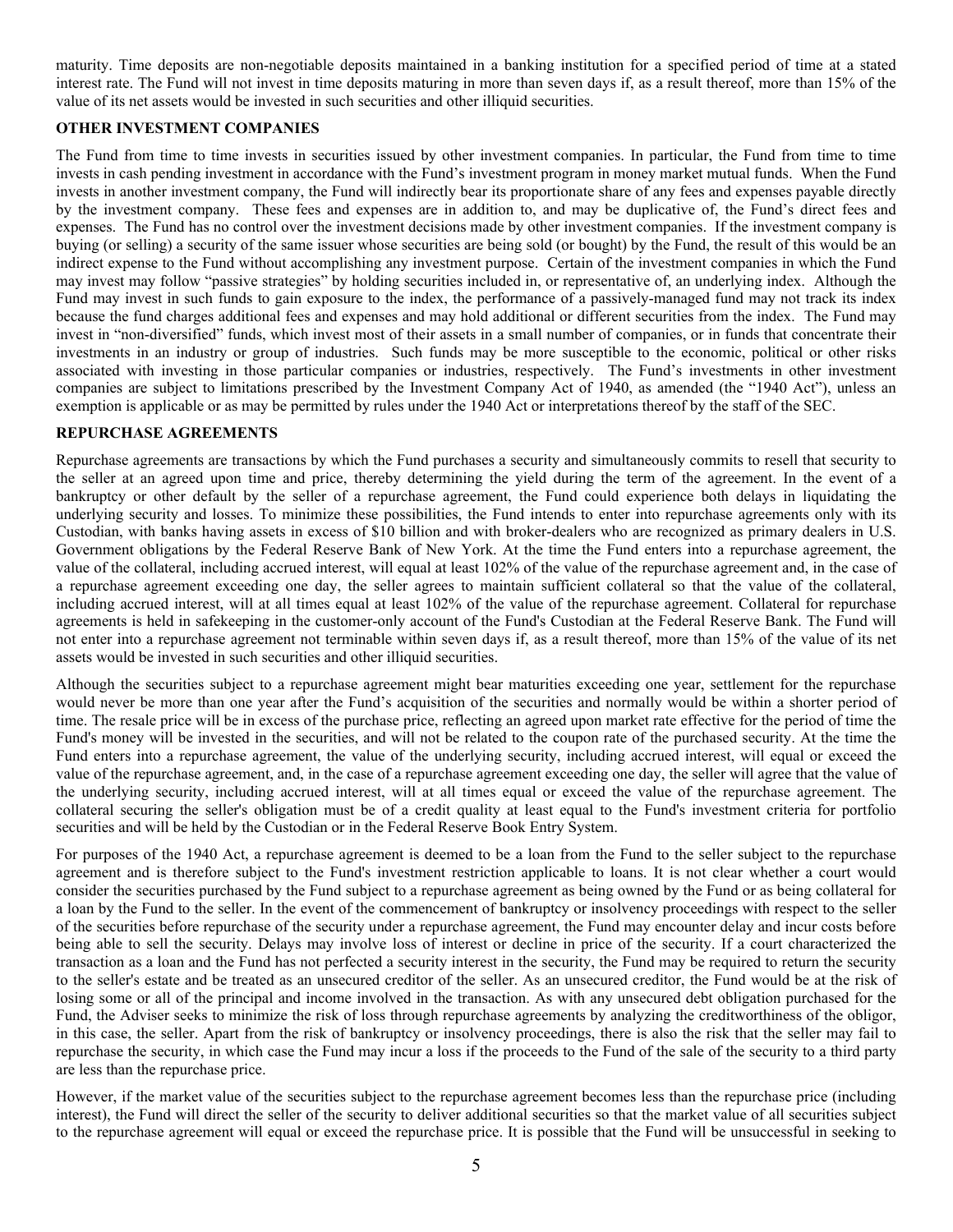enforce the seller's contractual obligation to deliver additional securities.

# **ILLIQUID SECURITIES**

The Fund may not invest more than 15% of its net assets in illiquid securities, including securities that are illiquid by virtue of the absence of a readily available market, time deposits maturing in more than seven days and repurchase agreements that have a maturity of longer than seven days. Securities that have legal or contractual restrictions on resale but have a readily available market are not considered illiquid for purposes of this limitation. Repurchase agreements subject to demand are deemed to have a maturity equal to the notice period.

Historically, illiquid securities have included securities subject to contractual or legal restrictions on resale because they have not been registered under the Securities Act of 1933, as amended (the "Securities Act"), securities which are otherwise not readily marketable and repurchase agreements having a maturity of longer than seven days. Securities which have not been registered under the Securities Act are referred to as private placements or restricted securities and are purchased directly from the issuer or in the secondary market. Mutual funds do not typically hold a significant amount of these restricted or other illiquid securities because of the potential for delays on resale and uncertainty in valuation. The Fund's investment in illiquid securities is subject to the risk that, should the Fund desire to sell any of these securities when a ready buyer is not available at a price that is deemed to be representative of their value, the value of the Fund's net assets could be adversely affected.

#### **BORROWING**

The Fund may borrow, temporarily, up to 33 1/3% of its total assets for extraordinary purposes or to meet redemption requests that might otherwise require untimely disposition of portfolio holdings. To the extent the Fund borrows for these purposes, the effects of market price fluctuations on portfolio net asset value ("NAV") will be exaggerated. If, while such borrowing is in effect, the value of the Fund's assets declines, the Fund could be forced to liquidate portfolio securities when it is disadvantageous to do so. The Fund would incur interest and other transaction costs in connection with borrowing. The Fund will borrow only from a bank.

#### **QUALITY RATINGS OF OBLIGATIONS**

The ratings of Moody's Investors Service, Inc. and S&P Global Ratings for obligations in which the Fund may invest are as follows:

## **MOODY'S INVESTORS SERVICE, INC.**

Aaa - Obligations rated Aaa are judged to be of highest quality, subject to the lowest level of credit risk.

Aa - Obligations rated Aa are judged to be of high quality and are subject to very low credit risk.

A - Obligations rated A are judged to be upper-medium grade and subject to low credit risk.

Baa - Obligations rated Baa are judged to be medium-grade and subject to moderate credit risk and as such may possess certain speculative characteristics.

#### **S&P Global Ratings**

AAA - An obligation rated 'AAA' has the highest rating assigned by S&P Global Ratings. The obligor's capacity to meet its financial commitments on the obligation is extremely strong.

AA - An obligation rated 'AA' differs from the highest-rated obligations only to a small degree. The obligor's capacity to meet its financial commitments on the obligation is very strong.

A - An obligation rated 'A' is somewhat more susceptible to the adverse effects of changes in circumstances and economic conditions than obligations in higher-rated categories. However, the obligor's capacity to meet its financial commitments on the obligation is still strong.

BBB - An obligation rated 'BBB' exhibits adequate protection parameters. However, adverse economic conditions or changing circumstances are more likely to weaken the obligor's capacity to meet its financial commitments on the obligation.

#### **INVESTMENT LIMITATIONS**

The investment limitations numbered 1 through 10 may not be changed without the affirmative vote of the holders of a majority of the Fund's outstanding Shares. Such majority is defined as the lesser of (i) 67% or more of the Shares present at the meeting, if the holders of more than 50% of the outstanding Shares of the Fund are present or represented by proxy, or (ii) more than 50% of the outstanding Shares. Investment limitations 11 through 14, may be changed, and in the case of investment limitation 12, reduced, by a vote of the Board at any time. The Fund may not:

1. Issue senior securities, except to the extent permitted by applicable law, as amended, interpreted or modified from time to time by any regulatory authority having jurisdiction.

2. Borrow money except that the Fund may borrow from banks for temporary or emergency purposes in an amount that may not exceed 33 1/3% of the value of the Fund's total assets at the time of such borrowing. For purposes of this restriction, short sales, the entry into currency transactions, options, and forward commitment transactions that are not accounted for as financings (and the segregation of assets in connection with any of the foregoing) shall not constitute borrowing.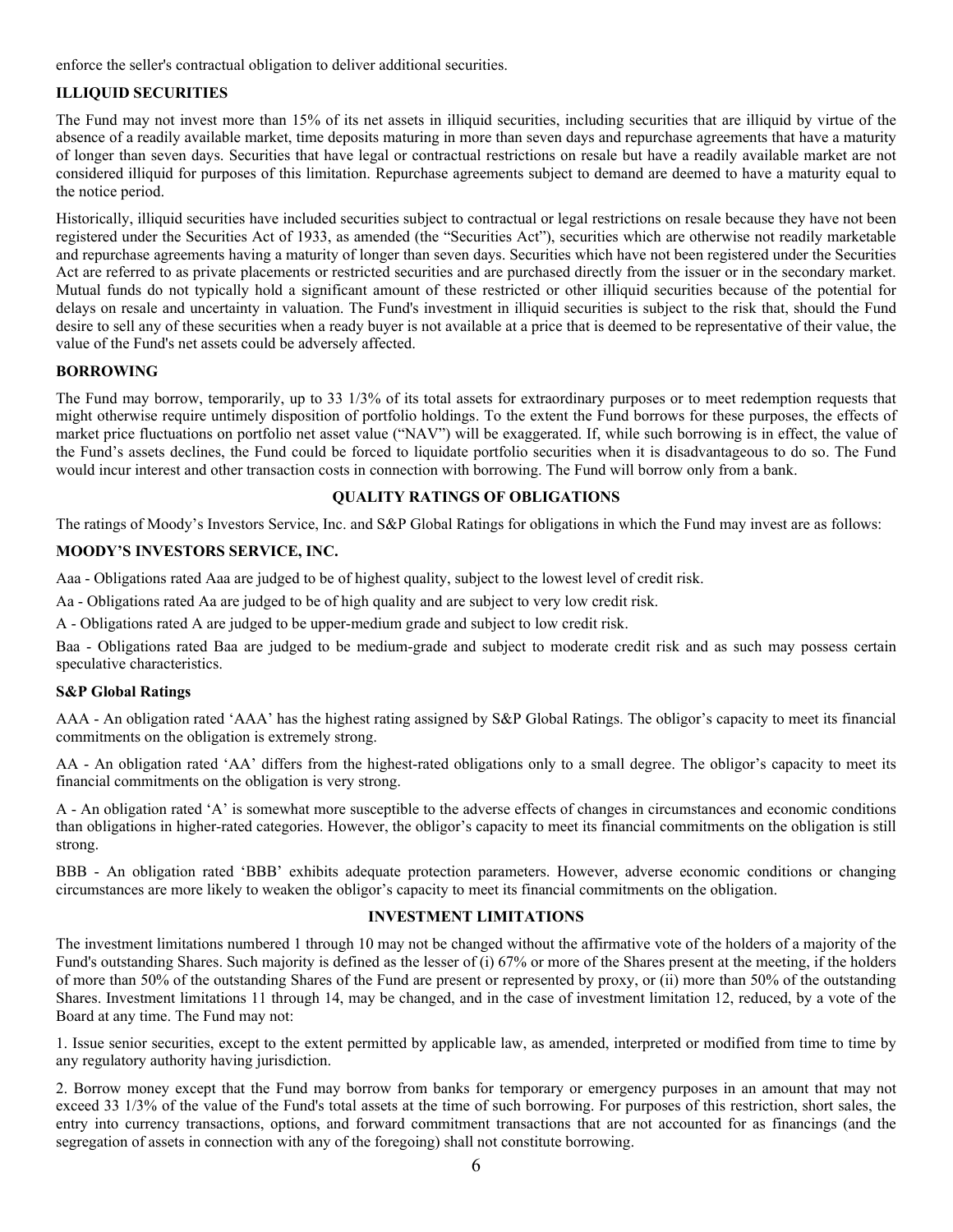3. Make loans, except that the Fund may purchase or hold fixed-income securities, lend portfolio securities up to 33 1/3% of the Fund's total assets and enter into repurchase agreements in accordance with its investment objective, policies and limitations.

4. Purchase any securities that would cause 25% or more of the value of the Fund's total assets at the time of purchase to be invested in the securities of issuers conducting their principal business activities in the same industry; provided that there shall be no limit on the purchase of U.S. Government Securities.

5. Purchase the securities of any issuer if as a result (a) more than 5% of the value of the Fund's total assets would be invested in the securities of such issuer or (b) the Fund would acquire 10% or more of the voting securities of such issuer, except that these limitations do not apply to U.S. Government Securities and repurchase agreements collateralized by U.S. Government Securities and except that up to 25% of the value of the Fund's total assets may be invested without regard to these limitations.

6. Underwrite any securities issued by others except to the extent that the investment in restricted securities and the sale of securities or the purchase of securities directly from the issuer in accordance with the Fund's investment objective, policies and limitations may be deemed to be underwriting.

7. Purchase or sell real estate, except that the Fund may invest in securities (a) secured by real estate, mortgages or interests therein, (b) issued by companies which invest in real estate or interests therein or (c) hold and sell real estate acquired by the Fund as the result of the ownership of securities.

8. Make short sales of securities or maintain a short position, except that the Fund may maintain short positions in currencies, securities and stock indexes, futures contracts and options on futures contracts and enter into short sales or short sales "against the box" in accordance with the Fund's investment objective, policies and limitations.

9. Purchase securities on margin, except that the Fund may obtain any short-term credits necessary for the clearance of purchases and sales of securities. For purposes of this restriction, the deposit or payment of initial or variation margin in connection with transactions in currencies, options, futures contracts or related options will not be deemed to be a purchase of securities on margin.

10. Invest in commodities, except that the Fund may (a) purchase and sell futures contracts, including those relating to securities, currencies and indexes, and options on futures contracts, securities, currencies or indexes, (b) purchase and sell currencies on a forward commitment or delayed-delivery basis and (c) enter into stand-by commitments.

11. Pledge, mortgage or hypothecate its assets, or otherwise issue senior securities, except (a) to the extent necessary to secure permitted borrowings and (b) to the extent related to the deposit of assets in escrow in connection with the purchase of securities on a forward commitment or delayed-delivery basis and collateral and initial or variation margin arrangements with respect to currency transactions, options, futures contracts, and options on futures contracts.

12. Invest more than 15% of the Fund's net assets in securities that may be illiquid because of legal or contractual restrictions on resale or securities for which there are no readily available market quotations. For purposes of this limitation, repurchase agreements with maturities greater than seven days shall be considered illiquid securities.

13. Make additional investments if the Fund's borrowings exceed 5% of its total assets.

14. Purchase securities of other investment companies except in connection with a merger, consolidation, acquisition, reorganization or offer of exchange, or as otherwise permitted under the 1940 Act.

Notwithstanding paragraphs numbered 1, 2, 8, 9, 10 and 11, the Fund has no present intention of engaging in transactions involving futures contracts and options on futures contracts or of entering into short sales and short sales "against the box," and will not do so until approved by the Fund's Board.

If a percentage restriction (other than the percentage limitation set forth in No. 2 above) is adhered to at the time of an investment, a later increase or decrease in the percentage of assets resulting from a change in the values of portfolio securities or in the amount of the Fund's assets will not constitute a violation of such restriction.

## **PORTFOLIO HOLDINGS DISCLOSURE POLICY**

The Board of Directors of the Fund has adopted policies and procedures that prohibit the disclosure of non-public portfolio holdings information to third parties except in certain limited circumstances where the Fund or a service provider has a legitimate business purpose for disclosing that information and the recipients are obligated to maintain the confidentiality of that information and prohibit trading based on that non-public information. Only an officer of the Fund may authorize such disclosure in those limited circumstances, and that authorization must be approved by the Chief Compliance Officer of the Fund. The policies and procedures adopted by the Fund also prohibit the Fund and any service provider from entering into any arrangement to receive any compensation or consideration, directly or indirectly, in return for the disclosure of non-public information about the Fund's portfolio holdings.

Subject to the foregoing, non-public portfolio holdings information is disclosed only to the following persons for the sole purpose of assisting the service provider in carrying out its designated responsibilities for the Fund:

- Officers and Directors of the Fund;

- The Adviser;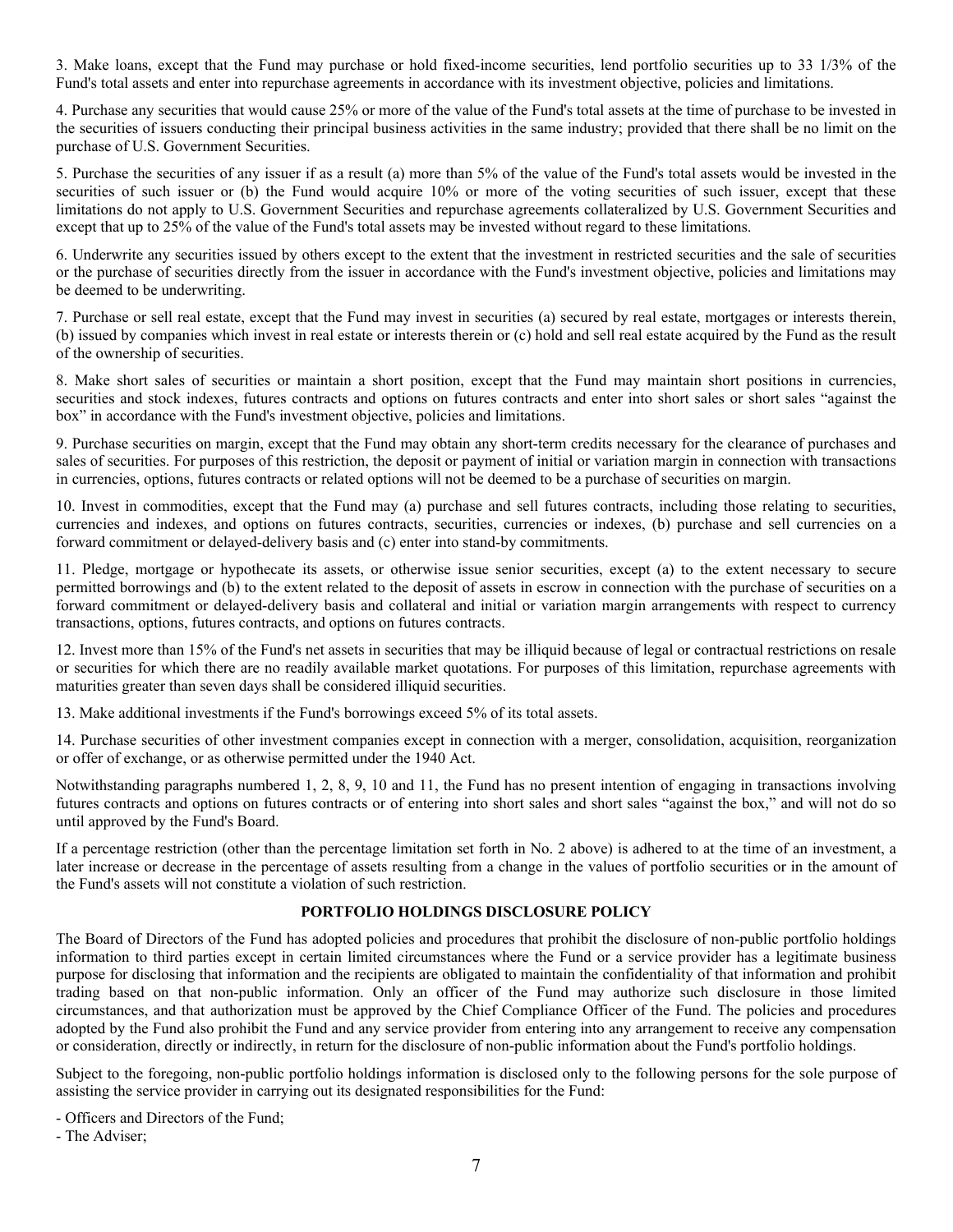- The Fund's custodian and accounting agent;
- Counsel to the Fund;
- The Independent Registered Public Accounting Firm to the Fund;
- Certain broker-dealers with respect to securities the Fund wants to sell through those broker-dealers; and
- Certain service providers with respect to compliance testing services.

The Fund seeks to avoid potential conflicts between the interests of the Fund's shareholders and those of the Fund's service providers and to ensure that non-public portfolio holdings information is disclosed only when such disclosure is in the best interests of the Fund. The Fund seeks to accomplish this by permitting such disclosure solely for the purpose of assisting the service provider in carrying out its designated responsibilities for the Fund and by requiring any such disclosure to be authorized in the manner described above. In order to carry out various functions on behalf of the Fund, it may be necessary or desirable to disclose portfolio holdings information of the Fund to certain third parties prior to the public dissemination of such information. As of the date of this Statement of Additional Information, no entity receives portfolio holdings information prior to public dissemination, other than service providers as described above and certain rating agencies. Potential recipients of such information in the future may include additional rating agencies, lenders or providers of a borrowing facility. The Fund, or its duly authorized service providers, may distribute nonpublic portfolio holdings information to third parties before its public disclosure, provided that:

1. A good faith determination is made that the Fund has a legitimate business purpose to provide the information and the disclosure is in the Fund's best interests;

2. The recipient does not trade on such information or distribute the portfolio holdings or results of the analysis to third parties, other departments, or persons who are likely to use the information for purposes of purchasing or selling shares of the Fund prior to the portfolio holdings or results of the analysis becoming public information as discussed above; and

3. The recipient signs a written agreement (as provided below) (an "Agreement"). Persons and unwilling to execute an acceptable Agreement may only receive portfolio holdings information that has otherwise been publicly disclosed in accordance with the Fund's policies.

The above determinations shall be documented in writing and approved by the Chief Compliance Officer of the Fund or his designee. The Chief Compliance Officer of the Fund or his designee shall maintain a list of third party recipients and shall distribute such list to appropriate business units and service providers.

The Fund's portfolio holdings are made available to the Fund's service providers on an "as-needed" basis, depending on the nature of the service provided and the duties with respect to the Fund. Therefore, the frequency with which this information is provided to service providers varies, based on the circumstances, and may be provided on a real time or other basis. At least annually, the Board of Directors receives a report prepared by the Chief Compliance Officer concerning the effectiveness and operation of the Fund's policies and procedures, including those governing the disclosure of portfolio information. On a periodic basis, the Chief Compliance Officer of the Fund or his designee shall monitor marketing and sales practices and other communications with respect to the Fund to determine compliance with the Fund's portfolio holdings disclosure policies and procedures. The Chief Compliance Officer requests such information from service providers, as he deems necessary, to determine compliance with these policies and procedures.

## **DIRECTORS AND OFFICERS**

The names, ages, addresses, present position(s) with the Fund, term of office and length of time served, principal occupation(s) during the past five years and other directorships held outside the Fund complex of the Fund's Directors and officers are set forth in the table below.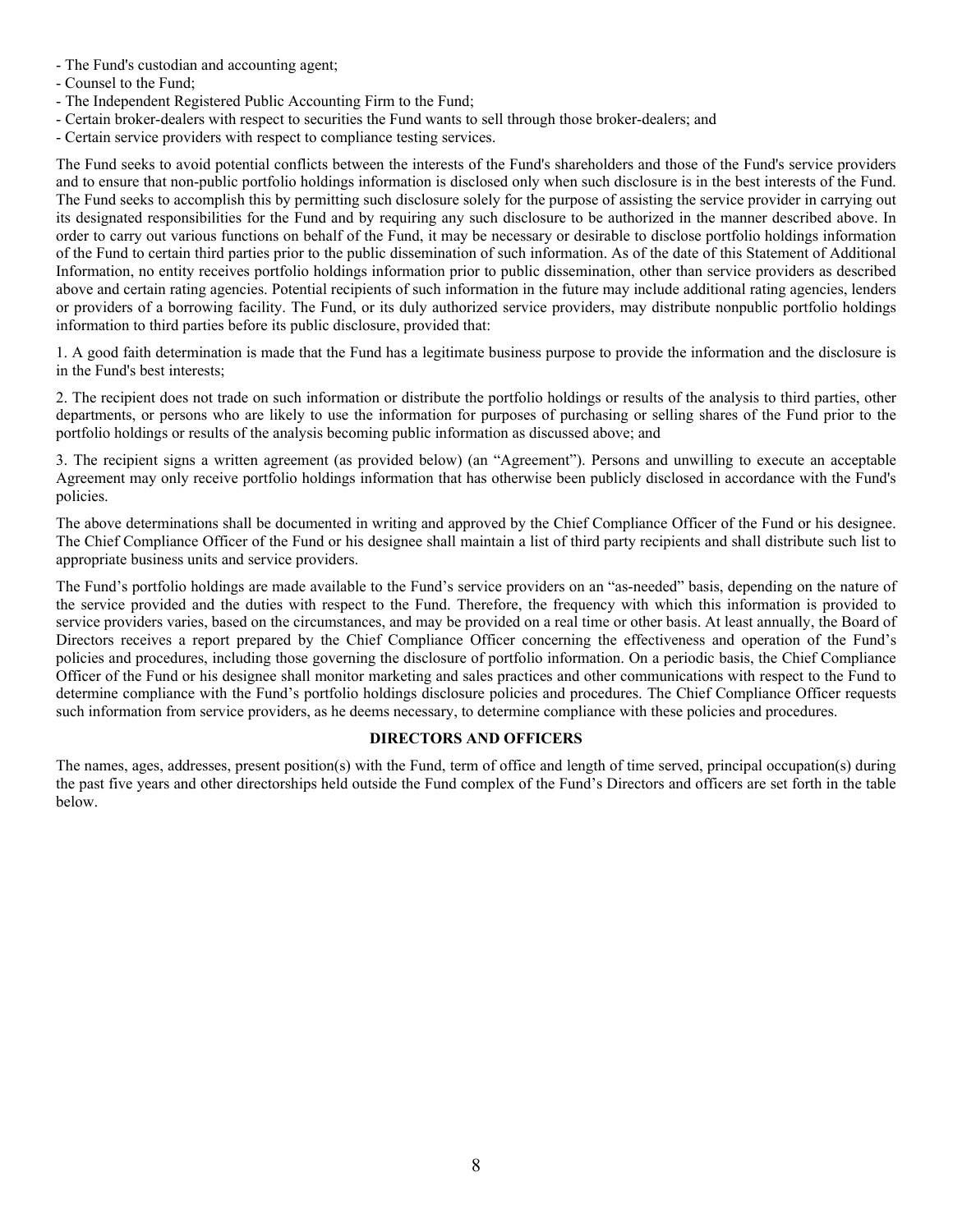| Name, Contact<br><b>Address and Year of</b><br><b>Birth</b>                                                                                      | <b>Position Held</b><br>with the Fund | <b>Term of</b><br><b>Office and</b><br>Length of<br>Time<br>$Served^{(1)}$ | <b>Principal Occupations</b><br>During the Last 5 Years                                                                                                                                                   | Number of<br>Portfolios in<br>Fund<br>Complex<br>Overseen by<br><b>Director</b> | <b>Other Directorships</b><br><b>Held Outside the</b><br><b>Fund Complex</b> |
|--------------------------------------------------------------------------------------------------------------------------------------------------|---------------------------------------|----------------------------------------------------------------------------|-----------------------------------------------------------------------------------------------------------------------------------------------------------------------------------------------------------|---------------------------------------------------------------------------------|------------------------------------------------------------------------------|
| <b>INTERESTED DIRECTOR</b>                                                                                                                       |                                       |                                                                            |                                                                                                                                                                                                           |                                                                                 |                                                                              |
| Mark A. Boyar <sup>(2)</sup><br>32 West 39th Street, 9th<br>Floor New York, NY<br>10018<br>Born in 1942                                          | Chairman                              | Since<br>Inception                                                         | President, Boyar Asset<br>Management, Inc., (June 1983<br>- present); President, Mark<br>Boyar & Co., Inc., (January<br>1979 – present); Partner, Boyar<br>G.P. Holdings Ltd., (May<br>$1990$ – present). | 1                                                                               | Chairman, Boyar<br>G.P.<br>Holdings Ltd., May<br>$1990$ – present.           |
| <b>DISINTERESTED DIRECTORS</b>                                                                                                                   |                                       |                                                                            |                                                                                                                                                                                                           |                                                                                 |                                                                              |
| Jay R. Petschek<br>c/o Corsair Capital<br>Management, LLC<br>366 Madison Avenue,<br>12 <sup>th</sup> Floor New York,<br>NY 10017<br>Born in 1958 | Director                              | Since<br>Inception                                                         | Managing Member, Corsair<br>Capital Management, LLC,<br>(June $2002$ – present).                                                                                                                          | $\mathbf{1}$                                                                    | None                                                                         |
| Henry A. Alpert<br>3333 New Hyde Park<br>Road, Suite 201<br>New Hyde Park, NY<br>11042<br>Born in 1947                                           | Director                              | Since<br>Inception                                                         | President, Spartan Petroleum<br>Corp. $(1974 - present)$ .                                                                                                                                                | $\mathbf{1}$                                                                    | Director, Griffon<br>Corp., February 1995<br>$-$ present.                    |
| Richard Finkelstein<br>500 NE Spanish River<br>Blvd., Suite 108<br>Boca Raton, FL 33431<br>Born in 1949                                          | Director                              | Since<br>Inception                                                         | Principal, Merit Builders, Inc.<br>$(2012-Present).$                                                                                                                                                      | $\mathbf{1}$                                                                    | Trustee, The<br>University of<br>Maryland, July 2006<br>$-$ present.         |
| <b>OFFICERS</b>                                                                                                                                  |                                       |                                                                            |                                                                                                                                                                                                           |                                                                                 |                                                                              |
| Sam Singh<br>4221 North 203rd<br>Street, Suite 100<br>Elkhorn, Nebraska<br>68022-3474<br>Born in 1976                                            | President                             | Since $2016^{(3)}$                                                         | Vice President, Ultimus Fund<br>Solutions, LLC (since 2015).                                                                                                                                              | N/A                                                                             | N/A                                                                          |
| Jonathan Boyar<br>32 West 39th Street, 9th<br>Floor New York, NY<br>10018<br>Born in 1980                                                        | Vice President                        | Since $2019^{(3)}$                                                         | Managing Director, Boyar<br>Value Group (since 2008);<br>Associate, Martin Clearwater<br>& Bell (2006-2008).                                                                                              | 1                                                                               | N/A                                                                          |
| Dawn Borelli<br>4221 North 203rd<br>Street, Suite 100<br>Elkhorn, Nebraska<br>68022-3474<br>Born in 1972                                         | Treasurer                             | Since $2011^{(3)}$                                                         | Assistant Vice President, Fund<br>Administration, Ultimus Fund<br>Solutions, LLC (since 2010).                                                                                                            | N/A                                                                             | N/A                                                                          |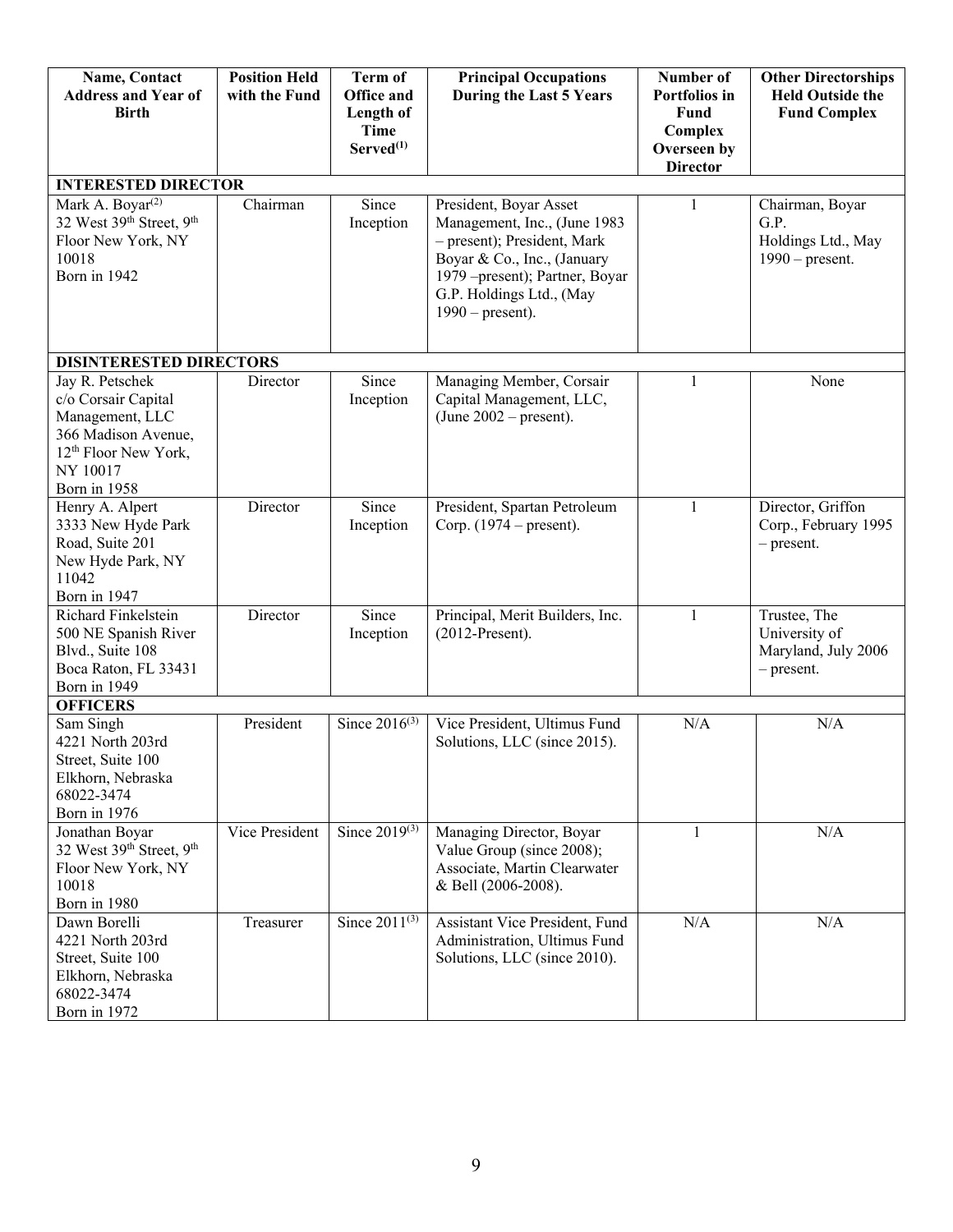| Sean Lawler<br>4221 North 203rd<br>Street, Suite 100<br>Elkhorn, Nebraska<br>68022-3474<br><b>Born 1987</b> | Secretary                      | Since $2020^{(3)}$ | Senior Legal Administrator,<br>Ultimus Fund Solutions, LLC<br>$(2014-Present).$                                                                                                                                                                                                                                    | N/A | N/A |
|-------------------------------------------------------------------------------------------------------------|--------------------------------|--------------------|--------------------------------------------------------------------------------------------------------------------------------------------------------------------------------------------------------------------------------------------------------------------------------------------------------------------|-----|-----|
| James Ash<br>4221 North 203rd<br>Street, Suite 100<br>Elkhorn, Nebraska<br>68022-3474<br>Born in $1976$     | Chief<br>Compliance<br>Officer | Since $2019^{(3)}$ | Vice President and Senior<br>Compliance Officer, Northern<br>Lights Compliance, LLC<br>(since 2019); Senior Vice<br>President, National Sales<br>Ultimus Fund Solutions, LLC<br>(2017-2019); Senior Vice<br>President and Director of<br>Legal Administration, Ultimus<br>Fund Solutions, LLC (2012 -<br>$2017$ ). | N/A | N/A |

(1) Each Director is elected to serve in accordance with the Articles of Incorporation and By-Laws of the Fund until his or her successor is duly elected and qualified.

(2) Mr. Boyar is an "interested person" of the Fund as defined in the 1940 Act, because of his relationship with Boyar Asset Management, Inc.

(3) Officers of the Fund are elected annually.

**Board Structure**. The Board is comprised of four Directors, three of whom (75%) are not "interested persons" (as that term is defined in the 1940 Act) of the Fund (the "Independent Directors"). The Board appointed Mr. Boyar (an interested Director) as its Chairman. The Board has established two standing committees: the Audit Committee and the Nominating Committee. Each such committee is chaired by, and composed entirely of, Independent Directors. See the discussion below for a further description of the composition, duties and responsibilities of these committees. The Board has not established the position of "Lead Independent Director."

The Directors and the members of the Board's committees annually evaluate the performance of the Board and the committees, which evaluation includes considering the effectiveness of the Board's committee structure. The Board believes that their leadership structure, including an interested Director as the Chairman, is appropriate in light of the asset size of the Fund and the nature of the Fund's business, and is consistent with industry practices for similar funds. In particular, the Board believes that having a supermajority of Independent Directors is appropriate and in the best interests of Fund shareholders. The Board, including the Independent Directors, believe the existing structure enables them to exercise effective oversight over the Fund and its operations and to access the expertise and views of the Adviser and the Distributor.

*Risk Oversight*. As part of their responsibilities for oversight of the Fund, the Board oversees risk management of the Fund's investment program and business affairs. Day-to-day risk management functions are subsumed within the responsibilities of the Adviser, the Fund's administrator, and other service providers (depending on the nature of the risk). The Fund is subject to a number of risks, including investment, compliance, valuation and operational risks. The Board interacts with and reviews reports from the Adviser, the independent registered public accounting firm for the Fund and the Fund's administrator regarding risks faced by the Fund and the service providers' risk functions.

The Board performs its oversight responsibilities as part of its Board and committee activities. The Board has delegated to the Audit Committee oversight responsibility of the integrity of the Fund's financial statements, the Fund's compliance with legal and regulatory requirements as they relate to the financial statements, the independent registered public accounting firm's qualifications and independence, the Fund's internal controls over financial reporting, the Fund's disclosure controls and procedures and the Fund's code of business conduct and ethics pursuant to the Sarbanes-Oxley Act of 2002. The Audit Committee reports areas of concern, if any, to the Board for discussion and action.

The Board, including the Independent Directors, has approved the Fund's compliance program and appointed the Fund's Chief Compliance Officer, who is responsible for testing the compliance procedures of the Fund and certain of its service providers. Senior management and the Chief Compliance Officer report at least quarterly to the Board regarding compliance matters relating to the Fund, and the Chief Compliance Officer annually assesses (and reports to the Board regarding) the operation of the Fund's compliance program. The Independent Directors meet at least quarterly with the Chief Compliance Officer, which meeting is generally outside the presence of management. The Independent Directors have not engaged independent legal counsel in light of their current needs and the asset size of the Fund. In developing the Board's leadership structure, the Board considered their role in overseeing risk management.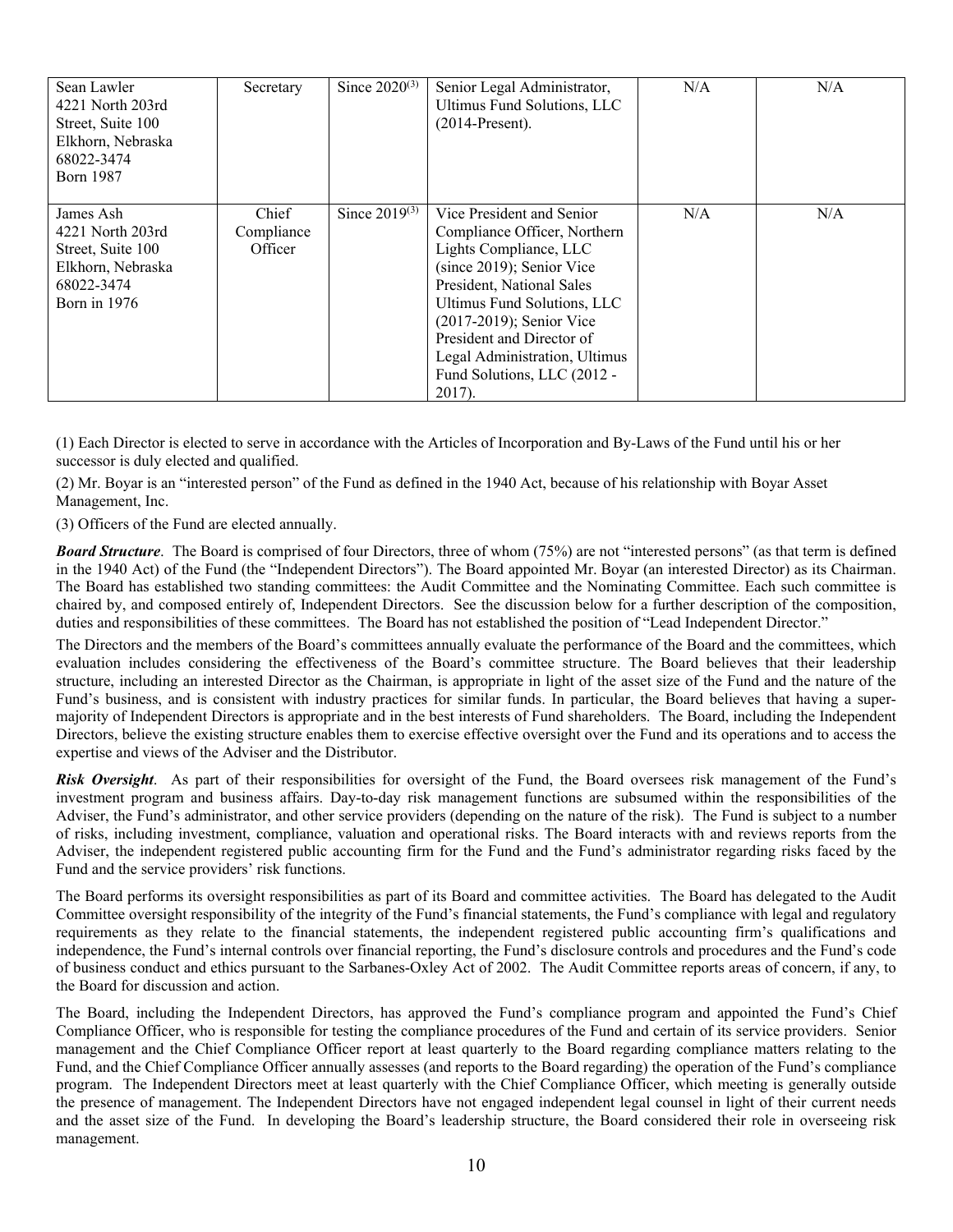*Qualifications of Directors and Nominees.* The Board believes that each Director's experience, qualifications, attributes or skills on an individual basis and in combination with those of the other Directors lead to the conclusion that each Director should serve in such capacity. Among other attributes common to all Directors are their ability to review critically, evaluate, question and discuss information provided to them, to interact effectively with the Adviser, the Distributor, other service providers, counsel and the independent registered public accounting firm, and to exercise effective business judgment in the performance of their duties.

A Director's ability to perform his or her duties effectively may have been attained through his or her educational background or professional training; business or consulting positions; experience from service as a Director of the Fund, or in various roles at public companies, private entities or other organizations; and/or other life experiences. In addition to these shared characteristics, set forth below is a brief discussion of the specific experience, qualifications, attributes or skills of each Director that further support the conclusion that each person is qualified to serve as a Director.

Mr. Boyar has served as Director on the Board since inception. His relevant experience includes being the Fund's portfolio manager since inception and President of the Adviser and Mark Boyar & Company, Inc.

Mr. Petschek has served as Director on the Board since inception. His relevant experience includes serving as the managing member of an investment adviser, as a Vice President of two investment management firms and as a member of boards of private companies.

Mr. Alpert has served as Director on the Board since inception. His relevant experience includes serving as the president of an oil company and serving on the board of a public diversified manufacturing company.

Mr. Finkelstein has served as Director on the Board since inception. His relevant experience includes serving as president of a real estate development firm.

Messrs. Alpert, Finkelstein, and Petschek are members of the Audit Committee. The Audit Committee is responsible for overseeing the Fund's accounting and financial reporting policies, practices and internal controls and the Fund's independent registered public accounting firm. The Committee held one regularly scheduled meetings during the fiscal year ended December 31, 2021.

Messrs. Alpert, Finkelstein, and Petschek are members of the Nominating Committee. The Nominating Committee is responsible for making recommendations to the Board as to the selection of appropriate persons to serve as Director in the event of a vacancy or an increase in the size of the Board. The Nominating Committee shall consider a number of criteria in evaluating candidates for Independent Director and in evaluating the re-nomination of current Independent Directors, including: (i) the candidate must be an Independent Director, (ii) the candidate should have a reputation for integrity, honesty and adherence to high ethical standards, (iii) the candidate should have a commitment to understand the Fund and the responsibilities of an Independent Director of an investment company and the candidate should have a commitment to regularly attend and participate in meetings of the Board and the committees of which the candidate would be a member, and (iv) the candidate should not have a conflict of interest that would impair the candidate's ability to represent the interests of all the shareholders and to fulfill the responsibilities of an Independent Director. For each candidate, the Nominating Committee evaluates specific experience in light of the makeup of the then current Board. The Nominating Committee does not necessarily place the same emphasis on each criteria and each nominee may not have each of these qualities. The Nominating Committee does not discriminate on the basis of race, religion, national origin, sex, sexual orientation, disability or any other basis proscribed by law.

As long as an existing Independent Director continues, in the opinion of the Nominating Committee, to satisfy these criteria, the Fund anticipates that the Committee would favor the re-nomination of an existing Director rather than a new candidate. Consequently, while the Nominating Committee will consider candidates recommended by shareholders to serve as Director, the Nominating Committee may only act upon such recommendations if there is a vacancy on the Board or the Nominating Committee determines that the selection of a new or additional Independent Director is in the best interests of the Fund. In the event that a vacancy arises or a change in Board membership is determined to be advisable, the Nominating Committee will, in addition to any shareholder recommendations, consider candidates identified by other means, including candidates proposed by members of the Nominating Committee or other Independent Director. While it has not done so in the past, the Nominating Committee may retain a consultant to assist the Committee in a search for a qualified candidate.

Any shareholder recommendation must be submitted in compliance with all of the pertinent provisions of Rule 14a-8 under the Securities Exchange Act of 1934 (the "1934 Act") to be considered by the Nominating Committee. In evaluating a nominee recommended by a shareholder, the Nominating Committee, in addition to the criteria discussed above, may consider the objectives of the shareholder in submitting that nomination and whether such objectives are consistent with the interests of all shareholders.

Shareholders may communicate with the members of the Board as a group or individually. Any such communication should be sent to the Board or an individual Director via the secretary of the Fund, c/o the Administrator. The secretary may determine not to forward any letter to the members of the Board that does not relate to the business of the Fund. The Nominating Committee did not meet during the fiscal year ended December 31, 2021.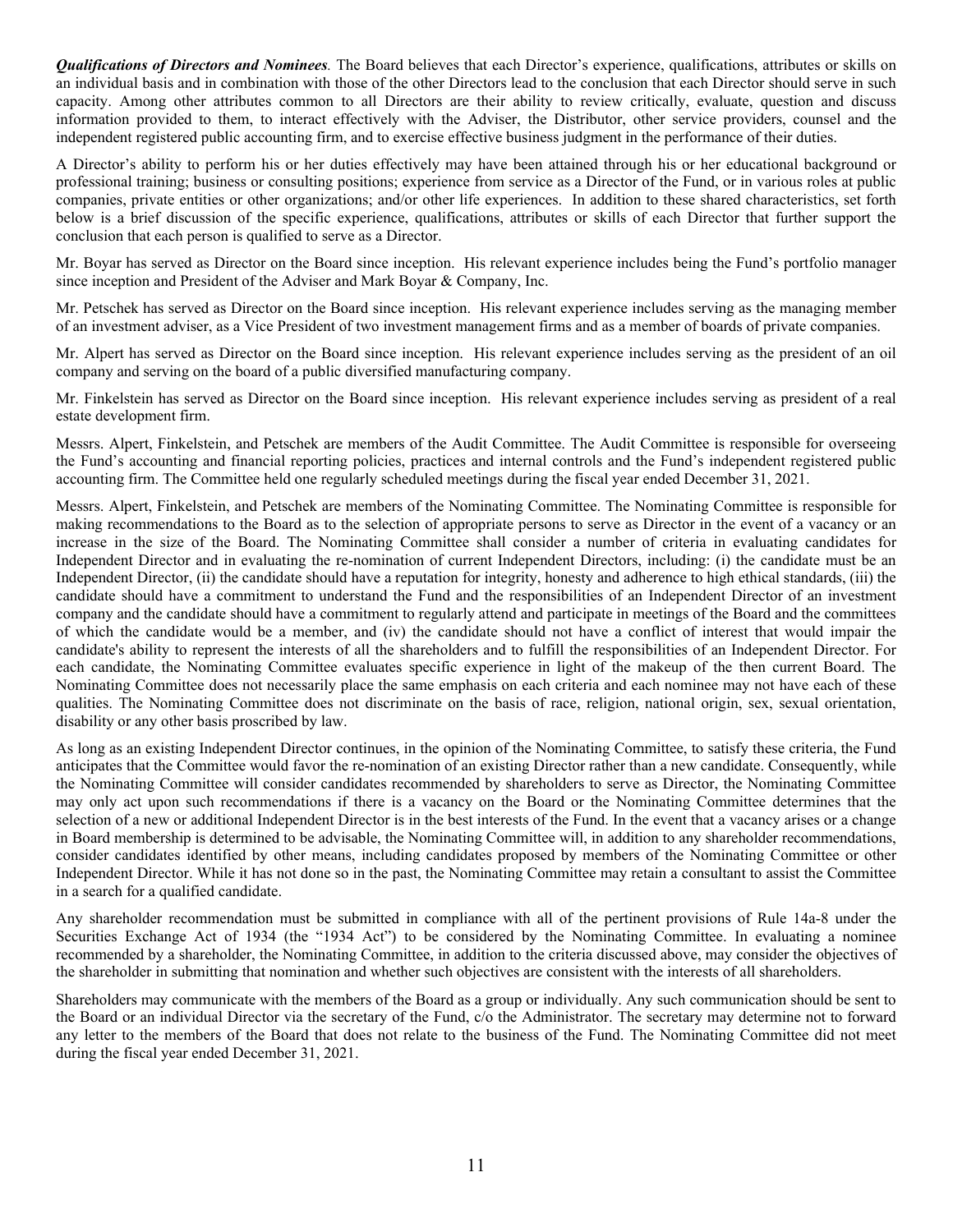#### **DIRECTORS' COMPENSATION**

| <b>Name of Director</b> | <b>Total Compensation from Fund+</b> |
|-------------------------|--------------------------------------|
| Mark A. Bovar           | None                                 |
| Henry A. Alpert         | \$5,000                              |
| Richard Finkelstein     | \$5,000                              |
| Jav R. Petschek         | \$5,000                              |

+ Amounts shown include all payments made to the Directors in the fiscal year ended December 31, 2021.

All of the Directors elected to receive their payment in Shares of the Fund. The Fund does not pay any retirement benefits to the Directors for their service. No employee of the Adviser or any of its affiliates will receive any compensation from the Fund for acting as an officer or director of the Fund. Each Director will receive an annual fee of \$3,000, and \$500 for each meeting of the Board attended by him for his services as Director and will be reimbursed for expenses incurred in connection with his attendance at Board meetings.

## **DIRECTORS' OWNERSHIP IN BOYAR VALUE FUND, INC.**

The following table indicates the dollar range of equity securities that each director beneficially owned in the Fund as of December 31, 2021. The Share value of the Fund is based on the NAV of the Shares on December 31, 2021.

| <b>Name of Director</b>    | <b>Dollar Range of Equity Securities in the Fund</b> |
|----------------------------|------------------------------------------------------|
| Henry A. Alpert            | Over \$100,000                                       |
| Mark A. Boyar <sup>+</sup> | Over \$100,000                                       |
| Richard Finkelstein        | Over \$100,000                                       |
| Jay R. Petschek            | Over \$100,000                                       |

+ As of December 31, 2021, Mr. Boyar does not directly own any shares of the Fund. However, Mr. Boyar's wife beneficially owns over \$100,000 worth of shares in the Fund. In accordance with SEC rules, Mr. Boyar may be deemed to be the beneficial owner of a portion of such shares.

# **MATERIAL RELATIONSHIPS OF THE INDEPENDENT DIRECTORS**

For purposes of the statements below:

- the immediate family members of any person includes their spouse, children residing in the person's household (including step and adoptive children) and any dependent of the person.

- an entity in a control relationship means any person who controls, is controlled by or is under common control with the named person.

- a related fund is a registered investment company or an entity exempt from the definition of an investment company pursuant to Sections  $3(c)(1)$  or  $3(c)(7)$  of the 1940 Act, for which Boyar Asset Management, Inc. (the "Adviser"), or any of its affiliates act as investment adviser or manager.

As of December 31, 2021, none of the Independent Directors, nor any of their immediate family members, beneficially owned any securities issued by the Adviser or the Distributor or any other entity in a control relationship to those entities. During the calendar years 2021, 2020, 2019, 2018, and 2017, none of the Independent Directors, nor any of their immediate family members, had any direct or indirect interest (the value of which exceeded \$120,000), whether by contract, arrangement or otherwise, in the Adviser or the Distributor or any other entity in a control relationship to those entities. During the calendar years 2021, 2020, 2019, 2018, and 2017, none of the Independent Directors, nor any of their immediate family members, had an interest in a transaction or a series of transactions in which the aggregate amount involved exceeded \$120,000 and to which any of the following were a party (each a "fund related party"):

- the Fund an officer of the Fund
- a related fund
- an officer of any related fund
- the Adviser
- the Distributor
- an officer of the Distributor
- any affiliate of the Adviser or the Distributor
- an officer of any such affiliate

During the calendar years 2021, 2020, 2019, 2018, and 2017, none of the Independent Directors, nor any of their immediate family members, had any relationship (the value of which exceeded \$120,000) with any fund related party, including, but not limited to, relationships arising out of (i) the payments for property and services, (ii) the provision of legal services, (iii) the provision of investment banking services (other than as a member of the underwriting syndicate) or (iv) the provision of consulting services.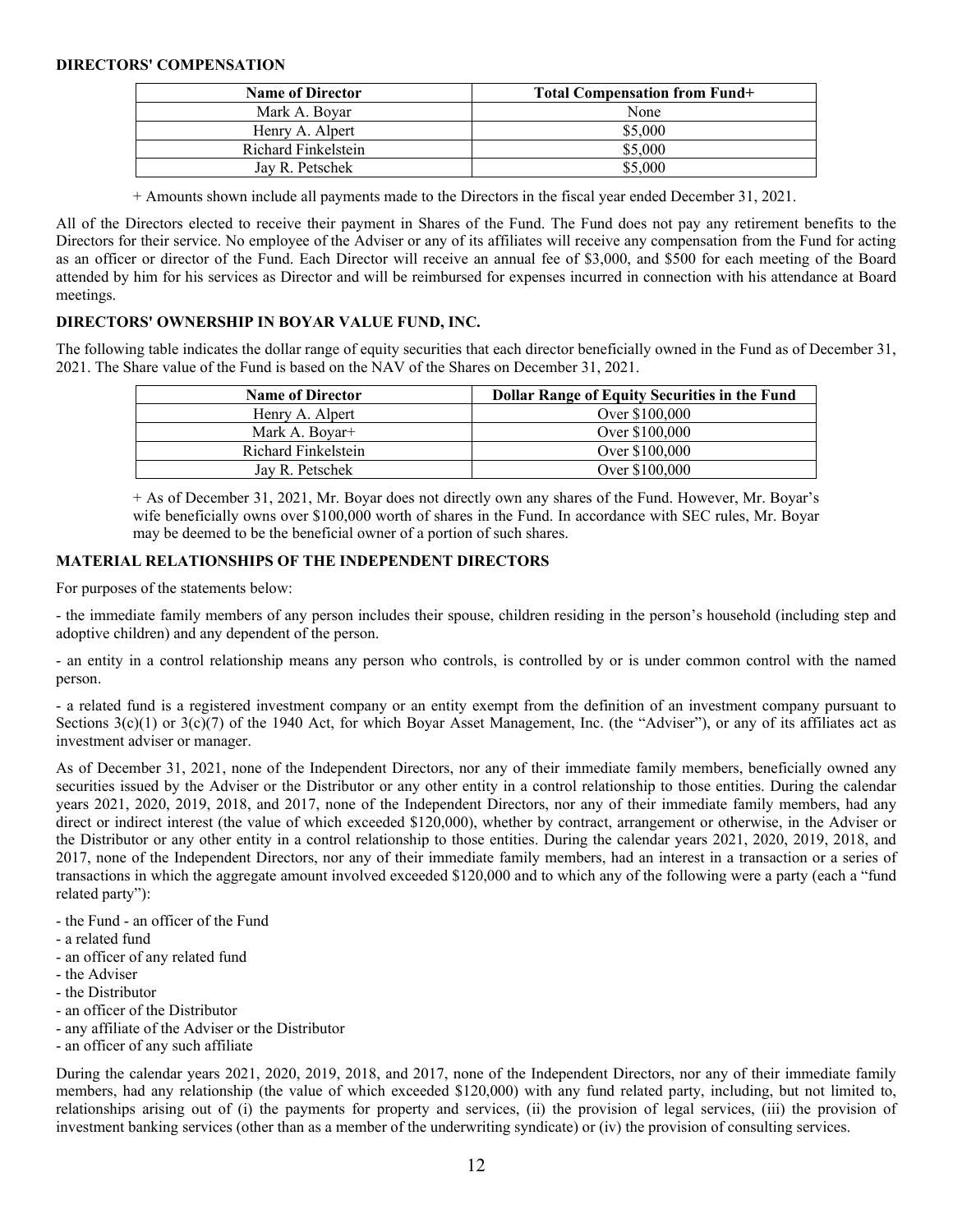During the calendar years 2021, 2020, 2019, 2018, and 2017, none of the Independent Directors, nor any of their immediate family members, served as a member of a board of directors on which an officer of any of the following entities also serves as a director:

- the Adviser
- the Distributor
- any other entity in a control relationship with the Adviser or the Distributor

None of the Fund's directors or officers has any arrangement with any other person pursuant to which that director or officer serves on the Board of Directors. During the calendar years 2021. 2020, 2019, 2018, and 2017, none of the Independent Directors, nor any of their immediate family members, had any position, including as an officer, employee, director or partner, with any of the following:

- the Fund
- any related fund
- the Adviser
- the Distributor
- any affiliated person of the Fund
- any other entity in a control relationship to the Fund

The Fund is responsible for the payment of all expenses incurred in connection with the organization, registration of Shares and operations of the Fund, including fees and expenses in connection with membership in investment company organizations, brokerage fees and commissions, legal, auditing and accounting expenses, expenses of registering Shares under federal and state securities laws, insurance expenses, taxes or governmental fees, fees and expenses of the custodian, transfer agent and accounting and pricing agent of the Fund, fees and expenses of members of the Board of Directors who are not interested persons of the Fund, the cost of preparing and distributing prospectuses, statements, reports and other documents to shareholders, expenses of shareholders' meetings and proxy solicitations, and such extraordinary or non-recurring expenses as may arise, such as litigation to which the Fund may be a party. The Fund may have an obligation to indemnify the Fund's officers and Directors with respect to such litigation, except in instances of willful misfeasance, bad faith, gross negligence or reckless disregard by such officers and Directors in the performance of their duties.

#### **THE INVESTMENT ADVISER**

Boyar Asset Management, Inc. (the "Adviser") serves as investment adviser to the Fund pursuant to an Investment Advisory Agreement. The services provided by, and the fees payable by the Fund to, the Adviser under the Investment Advisory Agreement are described in the Prospectus. These fees are calculated at an annual rate based on a percentage of the Fund's average daily net assets. See "Management of the Fund" in the Prospectus.

| Fiscal Year Ended | Advisory Fees Retained by<br>the Adviser | Advisory Fees Waived by<br>the Adviser | <b>Advisory Fees Recouped</b><br>by the Adviser |
|-------------------|------------------------------------------|----------------------------------------|-------------------------------------------------|
| December 31, 2019 | \$132,415                                | \$0                                    | \$0                                             |
| December 31, 2020 | \$118,861                                | \$4,745                                | \$0                                             |
| December 31, 2021 | \$156,478                                | \$0                                    | \$4,745                                         |

By its terms, the Fund's Investment Advisory Agreement will remain in force from year to year, subject to annual approval by (a) the Board of Directors or (b) a vote of the majority of the Fund's outstanding voting securities; provided that in either event continuance is also approved by a majority of the Directors who are not interested persons of the Fund, by a vote cast in person at a meeting called for the purpose of voting on such approval. The Fund's Advisory Agreement may be terminated at any time, on sixty days' written notice, without the payment of any penalty, by the Board of Directors, by a vote of the majority of the Fund's outstanding voting securities, or by the Adviser. The Advisory Agreement automatically terminates in the event of its assignment, as defined by the 1940 Act and the rules thereunder. The Advisory Agreement was last approved by the Board of Directors, including a majority of the Directors who are not interested persons of the Fund, at a meeting held on May 25, 2021.

The name "Boyar" is a property right of the Adviser. The Adviser may use the name "Boyar" in other connections and for other purposes, including in the name of other investment companies. The Fund has agreed to discontinue any use of the name "Boyar" if the Adviser ceases to be employed as the Fund's investment adviser.

The Adviser is an affiliate of Mark Boyar & Co. The Adviser's principal business address is 32 West 39<sup>th</sup> Street, New York, New York 10018. Mark A. Boyar, Chairman and Chief Executive Officer of the Fund, is a controlling person of the Adviser and Mark Boyar & Co.

# **ADDITIONAL INFORMATION ABOUT THE PORTFOLIO MANAGERS**

OTHER ACCOUNTS THE PORTFOLIO MANAGERS ARE MANAGING. The table below indicates for the portfolio managers of the Fund information about the accounts over which the portfolio managers have day-to-day investment responsibility. All information on the number of accounts and total assets in the table is as of December 31, 2021. For purposes of the table, "Other Pooled Investment Vehicles" may include investment partnerships and group trusts, and "Other Accounts" may include separate accounts for institutions or individuals, insurance company general or separate accounts, pension funds and other similar institutional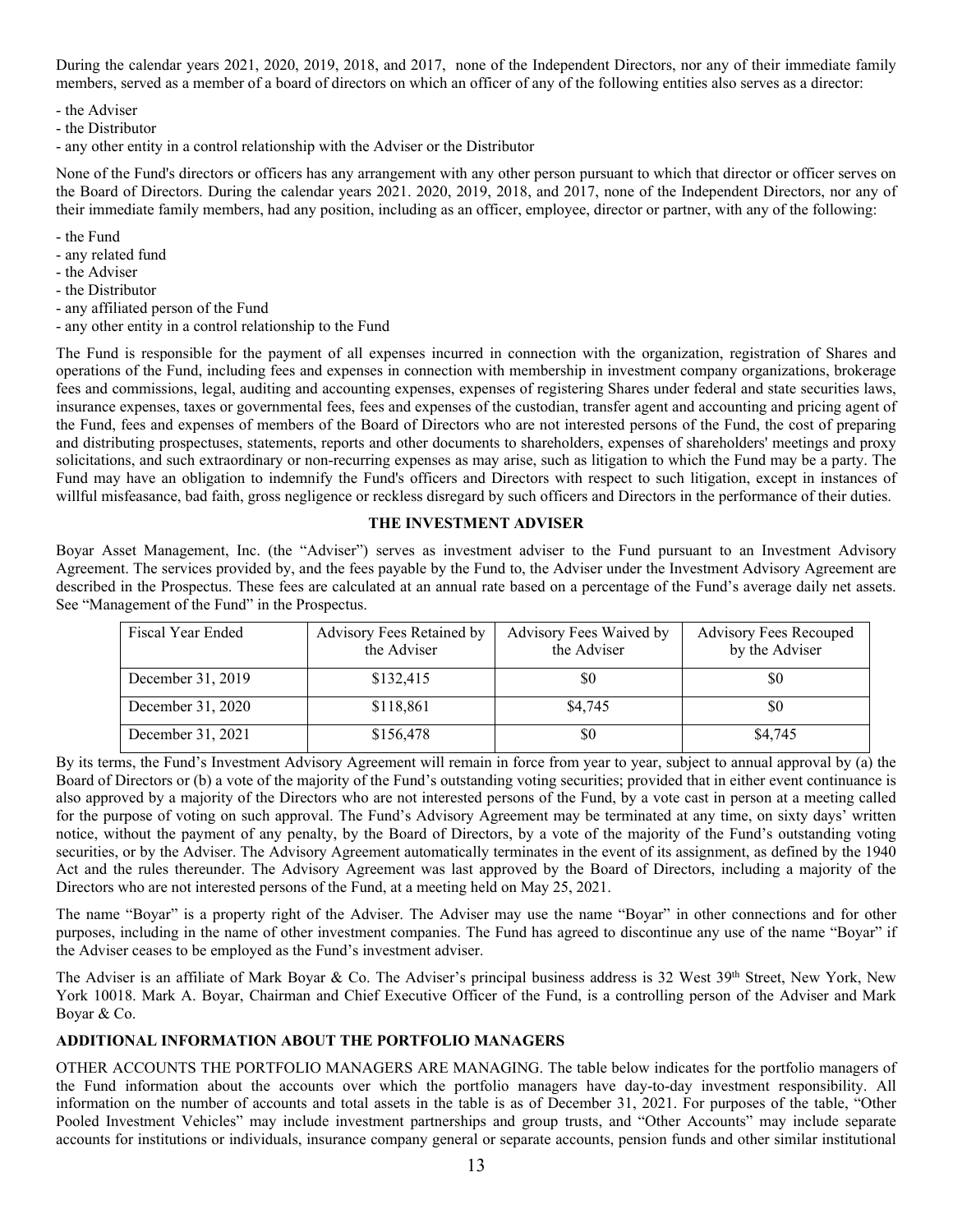accounts.

| <b>Name</b>       | <b>Other Accounts Managed by the Portfolio Manager</b>                                         |
|-------------------|------------------------------------------------------------------------------------------------|
| Mark A. Boyar     | Other Registered Investment Companies: None                                                    |
|                   | Other Pooled Investment Vehicles: 2 entities with total assets of approximately \$26.9 million |
|                   | Other Accounts: approximately 100 accounts with total assets of approximately \$167.4 million  |
| Jonathan I. Boyar | Other Registered Investment Companies: None                                                    |
|                   | Other Pooled Investment Vehicles: 1 entity with total assets of approximately \$7.1 million    |
|                   | Other Accounts: approximately 25 accounts with total assets of approximately \$16.7 million    |

Affiliates of the Adviser serve as general partner to other pooled investment vehicles, Boyar Partners L.P., and Boyar's Orphaned Equity Fund, L.P., and receives a performance-based fee, as disclosed in the Adviser's Form ADV.

CONFLICTS OF INTERESTS OF THE PORTFOLIO MANAGERS. When a portfolio manager is responsible for the management of more than one account, the potential arises for a portfolio manager to favor one account over another. The principal types of potential conflicts of interest that may arise are discussed below. Generally, the risks of such conflicts of interests are increased to the extent that a portfolio manager has a financial incentive to favor one account over another. For the reasons outlined below, the Fund does not believe that any material conflicts are likely to arise out of a portfolio manager's responsibility for the management of the Fund as well as one or more other accounts. The Fund and the Adviser have adopted procedures that are intended to monitor compliance with the policies referred to in the following paragraphs, including trade allocation policies that are intended to result in the equitable treatment of all clients of the Adviser over time.

- A portfolio manager could favor one account over another in allocating new investment opportunities that have limited supply, such as initial public offerings and private placements. If, for example, an initial public offering that was expected to appreciate in value significantly shortly after the offering was allocated to a single account, that account may be expected to have better investment performance than other accounts that did not receive an allocation on the initial public offering. The Adviser has policies that require a portfolio manager to allocate such investment opportunities in an equitable manner and generally to allocate such investments proportionately among all accounts with similar investment objectives. However, not all clients of the Adviser will at all times participate in all such investment opportunities due to a number of reasons, including, without limitation, available cash for investment, diversification, size limits, minimum size requirements and different investment guidelines.

- The portfolio manager could favor one account over another in the order in which trades for the accounts are placed. If a portfolio manager determines to purchase a security for more than one account in an aggregate amount that may influence the market price of the security, accounts that purchased or sold the security first may receive a more favorable price than accounts that made subsequent transactions. The less liquid the market for the security or the greater the percentage that the proposed aggregate purchases or sales represent of average daily trading volume, the greater the potential for accounts that make subsequent purchases or sales to receive a less favorable price. When a portfolio manager intends to trade the same security for more than one account, the policies of the Adviser generally requires that such trades be "bunched," which means that the trades for the individual accounts are aggregated and each account receives the same price. There are some types of accounts as to which bunching may not be possible for contractual reasons (such as directed brokerage arrangements). Circumstances may also arise where the trader believes that bunching the orders may not result in the best possible price. Where those accounts or circumstances are involved, a portfolio manager will place the order in a manner intended to result in as favorable a price as possible for such client. Trades for clients of the Adviser that direct brokerage are not bunched and may receive different execution prices than other clients of the Adviser.

- A portfolio manager may favor an account if a portfolio manager's compensation is tied to the performance of that account rather than all accounts managed by a portfolio manager. If, for example, a portfolio manager receives a bonus based upon the performance of certain accounts relative to a benchmark while other accounts are disregarded for this purpose, a portfolio manager will have a financial incentive to seek to have the accounts that determine a portfolio manager's bonus achieve the best possible performance to the possible detriment of other accounts. Similarly, if the Adviser receives a performance-based advisory fee, a portfolio manager may favor that account, whether or not the performance of that account directly determines a portfolio manager's compensation. The Adviser's trade allocation policies are intended to address this conflict of interest.

- A portfolio manager may favor an account if a portfolio manager has a beneficial interest in the account, in order to benefit a large client or to compensate a client that had poor returns. For example, if a portfolio manager held an interest in an investment partnership that was one of the accounts managed by a portfolio manager, a portfolio manager would have an economic incentive to favor the account in which a portfolio manager held an interest. The Adviser imposes certain trading restrictions and reporting requirements for accounts in which a portfolio manager or certain family members have a personal interest in order to confirm that such accounts are not favored over other accounts. If the different accounts have materially and potentially conflicting investment objectives or strategies, a conflict of interest may arise. For example, if a portfolio manager purchases a security for one account and sells the same security short for another account, such trading pattern may disadvantage either the account that is long or short. In making portfolio manager assignments, the Adviser seeks to avoid such potentially conflicting situations. However, where a portfolio manager is responsible for accounts with differing investment objectives and policies, it is possible that a portfolio manager will conclude that it is in the best interest of one account to sell a portfolio security while another account continues to hold or increase the holding in such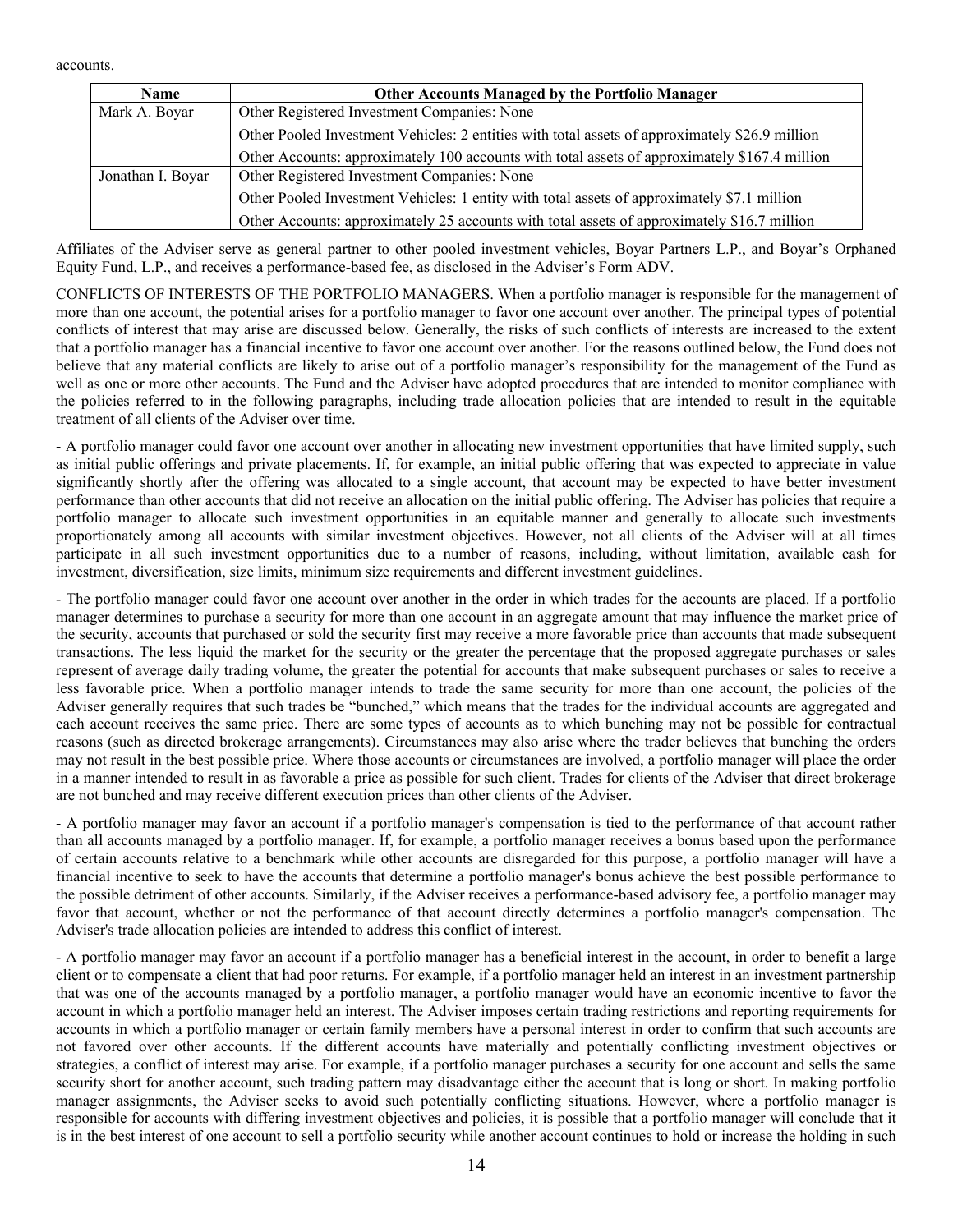security.

COMPENSATION OF THE PORTFOLIO MANAGERS. As the president, chief executive officer and principal owner of the Adviser, Mr. Mark Boyar, a portfolio manager of the Fund, does not receive a salary or bonus from the Adviser. Rather, Mr. Mark Boyar is entitled to the net profits of the Adviser after paying all the Adviser's expenses, including, without limitation, compensation to its employees. As such, Mr. Mark Boyar's compensation from the Adviser is based upon the profitability of the Adviser. Mr. Mark Boyar participates in the Adviser's benefit plans on terms that are generally offered to all the Adviser's employees. Mr. Jonathan Boyar's salary and bonus are paid in cash. His base salary is normally reevaluated on an annual basis. Any bonus is completely discretionary and may be in excess of Mr. Jonathan Boyar's base salary. The profitability of the Adviser and the investment performance of the accounts that Mr. Jonathan Boyar is responsible for managing are factors in determining his overall compensation. The level of his bonus compensation may be influenced by the relative performance of the accounts managed by him and the financial performance of the Adviser. However, as noted, all bonus compensation is discretionary, and the Adviser does not employ formulas with respect to either of these factors to compute Mr. Jonathan Boyar's bonus. There are no differences in Mr. Jonathan Boyar's compensation structure for managing mutual funds or other accounts.

SHARE OWNERSHIP BY PORTFOLIO MANAGER. As of December 31, 2021, Mr. Mark Boyar does not directly own any shares of the Fund. However, Mr. Mark Boyar's wife beneficially owns shares of the Fund worth between \$100,001 and \$500,000. In accordance with SEC rules, Mr. Mark Boyar may be deemed to be the beneficial owner of a portion of such shares. Mr. Jonathan Boyar, his wife and his children own shares worth between \$100,001 and \$500,000.

# **EXPENSE LIMITATION AGREEMENT**

Pursuant to an Expense Limitation Agreement (the "Agreement"), the Adviser and the Distributor have agreed, to waive all or a portion of the advisory and distribution fees and the Adviser has agreed to reimburse certain expenses incurred by the Fund (excluding interest, taxes, brokerage commissions, other expenditures which are capitalized in accordance with generally accepted accounting principles, Underlying or Acquired Fund Fees and Expenses, and other extraordinary expenses not incurred in the ordinary course of the Fund's business (i.e., litigation)) to the extent necessary to limit each share class's total annual operating expenses (subject to the same exclusions) to 1.75% of the applicable share class's average daily net assets. During the term of the Agreement, to the extent that such operating expenses incurred by the applicable share class of the Fund in any fiscal year after waiver of advisory fees of the Adviser and fees payable to the Distributor exceed 1.75% per annum of the applicable class's average daily net assets, such excess amount shall be the liability of the Adviser.

If the Adviser or the Distributor waives any fee or reimburses any expense pursuant to the Agreement, and such operating expenses of the share class are subsequently less than 1.75% of average daily net assets, the Adviser and the Distributor shall be entitled to reimbursement by the applicable share class of the Fund for such waived fees or reimbursed expenses provided that such reimbursement does not cause such operating expenses to exceed either 1.75% of its average daily net assets or the expense limitation in place at the time of recoupment. If such operating expenses subsequently exceed 1.75% per annum of the share class's average daily net assets, the reimbursements shall be suspended. The Adviser and the Distributor may each seek reimbursement only for expenses waived or paid by it during the two fiscal years prior to such reimbursement; provided, however, that such expenses may only be reimbursed hereunder to the extent they were waived or paid after the date of the Agreement (or any similar agreement). The Adviser and the Distributor have agreed to maintain this Agreement through at least May 1, 2023. In addition, the Fund can terminate the Agreement and the Agreement shall terminate automatically with respect to the Fund and to the Adviser or the Distributor (as applicable) upon the termination of the Advisory Agreement or the principal underwriting agreement, respectively.

## **THE DISTRIBUTOR**

 Northern Lights Distributors, LLC, located at 4221 North 203rd Street, Suite 100, Elkhorn, Nebraska 68022-3474 (the "Distributor"), is the principal underwriter of the Fund pursuant to an underwriting agreement with the Fund (the "Underwriting Agreement"). The Distributor is registered as a broker-dealer under the Securities Exchange Act of 1934 and each state's securities laws and is a member of the Financial Industry Regulatory Authority, Inc. ("FINRA"). Shares of the Fund are offered to the public on a continuous basis. The Underwriting Agreement provides that the Distributor, as agent in connection with the distribution of Fund shares, will use reasonable efforts to facilitate the sale of the Fund's shares.

The Distributor is compensated for its services by the Fund to the extent amounts are available under the Fund's Rule 12b-1 plan. The Adviser will compensate the Distributor for its services as the principal underwriter to the extent the Distributor's fees are unable to be paid by the Fund under the Fund's Rule 12b-1 plan. The Distributor compensates dealers based on the average balance of all accounts in the Fund for which the dealer is designated as the party responsible for the account. See "Distribution and Shareholder Servicing Plan" below.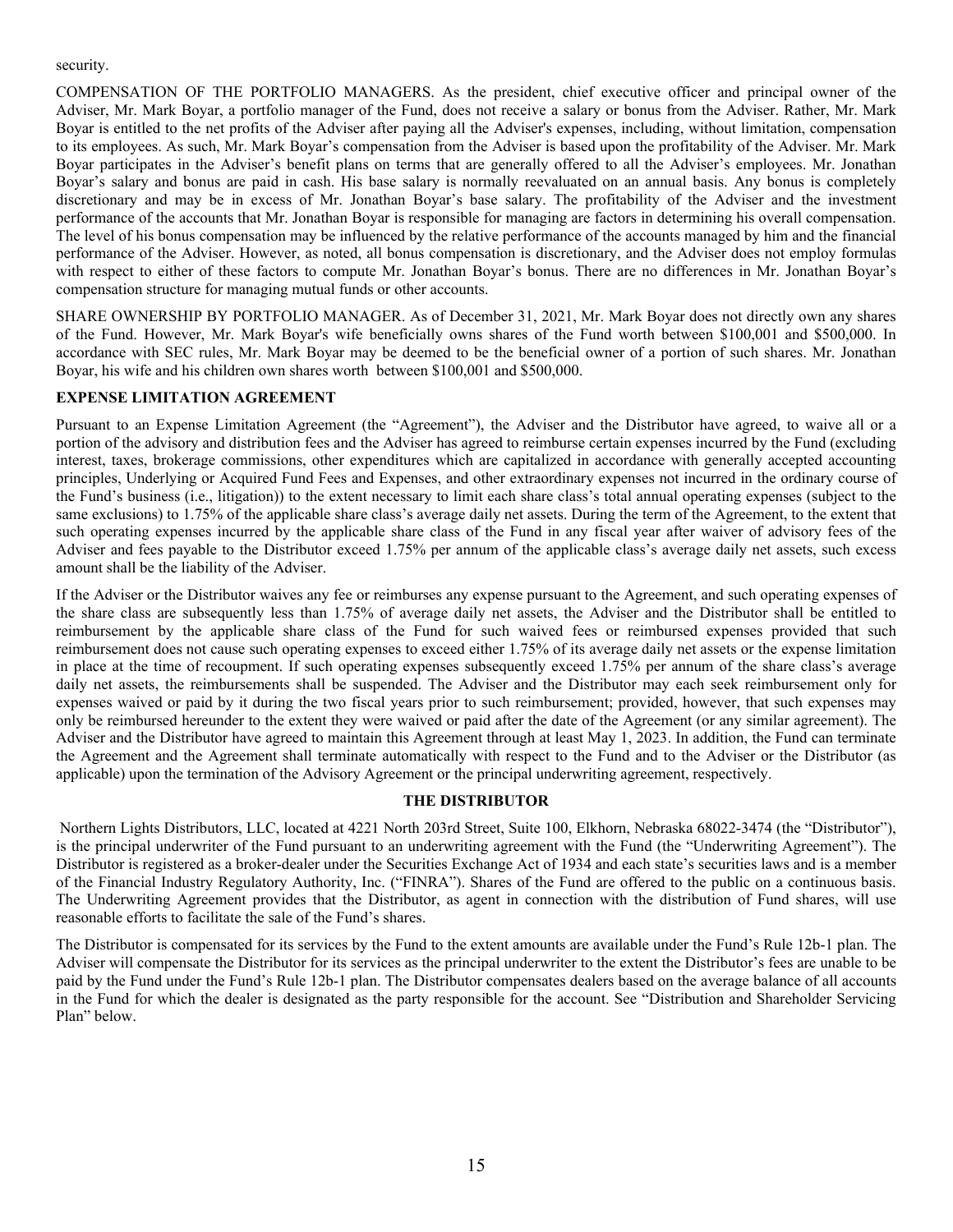#### **DISTRIBUTION AND SHAREHOLDER SERVICING PLAN**

The Fund has entered into a 12b-1 Plan, pursuant to Rule 12b-1 under the 1940 Act, pursuant to which the Fund will pay the Distributor a fee calculated at an annual rate of 0.25% of the average daily net assets of the Class A shares of the Fund. Services performed by the Distributor include (i) ongoing servicing and/or maintenance of the accounts of shareholders of the Fund, as set forth in the 12b-1 Plan ("Shareholder Services"), and (ii) sub-transfer agency services, sub-accounting services or administrative services related to the sale of Class A shares, as set forth in the 12b-1 Plan ("Administrative Services" and collectively with Shareholder Services, "Services") including, without limitation, (a) payments reflecting an allocation of overhead and other office expenses of the Distributor related to providing Services; (b) payments made to, and reimbursement of expenses of, persons who provide support services in connection with the distribution of Class A shares including, but not limited to, office space and equipment, telephone facilities, answering routine inquiries regarding the Fund, and providing any other Shareholder Services; (c) payments made to compensate selected dealers or other authorized persons for providing any Services; (d) costs of printing and distributing prospectuses, statements of additional information and reports of the Fund to prospective Class A shareholders of the Fund; and (e) costs involved in obtaining whatever information, analyses and reports with respect to service activities that the Fund may, from time to time, deem advisable.

Under the 12b-1 Plan, the Distributor is compensated regardless of whether it incurs any distribution expenses on behalf of the Fund. For the fiscal year ended December 31, 2021, the Distributor received fees of \$78,239 under the 12b-1 Plan and did not waive any fees. From the fees received during the fiscal year ended December 31, 2021, the Distributor spent \$39,656 for commissions to broker-dealers with the remaining amount being retained by the Distributor.

Pursuant to the 12b-1 Plan, the Distributor provides the Board, at least quarterly, with reports of amounts expended under the 12b-1 Plan and the purpose for which the expenditures were made. The 12b-1 Plan will continue in effect for so long as its continuance is specifically approved at least annually by the Board, including a majority of the Directors who are not interested persons of the Fund and who have no direct or indirect financial interest in the operation of the 12b-1 Plan ("Independent Directors"). Any material amendment of the 12b-1 Plan would require the approval of the Board in the manner described above. The 12b-1 Plan may not be amended to increase materially the amount to be spent thereunder without shareholder approval. The 12b-1 Plan may be terminated at any time, without penalty, by vote of a majority of the Independent Directors, or by a vote of a majority of the outstanding voting securities of the Fund.

No 12b-1 Plan has been entered into with respect to the Class I shares of the Fund.

#### **SECURITIES TRANSACTIONS**

The Adviser is responsible for establishing, reviewing and, where necessary, modifying the Fund's investment program to achieve its investment objective. Purchases and sales of newly issued portfolio securities are usually principal transactions without brokerage commissions effected directly with the issuer or with an underwriter acting as principal. Other purchases and sales may be effected on a securities exchange or over-the-counter, depending on where it appears that the best price or execution will be obtained. The purchase price paid by the Fund to underwriters of newly issued securities usually includes a concession paid by the issuer to the underwriter, and purchases of securities from dealers, acting as either principals or agents in the aftermarket, are normally executed at a price between the bid and asked price, which includes a dealer's mark-up or mark-down. Transactions on U.S. stock exchanges and some foreign stock exchanges involve the payment of negotiated brokerage commissions. On exchanges on which commissions are negotiated, the cost of transactions may vary among different brokers. On most foreign exchanges, commissions are generally fixed. There is generally no stated commission in the case of securities traded in domestic or foreign over-the-counter markets, but the price of securities traded in over-the-counter markets includes an undisclosed commission or mark-up. U.S. government securities are generally purchased from underwriters or dealers, although certain newly issued U.S. government securities may be purchased directly from the U.S. Treasury or from the issuing agency or instrumentality.

The Adviser will select specific portfolio investments and effect transactions for the Fund and in doing so seeks to obtain the overall best execution of portfolio transactions. In evaluating prices and executions, the Adviser will consider the factors it deems relevant, which may include the breadth of the market in the security, the price of the security, the financial condition and execution capability of a broker or dealer and the reasonableness of the commission, if any, for the specific transaction and on a continuing basis. All orders for transactions in securities and options on behalf of the Fund are placed with broker-dealers selected by the Adviser.

The Adviser may, in its discretion, effect transactions in portfolio securities with dealers (other than the Adviser and its affiliates) who provide brokerage and research services (as those terms are defined in Section 28(e) of the 1934 Act) to the Fund and/or other accounts over which the Adviser exercises investment discretion. The Adviser may place portfolio transactions with a broker or dealer with whom it has negotiated a commission that is in excess of the commission another broker or dealer would have charged for effecting the transaction if the Adviser determines in good faith that such amount of commission was reasonable in relation to the value of such brokerage and research services provided by such broker or dealer viewed in terms of either that particular transaction or of the overall responsibilities of the Adviser. Research and other services received may be useful to the Adviser in serving both the Fund and its other clients and, conversely, research or other services obtained by the placement of business of other clients may be useful to the Adviser in carrying out its obligations to the Fund.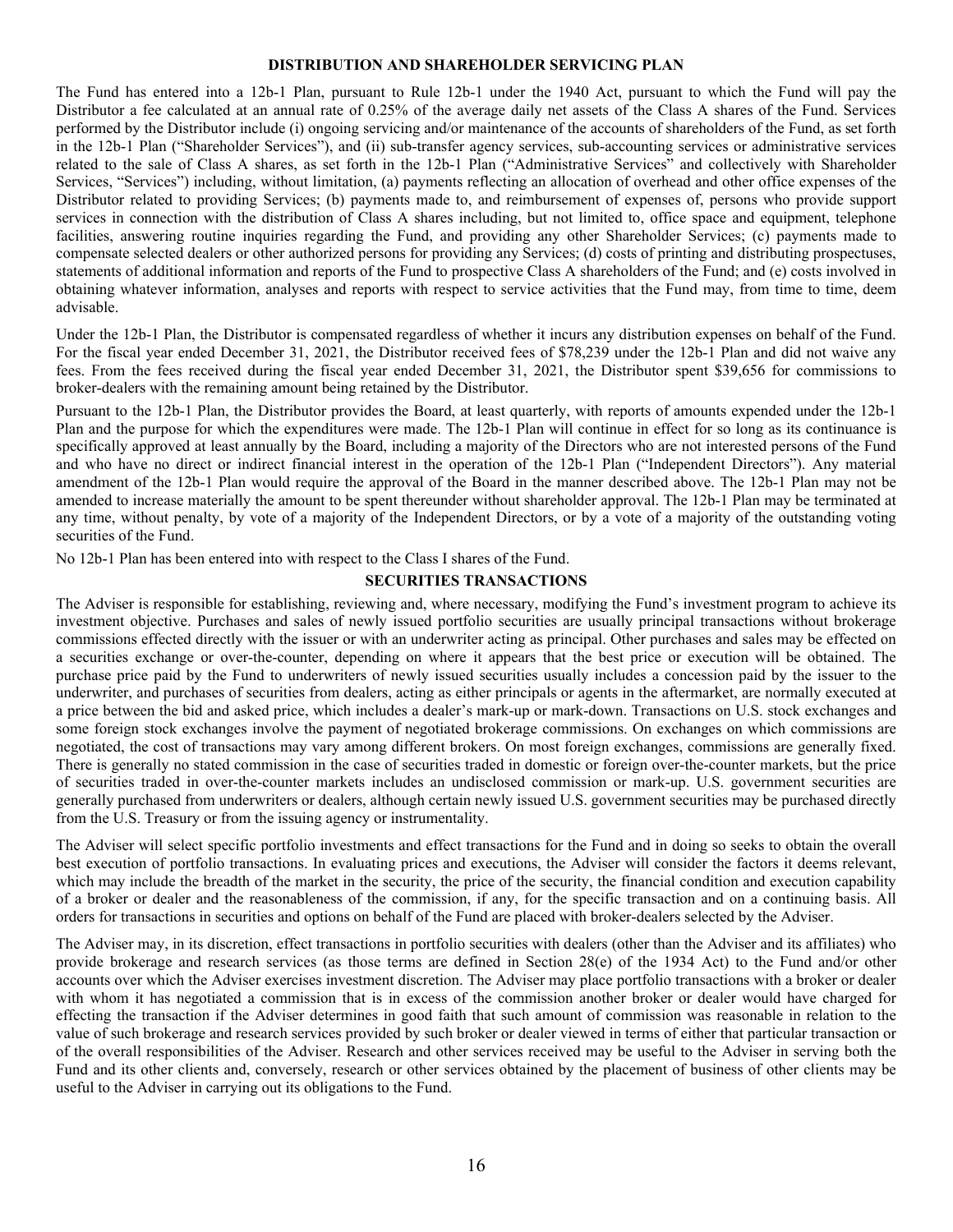Research may include furnishing advice, either directly or through publications or writings, as to the value of securities, the advisability of purchasing or selling specific securities and the availability of securities or purchasers or sellers of securities; furnishing seminars, information, analyses and reports concerning issuers, industries, securities, trading markets and methods, legislative developments, changes in accounting practices, economic factors and trends and portfolio strategy; access to research analysts, corporate management personnel, industry experts and economists; comparative performance evaluation and technical measurement services and quotation services; and products and other services (such as third party publications, reports and analyses, and computer and electronic access, equipment, software, information and accessories that deliver, process or otherwise utilize information, including the research described above) that assist the Adviser in carrying out its responsibilities. Research received from brokers or dealers is supplemental to the Adviser's own research program. The fees to the Adviser under its advisory agreement with the Fund are not reduced by reason of its receiving any brokerage and research services. Since the Adviser is obligated to provide management, which includes elements of research and related skills, such research and related skills will not be used by the Adviser (or its affiliates) for negotiating commissions at a rate higher than that determined in accordance with the above criteria.

Investment decisions for the Fund concerning specific portfolio securities are made independently from those for other clients advised by the Adviser. Such other investment clients may invest in the same securities as the Fund. When purchases or sales of the same security are made at substantially the same time on behalf of such other clients, transactions are averaged as to price and available investments allocated as to amount, in a manner which the Adviser believes to be equitable to each client, including the Fund. In some instances, this investment procedure may adversely affect the price paid or received by the Fund or the size of the position obtained or sold for the Fund. To the extent permitted by law, securities to be sold or purchased for the Fund may be aggregated with those to be sold or purchased for such other investment clients in order to obtain best execution.

During the fiscal periods ended December 31, 2021, 2020, and 2019, the Fund paid brokerage commissions of \$206, \$3,599, and \$2,174, respectively. The Fund's brokerage commissions for the fiscal period ended December 31, 2021, decreased from the prior fiscal year due to the decline in the number of securities transactions by the Fund when compared to the prior period.

Any portfolio transaction for the Fund on a securities exchange may be executed through the Distributor and other affiliates of the Distributor ("affiliated brokers") if, in the Adviser's judgment is likely to result in price and execution at least as favorable as those of other qualified brokers, and if, in the transaction, the affiliated broker charges the Fund a commission rate consistent with those charged by the affiliated broker to comparable unaffiliated customers in similar transactions. All transactions with affiliated brokers will comply with Rule 17e-1 under the 1940 Act.

In no instance will portfolio securities be purchased from or sold to the Adviser or the Distributor or any affiliated person of such companies. In addition, the Fund will not give preference to any institutions with whom the Fund enters into distribution or shareholder servicing agreements concerning the provision of distribution services or support services. The Fund has adopted procedures that are designed to prevent the Fund from directing its portfolio securities transactions to a broker or dealer that promotes or sells shares issued by the Fund.

Transactions for the Fund may be effected on foreign securities exchanges. In transactions for securities not actively traded on a foreign securities exchange, the Fund will deal directly with the dealers who make a market in the securities involved, except in those circumstances where better prices and execution are available elsewhere. Such dealers usually are acting as principal for their own account. On occasion, securities may be purchased directly from the issuer. Such portfolio securities are generally traded on a net basis and do not normally involve brokerage commissions. Securities firms may receive brokerage commissions on certain portfolio transactions, including options, futures and options on futures transactions and the purchase and sale of underlying securities upon exercise of options.

The Fund may participate, if and when practicable, in bidding for the purchase of securities for the Fund's portfolio directly from an issuer in order to take advantage of the lower purchase price available to members of such a group. The Fund will engage in this practice, however, only when the Adviser, in its sole discretion, believes such practice to be otherwise in the Fund's interest.

# **CODE OF ETHICS**

The Fund, the Adviser, and the Distributor have each adopted a Code of Ethics under Rule 17j-1 of the 1940 Act that permits Fund personnel to invest in securities for their own accounts, including securities that may be purchased or held by the Fund, subject to certain restrictions and pre-approval requirements.

#### **PROXY VOTING POLICY**

The Fund's proxy voting policy is attached as Appendix A to this SAI. Information regarding how the Fund voted proxies relating to portfolio securities during the most recent 12-month period ended June 30 is available (1) without charge, upon request, by calling (toll-free) 1-800-266-5566; and (2) on the SEC's website at http://www.sec.gov.

#### **PORTFOLIO TURNOVER**

The Fund's portfolio turnover rate is calculated by dividing the lesser of purchases or sales of portfolio securities for the fiscal year by the monthly average of the value of the portfolio securities owned by the Fund during the fiscal year. High portfolio turnover involves correspondingly greater brokerage commissions and other transaction costs, which will be borne directly by the Fund. The Adviser anticipates that the portfolio turnover rate for the Fund normally will not exceed 50%. A 100% turnover rate would occur if all of the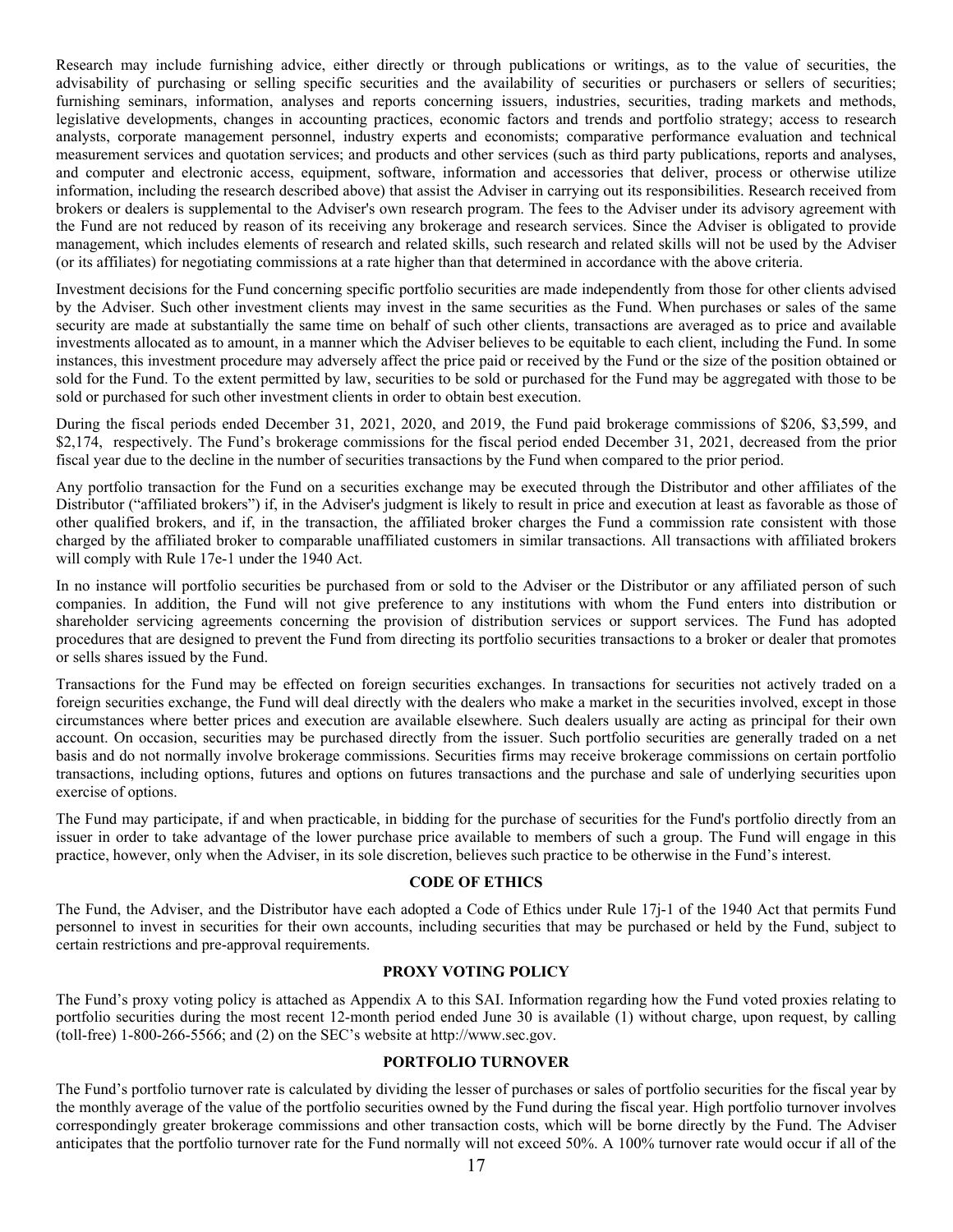Fund's portfolio securities were replaced once within a one-year period.

Generally, the Fund intends to invest for long-term purposes. However, the rate of portfolio turnover will depend upon market and other conditions, and it will not be a limiting factor when the Adviser believes that portfolio changes are appropriate. For the fiscal years ended December 31, 2021 and 2020, the Fund's portfolio turnover rate was 1% and 14%, respectively.

#### **CALCULATION OF SHARE PRICE**

The Fund's net asset value ("NAV") and public offering price (NAV plus applicable sales load) of each class of Shares of the Fund is determined as of the close of the regular session of trading on the New York Stock Exchange ("NYSE") (generally 4:00 p.m., Eastern Time) on each business day, except on days when the NYSE is closed. Currently, there are two classes of Shares of the Fund, Class A shares and Class I shares. Class I shares are not currently available for purchase. The NYSE is currently scheduled to be closed on New Year's Day, Dr. Martin Luther King, Jr. Day, President's Day, Good Friday, Memorial Day, Juneteenth National Independence Day, Independence Day, Labor Day, Thanksgiving Day and Christmas.

The Fund's portfolio securities are valued as follows: (1) securities are valued each day at the last quoted sales price on each security's primary exchange. Securities traded or dealt in upon one or more securities exchanges (whether domestic or foreign) for which market quotations are readily available and not subject to restrictions against resale shall be valued at the last quoted sales price on the primary exchange or, in the absence of a sale on the primary exchange, the mean of the current bid and ask prices on such exchange and money market securities maturing in 60 days or less will be valued at amortized cost; (2) securities that are not traded or dealt in any securities exchange (whether domestic or foreign) and for which over-the-counter market quotations are readily available generally shall be valued at last sale price or, in the absence of a sale, at the mean of the current bid and ask prices on such over-thecounter market; (3) debt securities not traded on an exchange may be valued at prices supplied by a pricing agent(s) based on broker or dealer supplied valuations or matrix pricing, a method of valuing securities by reference to the value of other securities with similar characteristics, such as rating, interest rate and maturity; and (4) securities (and other assets) for which market quotations are not readily available are valued at their fair value as determined in good faith in accordance with consistently applied procedures established by and under the general supervision of the Board of Directors. The NAV per Share of the Fund will fluctuate with the value of the securities it holds.

Trading in securities in certain foreign countries is completed at various times prior to the close of business on each business day in New York (i.e., a day on which the NYSE is open for trading). In addition, securities trading in a particular country or countries may not take place on all business days in New York. Furthermore, trading takes place in various foreign markets on days that are not business days in New York and days on which the Fund's NAV is not calculated. As a result, calculation of the Fund's NAV may not take place contemporaneously with the determination of the prices of certain portfolio securities used in such calculation. Securities traded on a foreign exchange which has not closed by the close of business on each business day of the NYSE or for which the official closing prices are not available at the time the NAV is determined may use alternative market prices provided by a pricing service. Events affecting the values of portfolio securities that occur between the time their prices are determined and the close of regular trading on the NYSE will not be reflected in the Fund's calculation of NAV unless the Board or its delegates deems that the particular event would materially affect NAV, in which case an adjustment may be made. All assets and liabilities initially expressed in foreign currency values will be converted into U.S. dollar values at the prevailing rate as quoted by a pricing service. If such quotations are not available, the rate of exchange will be determined in good faith pursuant to consistently applied procedures established by the Board.

# **ADDITIONAL PURCHASE AND REDEMPTION INFORMATION**

Information on how to purchase and redeem Fund Shares and how such Shares are priced is included in the Prospectus. The Prospectus describes generally how to purchase Shares of the Fund. Additional information with respect to certain types of purchases of Shares of the Fund is set forth below.

## **RIGHT OF ACCUMULATION**

You have the right to combine the cost or current NAV (whichever is higher) of your existing Class A Shares of the Fund with the amount of your current Class A purchases in order to take advantage of the reduced sales loads set forth in the tables in the Prospectus. You or your dealer must notify the Transfer Agent that an investment qualifies for a reduced sales load. The reduced sales load will be granted upon confirmation of your holdings by the Transfer Agent.

## **LETTER OF INTENT**

If you submit a Letter of Intent to the Transfer Agent you may be entitled to purchase Class A shares at a reduced sales load. The Letter must state an intention to invest in the Fund within a thirteen-month period a specified amount which, if made at one time, would qualify for a reduced sales load. A Letter of Intent may be submitted with a purchase at the beginning of the thirteen-month period or within ninety days of the first purchase under the Letter of Intent. Upon acceptance of this Letter, the purchaser becomes eligible for the reduced sales load applicable to the level of investment covered by such Letter of Intent as if the entire amount were invested in a single transaction.

The Letter of Intent is not a binding obligation on the purchaser to purchase, or the Fund to sell, the full amount indicated. During the term of a Letter of Intent, Shares representing 5% of the intended purchase will be held in escrow. The amount held in escrow will be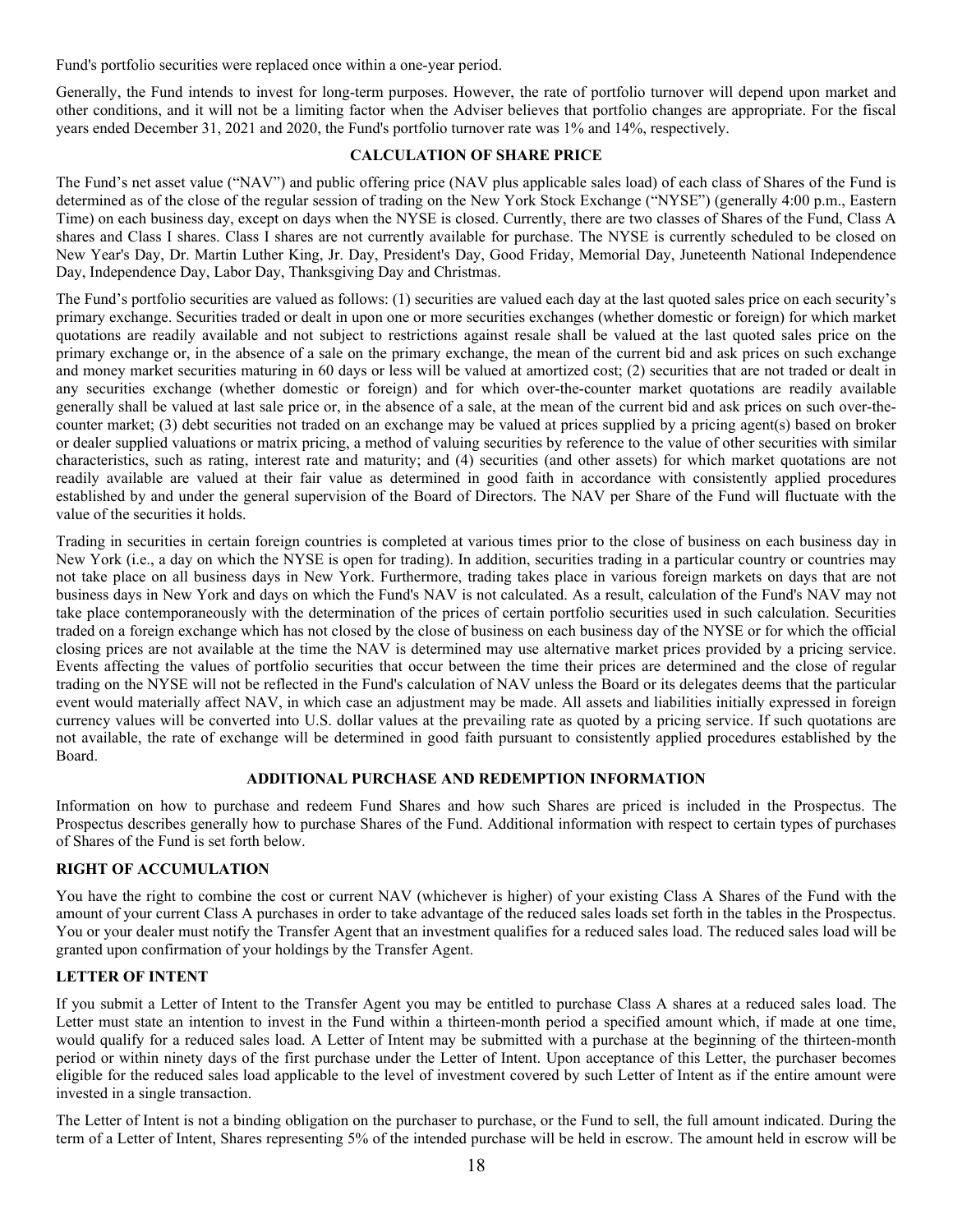invested in Class A shares.

These Shares will be released upon the completion of the intended investment. If the Letter of Intent is not completed during the thirteen-month period, the applicable sales load will be adjusted by the redemption of sufficient Shares held in escrow, depending upon the amount actually purchased during the period. The minimum initial investment under a Letter of Intent is \$10,000.

A ninety-day backdating period can be used to include earlier purchases at the purchaser's cost (without a retroactive downward adjustment of the sales load). The thirteen-month period would then begin on the date of the first purchase during the 90-day period. No retroactive adjustment will be made if purchases exceed the amount indicated in the Letter of Intent. You or your dealer must notify the Transfer Agent that an investment is being made pursuant to an executed Letter of Intent.

# **OTHER INFORMATION**

The Fund does not impose a sales load nor does it impose a reduced sales load in connection with purchases of Shares of the Fund made under the reinvestment privilege or the purchases described in the "Reduced Sales Load" or "Purchases at Net Asset Value" sections in the Prospectus because such purchases require minimal sales effort by the Distributor. Purchases described in the "Purchases at Net Asset Value" section may be made for investment only, and the Shares may not be resold except through redemption by or on behalf of the Fund. Employees, officers, directors and clients of the Adviser, Distributor or the Fund or any affiliated company, including members of the immediate family of such individuals and employee benefit plans established by such entities, may purchase Shares of the Fund at Net Asset Value (and, therefore, without any sales charges being imposed), if they properly notify the Transfer Agent as per the Prospectus.

Under the 1940 Act, the Fund may suspend the right of redemption or postpone the date of payment upon redemption for any period during which the NYSE is closed, other than customary weekend and holiday closings, or during which trading on the NYSE is restricted, or during which (as determined by the SEC) an emergency exists as a result of which disposal or fair valuation of portfolio securities is not reasonably practicable, or for such other periods as the SEC may permit.

If the Board determines that conditions exist which make payment of redemption proceeds wholly in cash unwise or undesirable, the Fund may make payment wholly or partly in securities or other investment instruments which may not constitute securities as such term is defined in the applicable securities laws. If a redemption is paid wholly or partly in securities or other property, a shareholder would incur transaction costs in disposing of the redemption proceeds.

The Fund may assess a short-term redemption fee of 2.00% of the total redemption amount if you sell your Shares, including exchanging your Shares for shares of another fund, after holding them for less than 60 days.

#### Notice to Texas Shareholders

Under section 72.1021(a) of the Texas Property Code, initial investors in a Fund who are Texas residents may designate a representative to receive notices of abandoned property in connection with Fund shares. Texas shareholders who wish to appoint a representative should notify the Trust's Transfer Agent by writing to the address below to obtain a form for providing written notice to the Trust:

> The Boyar Value Fund, Inc. c/o Ultimus Fund Solutions, LLC 4221 North 203rd Street, Suite 100 Elkhorn, Nebraska 68022-3474

#### **TAXES**

The following is a summary of the material federal income tax considerations regarding the purchase, ownership and disposition of Shares in the Fund for shareholders who are U.S. persons and who are subject to U.S. federal income tax and hold their shares as capital assets. Except as otherwise provided, this description does not address the special tax rules that may be applicable to particular types of investors, such as financial institutions, insurance companies, securities dealers, or tax-exempt or tax deferred plans, accounts or entities. Each prospective shareholder is urged to consult his own tax adviser with respect to the specific federal, state, local and foreign tax consequences of investing in the Fund. The summary is based on the laws in effect on the date of this Statement of Additional Information, which are subject to change.

The Fund has elected to be treated, has qualified and intends to continue to qualify each year as a regulated investment company under Subchapter M of the Internal Revenue Code of 1986, as amended (the "Code"). To so qualify, the Fund must, among other things: (a) derive at least 90% of its gross income in each taxable year from dividends, interest, payments with respect to securities, loans and gains from the sale or other disposition of stock or securities or foreign currencies, or other income (including, but not limited to, gains from options, futures or forward contracts) derived with respect to its business of investing in such stock, securities or currencies, and net income derived from an interest in a qualified publicly traded partnership (as defined in Section 851(h) of the Code); and (b) diversify its holdings so that at the end of each quarter of the Fund's taxable year (i) at least 50% of the market value of the Fund's assets is represented by cash, securities of other regulated investment companies, United States government securities and other securities, with such other securities limited, in respect of any one issuer, to an amount not greater than 5% of the Fund's assets and not greater than 10% of the outstanding voting securities of such issuer and (ii) not more than 25% of the value of its assets is invested in the securities (other than United States government securities or securities of other regulated investment companies) of any one issuer or any two or more issuers that the Fund controls and are determined to be engaged in the same or similar trades or businesses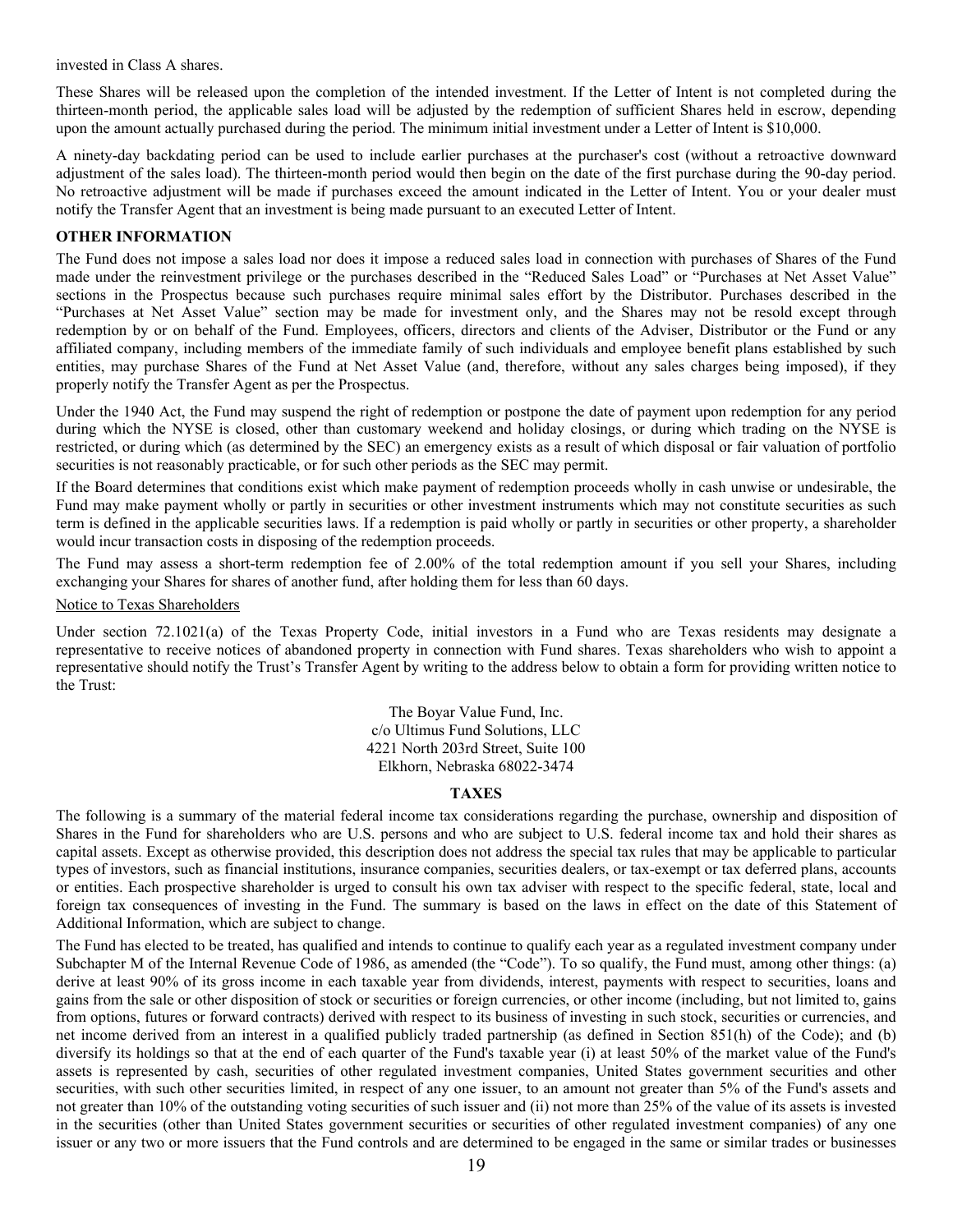or related trades or businesses or the securities of one or more qualified publicly traded partnerships.

The Fund expects that all of its foreign currency gains will be directly related to its principal business of investing in stocks and securities.

If the Fund qualifies as a regulated investment company, the Fund will not be subject to federal income tax on its net realized income that is distributed to its shareholders each year, provided that it distributes to such shareholders an amount equal to at least 90% of the sum of its "investment company taxable income" (generally its income from dividends, taxable interest and its net short-term capital gain in excess of net long-term capital loss and certain net foreign exchange gains) and its net tax-exempt income for the taxable year. However, if the Fund meets such distribution requirements, but chooses to retain some portion of its investment company taxable income or "net capital gain" (the excess of net long-term capital gain over net short-term capital loss), it generally will be subject to U.S. federal income tax at regular corporate rates on any taxable income or gains that it does not distribute.

Any dividend declared by the Fund in October, November or December of any calendar year and payable to shareholders of record on a specified date in such a month shall be deemed to have been received by each shareholder on December 31 of such calendar year and to have been paid by the Fund not later than such December 31, provided that such dividend is actually paid by the Fund during January of the following calendar year. In addition, certain other distributions made after the close of a taxable year of the Fund may be "spilled back" and treated as paid by the Fund (except for purposes of the 4% excise tax described below) during such taxable year. In such case, shareholders generally will be treated as having received such dividends in the taxable year in which the distributions were actually made.

The Fund intends to distribute annually to its shareholders all or substantially all of its investment company taxable income and net tax-exempt income (if any). The Board of Directors of the Fund will determine annually whether to distribute any net capital gain (after taking into account any capital loss carryovers). The Fund currently expects to distribute any such net capital gain annually to its shareholders. However, if the Fund retains for investment an amount equal to all or a portion of, it will be subject to a corporate tax on the amount retained. In that event, the Fund will designate such retained amounts as undistributed capital gains in a notice to its shareholders who (a) will be required to include in income for federal income tax purposes, as long-term capital gains, their proportionate shares of the undistributed amount, (b) will be entitled to credit their proportionate shares of the tax paid by the Fund on the undistributed amount against their federal income tax liabilities, if any, and to claim refunds to the extent their credits exceed their liabilities, if any, and (c) will be entitled to increase their tax basis, for federal income tax purposes, in their shares by an amount equal to the difference between the amount of undistributed capital gains included in the shareholder's income and the tax deemed paid by such shareholders. Organizations or persons not subject to federal income tax on such capital gains will be entitled to a refund of their pro rata share of such taxes paid by the Fund upon filing appropriate returns or claims for refund with the Internal Revenue Service (the "IRS").

For U.S. federal income tax purposes, the Fund is permitted to carryforward its net capital losses (1) attributable to any taxable year of the Fund commencing prior to December 23, 2010, for up to eight years following the year of the loss and (2) attributable to any taxable year of the Fund commencing on or after December 23, 2010, indefinitely to offset future capital gains of the Fund in such years (if any). Pursuant to an ordering rule, however, net capital losses incurred in taxable years of a Fund beginning before December 23, 2010 may not be used to offset the Fund's future capital gains until all net capital losses incurred in taxable years of the Fund beginning after December 22, 2010 have been utilized. As a result of the application of this rule, certain net capital losses incurred in taxable years of the Fund beginning before December 23, 2010 may expire unutilized. If the Fund so elects, all or a portion of certain losses realized by the Fund in the portion of its taxable year after October 31 will be treated as arising on the first day of its following taxable year.

The Code requires each regulated investment company to pay a nondeductible 4% excise tax to the extent the company does not distribute, during each calendar year, 98% of its ordinary income, determined on a calendar year basis, and 98.2% of its capital gains in excess of capital losses, determined, in general, for a one-year period ending on October 31 of such year, plus certain undistributed amounts from previous years. The Fund anticipates that it will make sufficient timely distributions to avoid imposition of the excise tax.

With regard to the Fund's investments in foreign securities, exchange control regulations may restrict repatriations of investment income and capital or the proceeds of securities sales by foreign investors such as the Fund and may limit the Fund's ability to pay sufficient dividends and to make sufficient distributions to satisfy the income and excise tax distribution requirements.

If, in any taxable year, the Fund were to fail to qualify as a regulated investment company under the Code, it would be taxed in the same manner as an ordinary corporation and distributions to its shareholders would not be deductible by the Fund in computing its taxable income. In addition, in such event, the Fund's distributions, to the extent derived from the Fund's current or accumulated earnings and profits, would constitute dividends to shareholders and would be subject to a further tax at the shareholder level. If the Fund were to fail to qualify as a regulated investment company in any year, it would be required pay out its earnings and profits accumulated in that year in order to qualify again as a regulated investment company. In addition, if the Fund failed to qualify as a regulated investment company for a period greater than two taxable years, the Fund may be required to recognize any net built-in gains (the excess of the aggregate gains, including items of income, over aggregate losses that would have been realized if it had been liquidated) in order to qualify as a regulated investment company in a subsequent year.

The Fund's short sales against the box, if any, and transactions in foreign currencies, forward contracts, options and futures contracts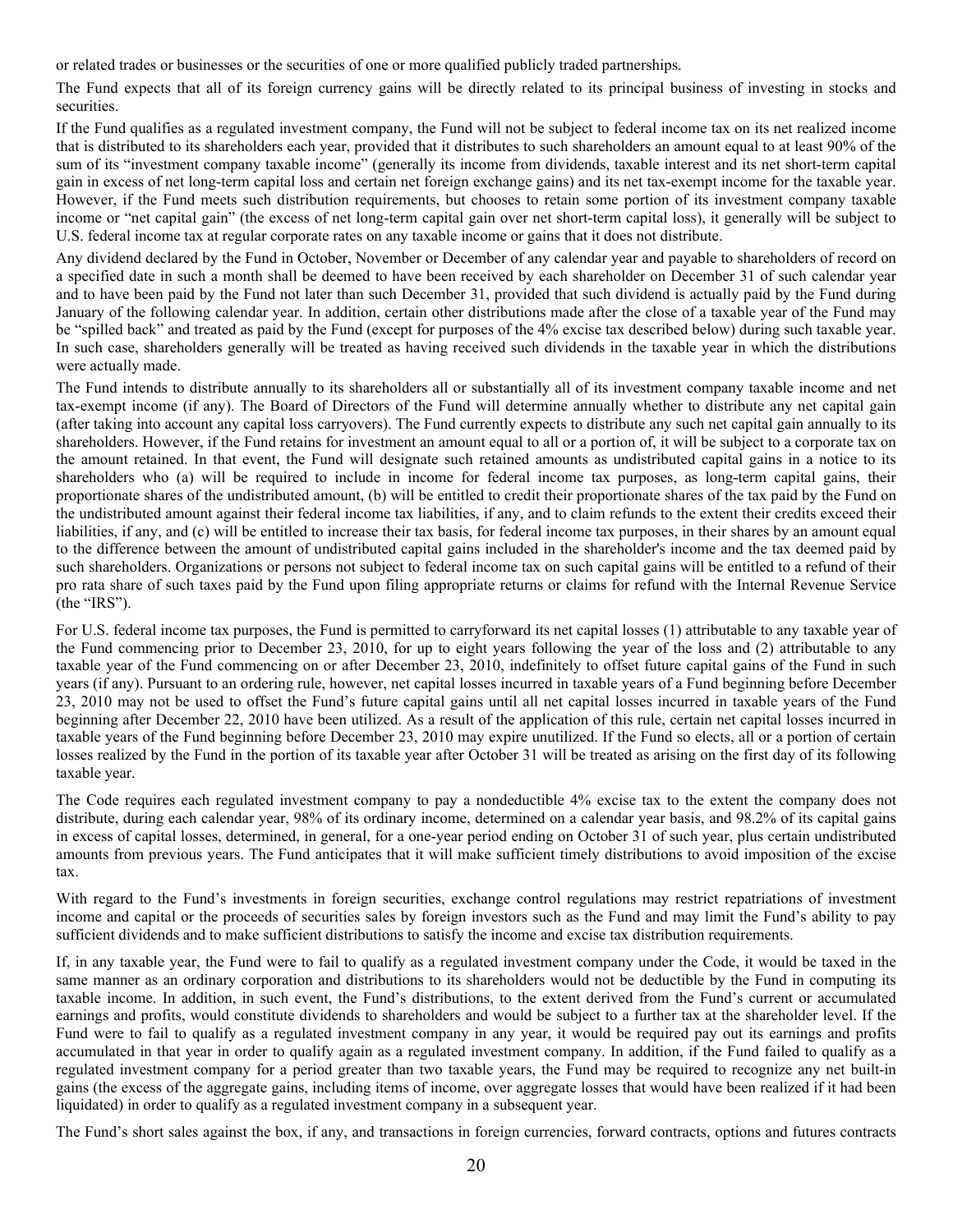(including options and futures contracts on foreign currencies) will be subject to special provisions of the Code that, among other things, may affect the character of gains and losses realized by the Fund (i.e., may affect whether gains or losses are ordinary or capital), accelerate recognition of income to the Fund and defer Fund losses. These rules could therefore affect the character, amount and timing of distributions to shareholders. These provisions also (a) will require the Fund to mark-to-market certain types of the positions in its portfolio (i.e., treat them as if they were closed out) and (b) may cause the Funds to recognize income without receiving cash with which to pay dividends or make distributions in amounts necessary to satisfy the distribution requirements for avoiding income and excise taxes. The Fund will monitor its transactions, will make the appropriate tax elections and will make the appropriate entries in its books and records when it acquires any foreign currency, forward contract, option, futures contract or hedged investment in order to mitigate the effect of these rules and prevent disqualification of the Fund as a regulated investment company.

# **PASSIVE FOREIGN INVESTMENT COMPANIES ("PFIC")**

If the Fund acquires any equity interest (under proposed Treasury regulations, generally including not only stock but also an option to acquire stock such as is inherent in a convertible bond) in certain foreign corporations that receive at least 75% of their annual gross income from passive sources (such as interest, dividends, certain rents and royalties, or capital gains) or that hold at least 50% of their assets in investments producing such passive income ("passive foreign investment companies"), the Fund could be subject to U.S. federal income tax and additional interest charges on "excess distributions" received from such companies or on gain from the sale of stock in such companies, even if all income or gain actually received by the Fund is timely distributed to its shareholders. The Fund would not be able to pass through to its shareholders any credit or deduction for such a tax. Elections may generally be available that would ameliorate these adverse tax consequences, but such elections could require the Fund to recognize taxable income or gain (subject to tax distribution requirements) without the concurrent receipt of cash. These investments could also result in the treatment of capital gains from the sale of stock of passive foreign investment companies as ordinary income. The Fund may limit and/or manage its holding in passive foreign investment companies to limit its tax liability or maximize its return from these investments.

## **DIVIDENDS AND DISTRIBUTIONS**

For U.S. federal income tax purposes, all dividends generally are taxable whether a shareholder takes them in cash or reinvests them in additional shares of the Fund. In general, assuming that the Fund has sufficient earnings and profits, dividends from investment company taxable income are taxable either as ordinary income or, if so designated by the Fund and certain other conditions are met, as "qualified dividend income" taxable to individual shareholders at a reduced maximum U.S. federal income tax rate.

Dividend income distributed to individual shareholders will qualify for the applicable U.S. federal income tax rate on dividends to the extent that such dividends are attributable to "qualified dividend income" as that term is defined in Section 1(h)(11)(B) of the Code from the Fund's investments in common and preferred stock of U.S. companies and stock of certain qualified foreign corporations and are reported by the Fund as attributable to such qualified dividend income, provided that certain holding period and other requirements are met by both the Fund and the shareholders.

A dividend that is attributable to qualified dividend income of the Fund that is paid by the Fund to an individual shareholder will not be eligible to be treated as qualified dividend income if (1) the dividend is received with respect to any Share of the Fund held for fewer than 61 days during the 121-day period beginning on the date which is 60 days before the date on which such Share became exdividend with respect to such dividend, (2) to the extent that the shareholder is under an obligation (whether pursuant to a short sale or otherwise) to make related payments with respect to positions in substantially similar or related property, or (3) the shareholder elects to have the dividend treated as investment income for purposes of the limitation on deductibility of investment interest. The "exdividend" date is the date on which the owner of the Share at the commencement of such date is entitled to receive the next issued dividend payment for such Share even if the Share is sold by the owner on that date or thereafter.

Dividends received by the Fund from U.S. corporations in respect of any share of stock with a tax holding period of at least 46 days (91 days in the case of certain preferred stock) extending before and after each dividend held in an unleveraged position and distributed and reported by the Fund (except for capital gain dividends received from a regulated investment company) may be eligible for the 70% dividends-received deduction generally available to corporations under the Code. In order to qualify for the deduction, corporate shareholders must meet the minimum holding period requirement stated above with respect to their Fund shares, taking into account any holding period reductions from certain hedging or other transactions or positions that diminish their risk of loss with respect to their Fund shares, and, if they borrow to acquire or otherwise incur debt attributable to Fund shares, they may be denied a portion of the dividends-received deduction.

Distributions from net long-term capital gains, if any, that the Fund reports as capital gains dividends are taxable as long-term capital gains, regardless of how long a shareholder has held Shares of the Fund. Capital gain dividends distributed by the Fund to individual shareholders generally will qualify for the reduced maximum U.S. federal income tax rate on long-term capital gains. A shareholder should also be aware that the benefits of the favorable tax rate applicable to long-term capital gains and qualified dividend income may be impacted by the application of the alternative minimum tax to individual shareholders. Also, a 3.8% Medicare contribution tax generally is imposed on the net investment income of U.S. individuals, estates and trusts whose income exceeds certain threshold amounts. For this purpose, net investment income generally includes taxable dividends (including capital gain dividends) and capital gains recognized from the sale, redemption or exchange of Fund shares.

For U.S. individuals, this threshold generally will be exceeded if an individual filer has modified adjusted gross income in excess of \$200,000, if a married joint filer has modified adjusted gross income in excess of \$250,000, or if a married separate filer has modified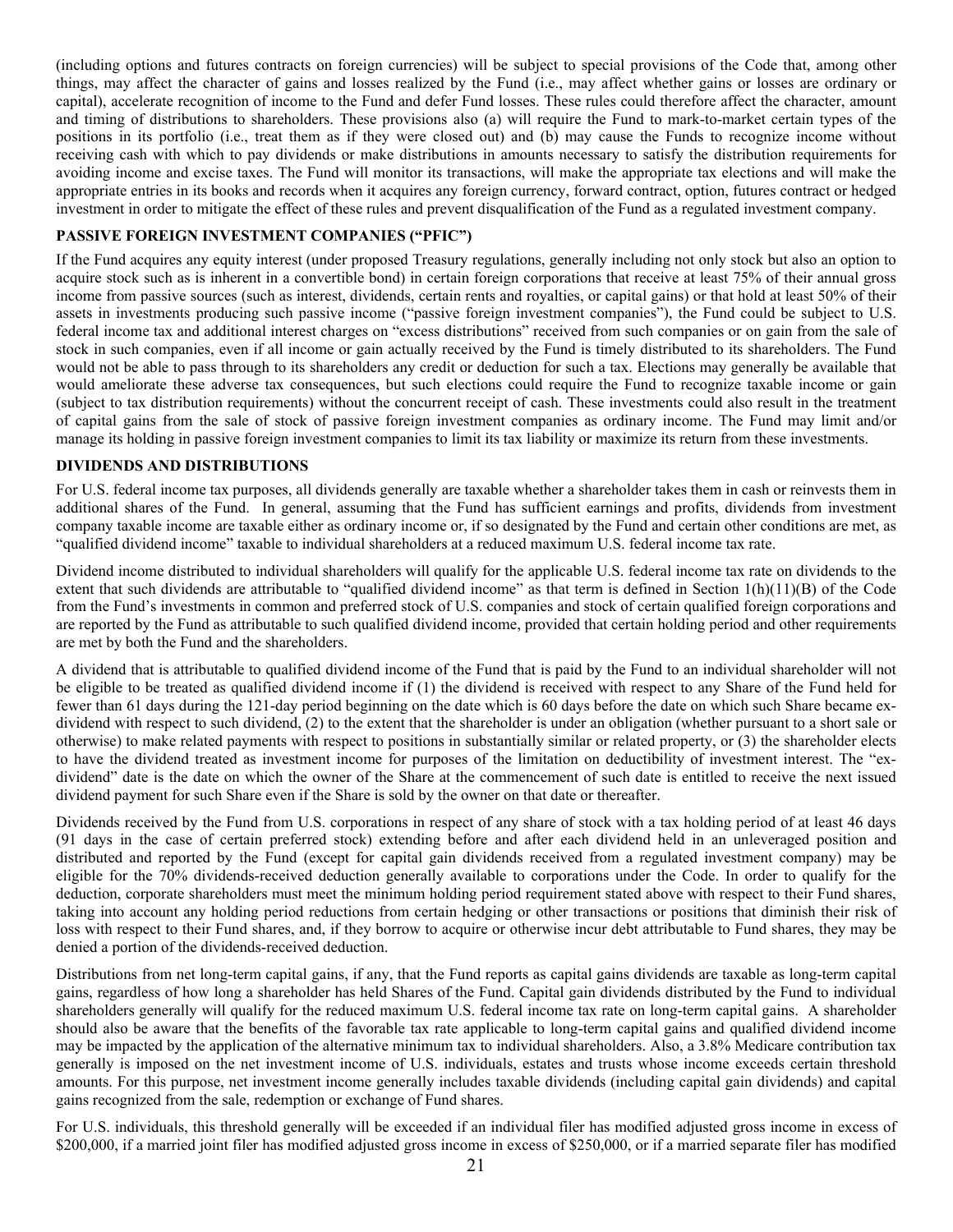adjusted gross income in excess of \$125,000. This 3.8% Medicare tax is in addition to the income taxes that are otherwise imposed on ordinary income, qualified dividend income and capital gains as discussed above.

Distributions in excess of the Fund's current and accumulated earnings and profits will, as to each shareholder, be treated as a tax-free return of capital, to the extent of (and in reduction of) a shareholder's basis in his Shares of the Fund. To the extent that such distributions exceed the tax basis of the shareholder, the excess amounts will be treated as gain from the sale of the shares.

Shareholders receiving dividends or distributions in the form of additional Shares will be treated for federal income tax purposes as receiving a distribution in the amount equal to the amount of money that the shareholders receiving cash dividends or distributions will receive and will have a cost basis in the Shares received equal to such amount.

Investors considering buying Shares just prior to a dividend or capital gain distribution should be aware that, although the price of Shares just purchased at that time may reflect the amount of the forthcoming distribution, such dividend or distribution may nevertheless be taxable to them.

Different tax treatment, including penalties on certain excess contributions and deferrals, certain pre-retirement and post-retirement distributions and certain prohibited transactions, is accorded to accounts maintained as qualified retirement plans. Shareholders and plan participants should consult their tax advisers for more information.

If the Fund is the holder of record of any stock on the record date for any dividends payable with respect to such stock, such dividends are included in the Fund's gross income not as of the date received, but as of the later of (a) the date such stock became ex-dividend with respect to such dividends or (b) the date the Fund acquired such stock. Accordingly, in order to satisfy its income distribution requirements, the Fund may be required to pay dividends based on anticipated earnings, and shareholders may receive dividends in an earlier year than would otherwise be the case.

# **SALES OF SHARES**

Redemptions generally are taxable events for shareholders that are subject to tax. Shareholders should consult their own tax advisers with reference to their individual circumstances to determine whether any particular transaction in Fund Shares is properly treated as a sale for tax purposes, as the following discussion assumes, and the tax treatment of any gains or losses recognized in such transactions. In general, upon the sale of Shares, a shareholder will realize a taxable gain or loss equal to the difference between the amount realized and the shareholder's basis in the Shares. Such gain or loss will be treated as capital gain or loss, if the Shares are capital assets in the shareholder's hands and will be long-term capital gain or loss if the Shares are held for more than one year and short-term capital gain or loss if the Shares are held for one year or less. Any loss realized on a sale will be disallowed to the extent the Shares disposed of are replaced, including replacement through the reinvestment of dividends and capital gains distributions in the Fund, within a 61-day period beginning 30 days before and ending 30 days after the disposition of the Shares. In such a case, the basis of the Shares acquired will be increased to reflect the disallowed loss. Any loss realized by a shareholder on the sale of a Fund Share held by the shareholder for six months or less will be treated for federal income tax purposes as a long-term capital loss to the extent of any distributions or deemed distributions of long-term capital gains received by the shareholder with respect to such Share.

In addition to reporting gross proceeds from redemptions, exchanges or other sales of mutual fund shares, federal law requires mutual funds, such as the Fund, to report to the Internal Revenue Service and shareholders the "cost basis" of shares acquired by shareholders on or after January 1, 2012 that are redeemed, exchanged or otherwise sold on or after such date. These requirements generally do not apply to investments through a tax-deferred arrangement or to certain types of entities (such as C corporations). S corporations, however, are not exempt from these new rules. Also, if the shareholder holds Fund shares through a broker (or another nominee), the shareholder should contact that broker (nominee) with respect to the reporting of cost basis and available elections for the shareholder's account.

If a shareholder holds Fund shares directly, the shareholder may request that the shareholder's cost basis be calculated and reported using any one of a number of IRS-approved alternative methods. A shareholder should contact the Fund to make, revoke or change such an election. If a shareholder does not affirmatively elect a cost basis method, the Fund will use the average cost basis method as its default method for determining the cost basis for such shareholder.

Please note that shareholders will continue to be responsible for calculating and reporting the cost basis, as well as any corresponding gains or losses, of Fund shares that were purchased prior to January 1, 2012 that are subsequently redeemed, exchanged or sold. Shareholders are encouraged to consult their tax advisors regarding the application of the new cost basis reporting rules to them and, in particular, which cost basis calculation method a shareholder should elect. In addition, because the Fund is not required to, and in many cases does not possess the information to, take into account all possible basis, holding period or other adjustments into account in reporting cost basis information to shareholders, shareholders also should carefully review the cost basis information provided to them by the Fund and make any additional basis, holding period or other adjustments that are required when reporting these amounts on a federal income tax return.

Under Treasury regulations, if a shareholder recognizes a loss with respect to Fund Shares of \$2 million or more for an individual shareholder, or \$10 million or more for a corporate shareholder, in any single taxable year (or greater amounts over a combination of years), the shareholder must file with the IRS a disclosure statement on Form 8886. Shareholders who own portfolio securities directly are in many cases excepted from this reporting requirement but, under current guidance, shareholders of regulated investment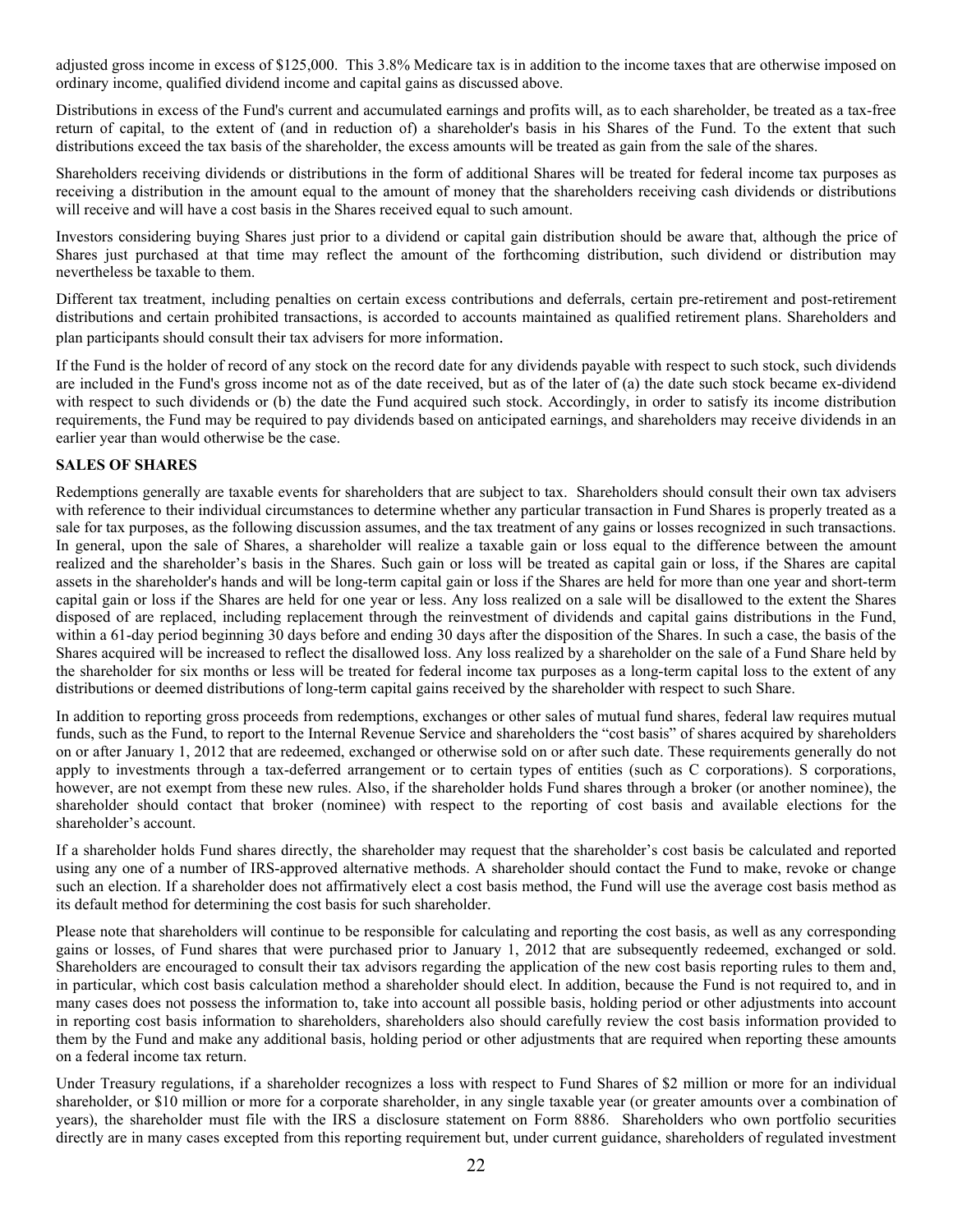companies are not accepted. A shareholder who fails to make the required disclosure to the IRS may be subject to substantial penalties. The fact that a loss is reportable under these regulations does not affect the legal determination of whether or not the taxpayer's treatment of the loss is proper. Shareholders should consult with their tax advisers to determine the applicability of these regulations in light of their individual circumstances.

# **FOREIGN TAXES**

Income received by the Fund from non-U.S. sources may be subject to withholding and other taxes imposed by other countries. Because it is not expected that more than 50 percent of the value of the Fund's total assets at the close of its taxable year will consist of stock and securities of non-U.S. corporations, it is not expected that the Fund will be eligible to elect to "pass through" to the Fund's shareholders the amount of foreign income and similar taxes paid by the Fund. In the absence of such an election, the foreign taxes paid by the Fund will reduce its investment company taxable income and shareholders will not be entitled to a tax deduction or credit for such taxes on their own tax returns.

## **BACKUP WITHHOLDING**

Shareholders who fail to provide certain required certifications to the Fund will be subject to backup withholding at the rate of 24% on all dividends (including exempt-interest dividends), distributions, and redemption proceeds paid by the Fund. Backup withholding is not a separate tax, and it may be recovered by filing a timely U.S. federal income tax return and claiming it as a credit.

## **NOTICES**

Shareholders will be notified annually by the Fund as to the federal income tax status of the dividends, distributions and deemed distributions attributable to undistributed capital gains made by the Fund to its shareholders. Furthermore, shareholders will also receive, if appropriate, various written notices after the close of the Fund's taxable year regarding the federal income tax status of certain dividends, distributions and deemed distributions that were paid (or that are treated as having been paid) by the Fund to its shareholders during the preceding taxable year.

# **OTHER TAXATION**

The foregoing discussion relates solely to U.S. federal income tax laws as applicable to shareholders who are U.S. persons (i.e., U.S. citizens or residents, domestic corporations and partnerships, and certain trusts and estates) and hold their shares as capital assets and is not intended to be a complete discussion of all federal tax consequences. Except as otherwise provided, this discussion does not address the special tax rules that may be applicable to particular types of investors, such as financial institutions, insurance companies, securities dealers or tax-exempt or tax-deferred plans, accounts or entities.

Investors other than U.S. persons may be subject to different U.S. federal income tax treatment, including a non-residential alien U.S. withholding tax at the rate of 30% or at a lower treaty rate on certain dividends from a Fund. The withholding tax does not apply to capital gain dividends or to dividends derived from a Fund's net interest income or short-term capital gains and so reported by the Fund.

Under legislation known as "FATCA" (the Foreign Account Tax Compliance Act), the Fund will be required to withhold 30% of certain ordinary dividends it pays, and, after December 31, 2018, 30% of the gross proceeds of share redemptions and certain capital gain dividends it pays, to shareholders that fail to meet prescribed information reporting or certification requirements. In general, no such withholding will be required with respect to a U.S. person that timely provides a valid IRS Form W-9 or a non-U.S. individual that timely provides a valid IRS Form W-8BEN. A non-U.S. entity that invests in the Fund will need to provide the Fund with documentation properly certifying the entity's status under FATCA in order to avoid FATCA withholding.

Distributions also may be subject to additional state, local and foreign taxes depending on each shareholder's particular situation.

THE FOREGOING IS ONLY A SUMMARY OF CERTAIN MATERIAL TAX CONSEQUENCES AFFECTING THE FUND AND ITS SHAREHOLDERS. SHAREHOLDERS ARE ADVISED TO CONSULT THEIR OWN TAX ADVISERS WITH RESPECT TO THE PARTICULAR TAX CONSEQUENCES TO THEM OF AN INVESTMENT IN THE FUND.

## **PRINCIPAL SECURITY HOLDERS**

As of April 1, 2022, the following persons of record owned more than 5% of the outstanding voting Shares of the Fund:

Vector Group Ltd. 4440 Biscayne Boulevard, Floor 10 Miami, Florida 33137 38.04%

A shareholder owning of record or beneficially more than 25% of the Fund's outstanding shares may be considered a controlling person. That shareholder's vote could have a more significant effect on matters presented at a shareholder's meeting than votes of other shareholders. Additional information on the owner of more than 25% of the Fund's outstanding shares is presented below:

Vector Group Ltd. is a Delaware corporation.

As of April 1, 2022, the Directors and officers of the Fund as a group owned of record or beneficially approximately 3.04% of the outstanding Shares of the Fund.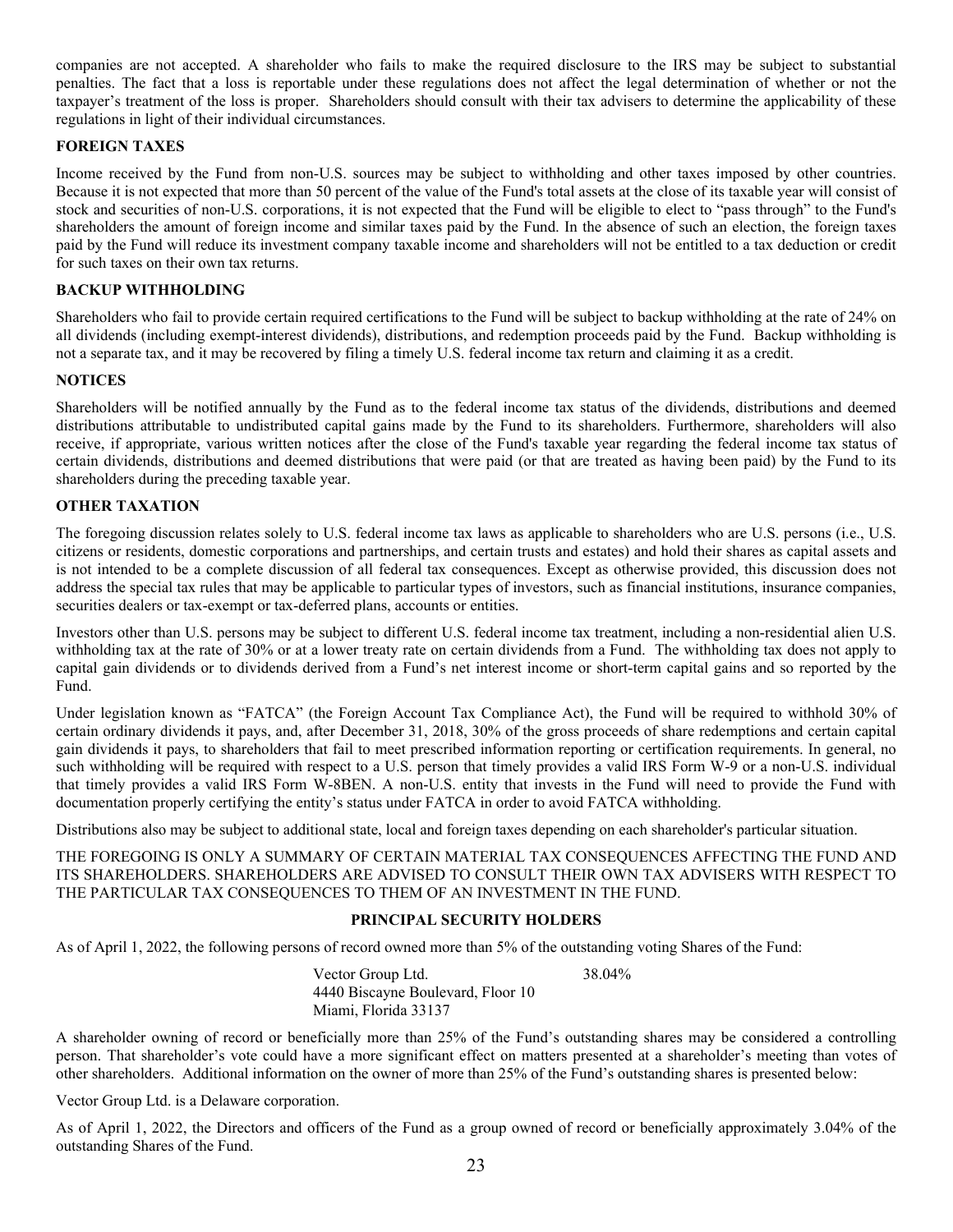#### **CUSTODIAN**

The Bank of New York Mellon, 240 Greenwich Street, New York, New York 10286, has been retained to act as Custodian for the Fund's investments. The Bank of New York Mellon acts as the Fund's depository, safe keeps its portfolio securities, collects all income and other payments with respect thereto, disburses funds as instructed and maintains records in connection with its duties.

#### **INDEPENDENT REGISTERED PUBLIC ACCOUNTING FIRM**

The firm of BBD, LLP, with principal offices at 1835 Market Street, 3<sup>rd</sup> Floor, Philadelphia, Pennsylvania 19103, has been selected as the independent registered public accounting firm of the Fund, and is responsible for auditing the financial statements of the Fund, for the fiscal year ending December 31, 2022.

#### **FUND COUNSEL**

Kilpatrick Townsend & Stockton LLP, 1100 Peachtree Street, Suite 2800, Atlanta, Georgia 30309, serves as legal counsel to the Fund.

#### **ULTIMUS FUND SOLUTIONS, LLC**

The Fund has entered into a Fund Services Agreement with Ultimus Fund Solutions, LLC ("Ultimus"), whereby Ultimus will provide administrative, fund accounting and transfer agent services to the Fund. Ultimus has its principal office at 4221 North 203rd Street, Suite 100, Elkhorn, Nebraska 68022-3474. For the services rendered to the Fund under the Fund Services Agreement, the Fund pays Ultimus the greater of an annual minimum fee or an asset based fee, which scales downward based upon net assets for fund administration, fund accounting, and transfer agency services.

For the fiscal years ended December 31, the Fund paid Ultimus the following fees:

|                                 | 2019     | 2020     | 2021     |
|---------------------------------|----------|----------|----------|
| <b>Administrative Services</b>  | \$44,776 | \$47,706 | \$57,034 |
| Fund Accounting Services        | \$22,471 | \$24,048 | \$24,090 |
| <b>Transfer Agency Services</b> | \$38,573 | \$39,440 | \$53,540 |

Certain affiliates of Ultimus also provide services to the Fund, as follows:

- Northern Lights Compliance Services, LLC ("NLCS") is an Ultimus affiliate that provides CCO and compliance program services to the Trust for a flat fee pursuant to a consulting agreement with the Trust;
- Blu Giant is an Ultimus affiliate that provides printing and EDGARization services to the Fund on an ad-hoc, per job basis. Printing services are provided at discount rates and EDGAR services are provided at a flat filing fee plus per page conversion fee.

#### **FINANCIAL STATEMENTS**

The financial statements appearing in the Annual Report to Shareholders for the fiscal year ended December 31, 2021, have been audited by BBD, LLP, and are incorporated by reference herein.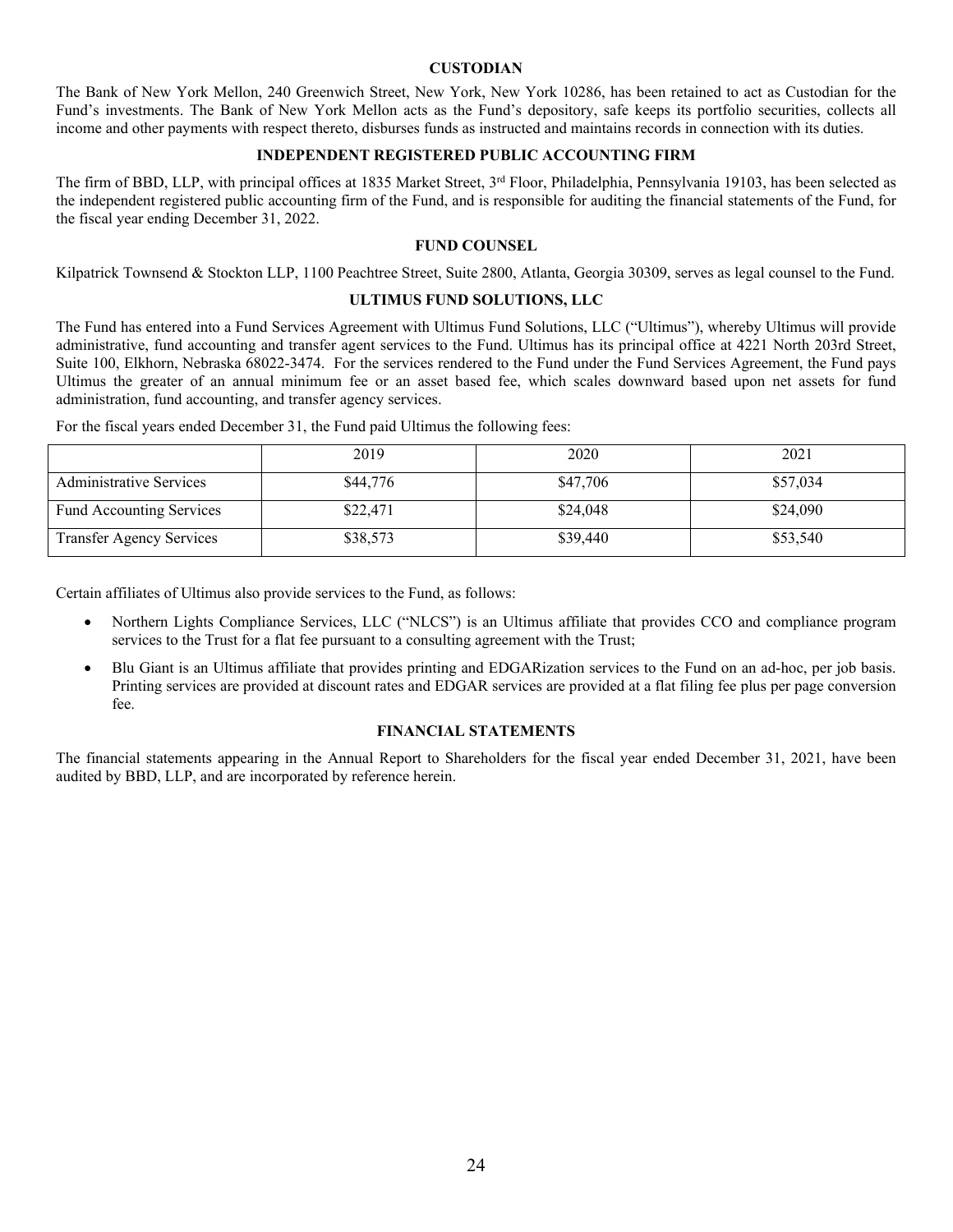# **APPENDIX A BOYAR VALUE FUND, INC. PROXY VOTING POLICIES AND PROCEDURES**

# **SECTION 16 – PROXY VOTING AND CORPORATE ACTIONS POLICY**

Rule 206(4)-6 of the Advisers Act (the "**Proxy Rule**") requires a registered investment adviser that exercises voting authority with respect to client securities to: (i) adopt written policies reasonably designed to ensure that the investment adviser votes in the best interest of its clients and addresses how the investment adviser will deal with material conflicts of interest that may arise between the investment adviser and its Clients; (ii) disclose to its Clients information about such policies and procedures; and (iii) upon request, provide information on how proxies were voted.

#### **Corporate Action and Proxy Voting Policy Background**

Boyar generally does not vote proxies related to the securities held in accounts managed by Boyar. It is the clients' responsibility to vote proxies related to securities held in their respective accounts. In certain circumstances, BAM votes proxies with respect to certain clients (e.g., Boyar Value Fund). Boyar maintains a Proxy Voting Committee for the Boyar Value Fund.

Boyar has adopted and implemented policies and procedures that we believe are reasonably designed to ensure that proxies are voted in the best interest of the Clients, if Boyar has responsibility to vote proxies as in the case of the Funds and the RIC, in accordance with our fiduciary duties under applicable laws, rules and regulations.

In exercising its voting authority, Boyar will not consult or enter into agreements with anyone regarding the voting of any securities owned by its Clients.

#### **Policy**

Boyar's proxy voting procedures are designed and implemented in a way that is reasonably expected to ensure that proxy matters are handled in the best interest of Clients for whom we have voting authority. While the guidelines included in the procedures are intended to provide a benchmark for voting standards, each vote is ultimately cast on a case-by-case basis, taking into consideration Boyar's contractual obligations to our Clients and all other relevant facts and circumstances at the time of the vote (such that these guidelines may be overridden to the extent Boyar deems appropriate).

#### **Procedures**

- 1. Boyar shall maintain a list of clients for which it votes proxies. The list will be maintained and updated by the Account Administrator.
- 2. With respect to clients for whom Boyar votes proxies, Boyar shall work with the client to ensure that the clients' custodian is the designated party to receive proxy voting materials from companies or intermediaries. In turn, arrangements will be made with these custodians to have them forward the proxies directly to Boyar to be voted.
- 3. Boyar's Portfolio Administrator shall receive all proxy voting materials and will be responsible for ensuring that proxies are voted and submitted in a timely manner for those clients listed above.
- 4. The Portfolio Administrator will review the list of clients and compare the record date of the proxies with a security holdings list for the security or company soliciting the proxy vote.

For any client who has provided specific voting instructions, Boyar shall vote that client's proxy in accordance with the client's written instructions.

Proxies of clients who have selected a third party to vote proxies, and whose proxies were received by Boyar, shall be forwarded to the designee for voting and submission.

- 5. The Proxy Committee will reasonably try to assess any material conflicts between Boyar's interests and those of its clients with respect to proxy voting by considering the situations identified in the *Conflicts of Interest* section of this document.
- 6. So long as there are no material conflicts of interest identified, Boyar will vote client proxies. Boyar may also elect to abstain from voting if it is in clients' best interests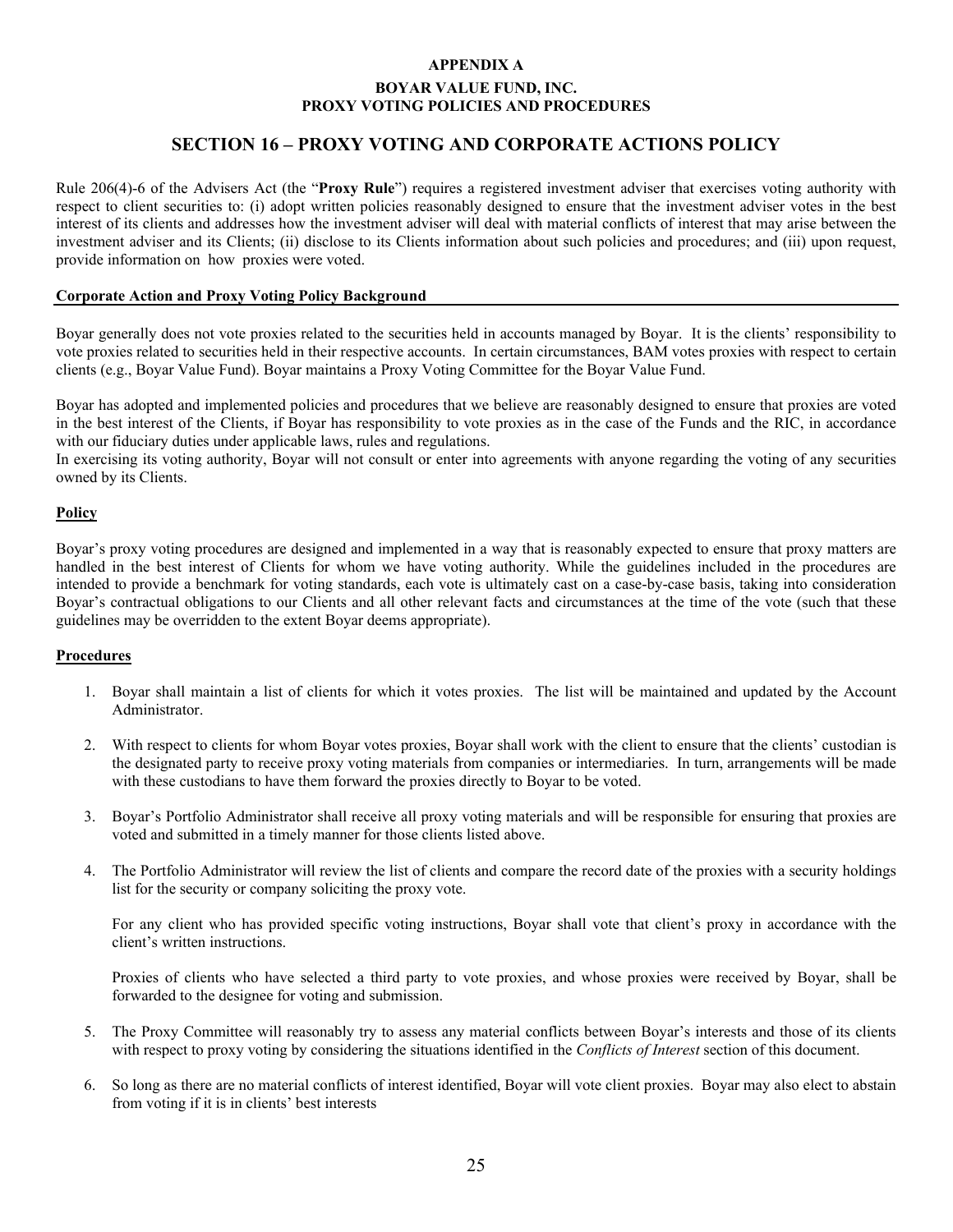- 7. If Boyar believes a conflict of interest to exist, Boyar will vote in accordance with guidance from Institutional Shareholder Services Inc. ("ISS"), an outside proxy voting service.
- 8. The Portfolio Administrator shall submit the proxy votes in a timely manner.
- 9. All proxy votes will be recorded, and the following information will be maintained by ISS:
	- i. The name of the issuer of the portfolio security;
	- ii. The exchange ticker symbol of the portfolio security;
	- iii. The Council on Uniform Securities Identification Procedures ("CUSIP") number for the portfolio security;
	- iv. The shareholder meeting date;
	- v. The number of shares Boyar is voting on firm-wide;
	- vi. A brief identification of the matter voted on;
	- vii. Whether the matter was proposed by the issuer or by a security holder;
	- viii. Whether or not Boyar casts its vote on the matter;
	- ix. How Boyar casts its vote (e.g., for or against proposal, or abstain; for or withhold regarding election of directors);
	- x. Whether Boyar casts its vote with or against management; and
	- xi. Whether any client requested an alternative vote of its proxy.

In the event that Boyar votes the same proxy in two directions, it shall maintain documentation to support its voting (this may occur if a client requires Boyar to vote a certain way on an issue, while Boyar deems it beneficial to vote in the opposite direction for its other clients) in the permanent file.

# **Conflicts of Interest**

Boyar has not currently identified any material conflicts of interest that would affect its proxy voting decisions, it is aware that the following potential conflicts that could exist in the future:

- **Conflict:** Boyar retains an institutional client, or is in the process of retaining an institutional client that is affiliated with an issuer that is held in Boyar's client portfolios. For example, Boyar may be retained to manage Company XYZ's pension fund. XYZ is a public company and Boyar client accounts hold shares of XYZ. This type of relationship may influence Boyar to vote with management on proxies to gain favor with management. Such favor may influence XYZ's decision to continue its advisory relationship with Boyar.
- **Conflict:** Boyar retains a client, or is in the process of retaining a client that is an officer or director of an issuer that is held in Boyar's client portfolios. The similar conflicts of interest exist in this relationship as discussed above.
- *Conflict:* Boyar's Employees maintain a personal and/or business relationship (not an advisory relationship) with issuers or individuals that serve as officers or directors of issuers. For example, the spouse of a Boyar Employee may be a highlevel executive of an issuer that is held in Boyar's client portfolios. The spouse could attempt to influence Boyar to vote in favor of management.
- **Conflict:** Boyar or an Employee(s) personally owns a significant number of an issuer's securities that are also held in Boyar's client portfolios. For any number of reasons, an Employee(s) may seek to vote proxies in a different direction for his/her personal holdings than would otherwise be warranted by the proxy voting policy. The Employee(s) could oppose voting the proxies according to the policy and successfully influence Boyar to vote proxies in contradiction to the policy.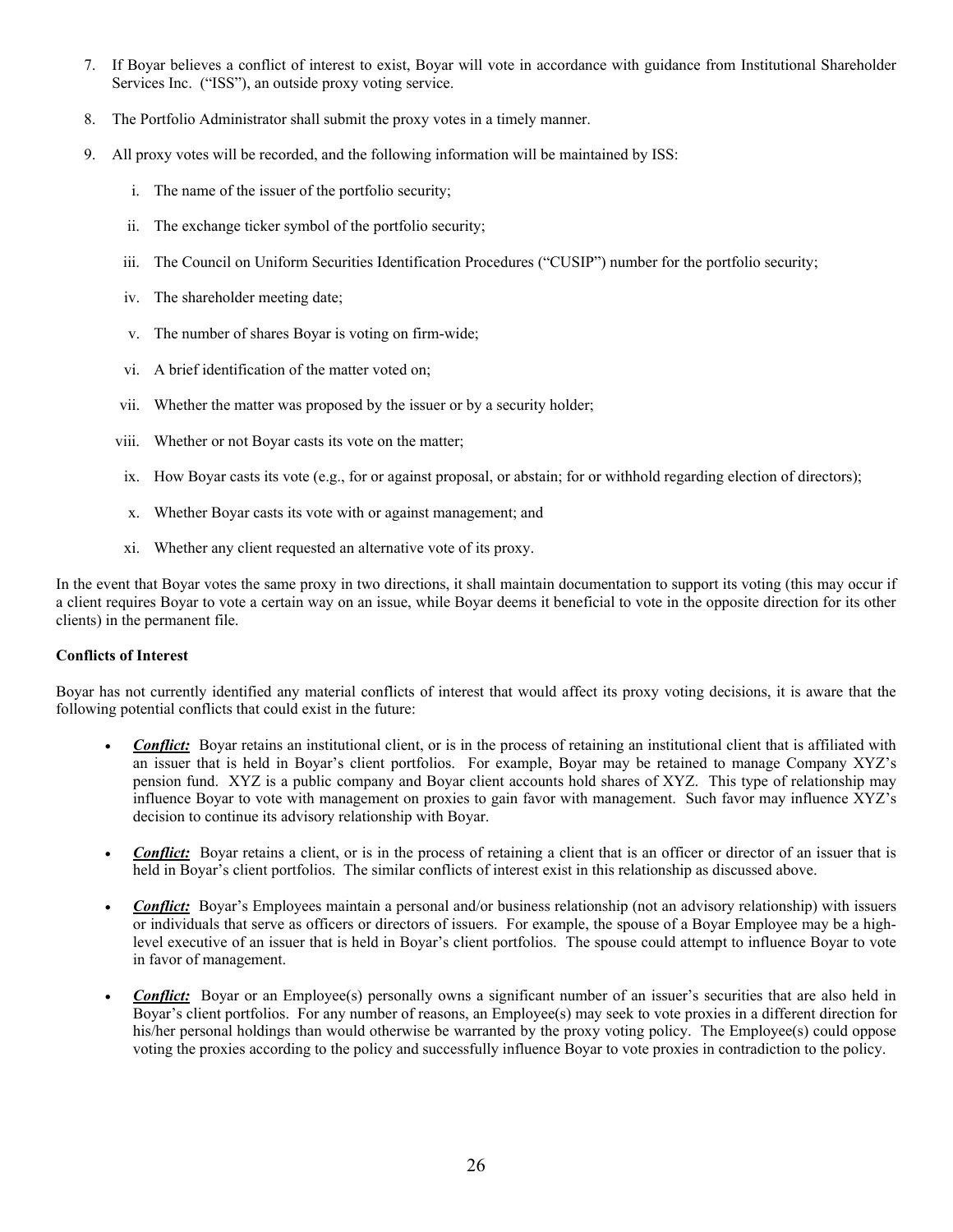*Resolution to Conflicts:* Upon the detection of a material conflict of interest, Boyar will vote according to ISS's recommendation.

Any attempts by Employees and non-Employees to influence the voting of client proxies shall be reported to Mr. Mark Boyar. Mr. Mark Boyar should then report the situation to legal counsel. Mr. Mark Boyar should, as necessary, report to legal counsel all conflicts of interest that arise in connection with the performance of Boyar's proxy-voting obligations (if any), and any conflicts of interest that have come to his attention (if any). Mr. Mark Boyar will log any proxy voting conflicts.

#### Record Keeping

BAM maintains records of proxies voted pursuant to applicable securities laws, rules and regulations and ERISA DOL Bulletin 94-2. These records include:

- A copy of BAM's policies and procedures.
- Boyar's proxy voting record shall be maintained by ISS
- Copies of proxy statements received regarding client securities.
- A copy of any document created by Boyar that was material to making a decision how to vote proxies.
- Each written client request for proxy voting records and Boyar's written response to both verbal and written client requests. A proxy log including:
	- o Issuer Name;
	- o Exchange ticker symbol of the issuer's shares to be voted;
	- o Council on Uniform Securities Identification Procedures ("CUSIP") number for the shares to be voted;
	- o A brief identification of the matter voted on;
	- o Whether the matter was proposed by the issuer or by a shareholder of the issuer;
	- o Whether a vote was cast on the matter;
	- o A record of how the vote was cast; and
	- o Whether the vote was cast for or against the recommendation of the issuer's management team.

#### *Client request to review proxy votes*:

- Any request, whether written (including e-mail) or oral, received by any Employee of Boyar, must be promptly reported to Mr. Mark Boyar and the Account Administrator. All written requests must be retained in the permanent file.
- The Account Administrator will record the identity of the client, the date of the request, and the disposition (e.g., provided a written or oral response to client's request, referred to third party, not a proxy voting client, other dispositions, etc.) in a suitable place.
- In order to facilitate the management of proxy voting record keeping process, and to facilitate dissemination of such proxy voting records to clients, the Account Administrator will distribute to any client requesting proxy voting information the complete proxy voting record of Boyar for the period requested. Reports containing proxy information of only those issuers held by a certain client will not be created or distributed.<sup>1</sup>

Any report disseminated to a client(s) is recommended to contain the following legend:

*"This report contains the full proxy voting record of Boyar Asset Management, Inc. If securities of a particular issuer were held in your account on the date of the shareholder meeting indicated, your proxy was voted in the direction indicated (absent your expressed written direction otherwise)."* 

 Furnish the information requested, free of charge, to the client within a reasonable time period (within 10 business days). Maintain a copy of the written record provided in response to client's written (including e-mail) or oral request. A copy of the written response should be attached and maintained with the client's written request, if applicable and maintained in the permanent file.

Records are maintained in an easily accessible place for five years, the first two in Boyar's offices.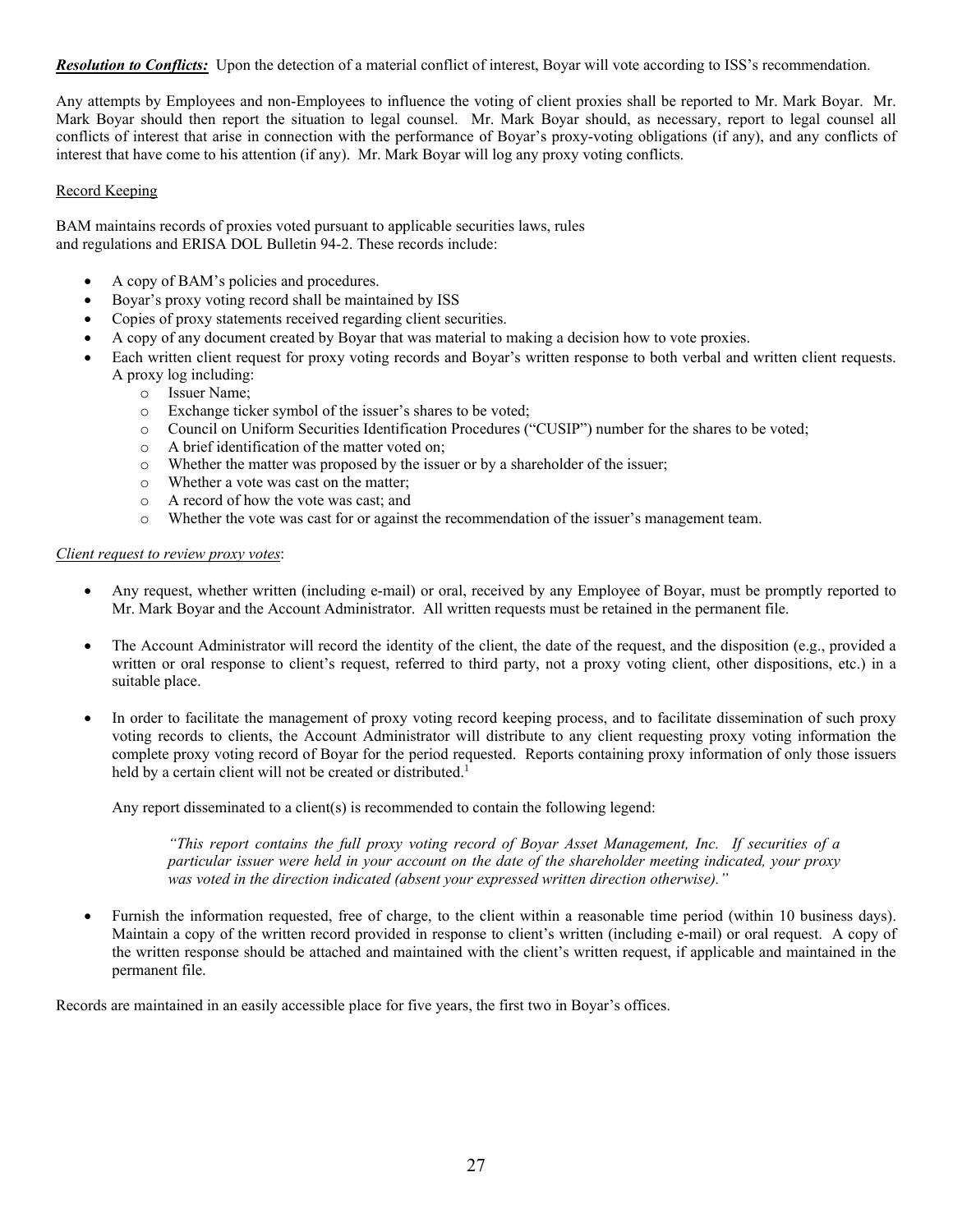# **Disclosure**

New Clients will be provided a copy of these policies and procedures upon account inception. In addition, upon request, Clients may receive reports on how their proxies have been voted by contacting Boyar.

# **Corporate Actions**

All corporate action related material will be delivered to Boyar's Proxy Voting Committee who will pay strict attention to any pending corporate actions that may be undertaken by, or with respect to, the issuers of securities held in client accounts. When the Proxy Voting Committee receives notice of a pending corporate action, that party will be responsible for determining the firm's desired course of action and communicating the firm's instructions to the custodian in a timely manner.

The Proxy Voting Committee will also keep accurate records of each corporate action and the steps that were taken by the firm in a corporate actions log.

<sup>&</sup>lt;sup>3</sup> For clients who have provided Boyar with specific direction on proxy voting, Mr. Boyar will review the proxy voting record and permanent file in order to identify those proposals voted differently than how Boyar voted clients not providing direction.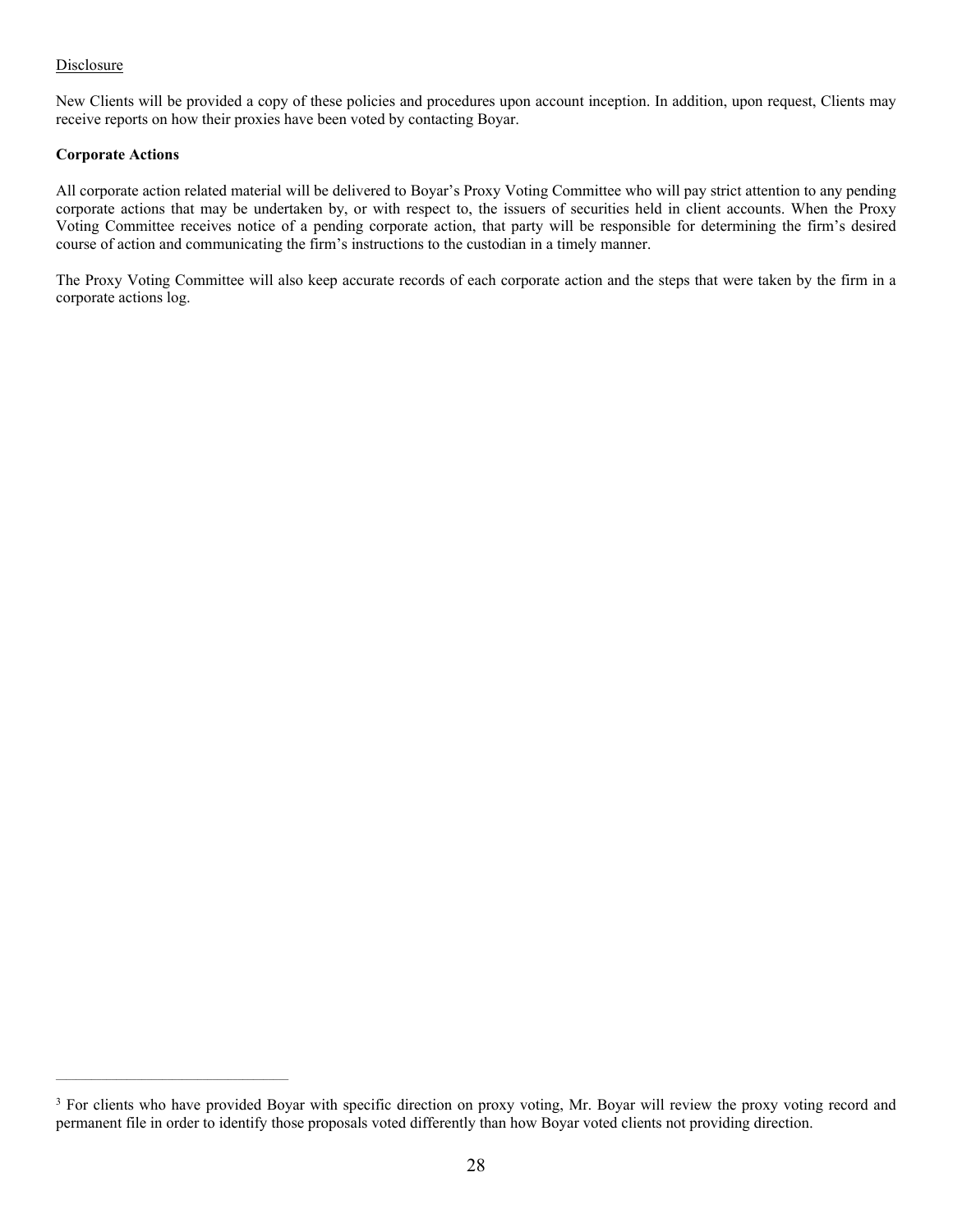# **APPENDIX B**

# *PRIVACY NOTICE*

# **FACTS WHAT DOES BOYAR VALUE FUND, INC. DO WITH YOUR PERSONAL INFORMATION?**

**Why?** Financial companies choose how they share your personal information. Federal law gives consumers the right to limit some but not all sharing. Federal law also requires us to tell you how we collect, share, and protect your personal information. Please read this notice carefully to understand what we do.

# **What?** The types of personal information we collect and share depend on the product or service you have with us. This information can include:

- Social Security number <br>
Purchase History
- 
- 
- Assets Account Balances
- Retirement Assets <br>
Account Transactions
- Transaction History **Wire Transfer Instructions**
- Checking Account Information
- When you are *no longer* our customer, we continue to share your information as described in this notice.

**How?** All financial companies need to share customers' personal information to run their everyday business. In the section below, we list the reasons financial companies can share their customers' personal information; the reasons Boyar Value Fund, Inc. chooses to share; and whether you can limit this sharing.

| Reasons we can share your personal information                                                                                                                                           | Does Boyar Value<br>Fund, Inc., share? | Can you limit this sharing? |
|------------------------------------------------------------------------------------------------------------------------------------------------------------------------------------------|----------------------------------------|-----------------------------|
| For our everyday business purposes –<br>such as to process your transactions, maintain your account(s), respond to<br>court orders and legal investigations, or report to credit bureaus | Yes                                    | No                          |
| For our marketing purposes –<br>to offer our products and services to you                                                                                                                | No                                     | We don't share              |
| For joint marketing with other financial companies                                                                                                                                       | N <sub>0</sub>                         | We don't share              |
| For our affiliates' everyday business purposes –<br>information about your transactions and experiences                                                                                  | No                                     | We don't share              |
| For our affiliates' everyday business purposes -<br>information about your creditworthiness                                                                                              | No                                     | We don't share              |
| For nonaffiliates to market to you                                                                                                                                                       | No                                     | We don't share              |

**Questions?** Call 1-631-490-4300